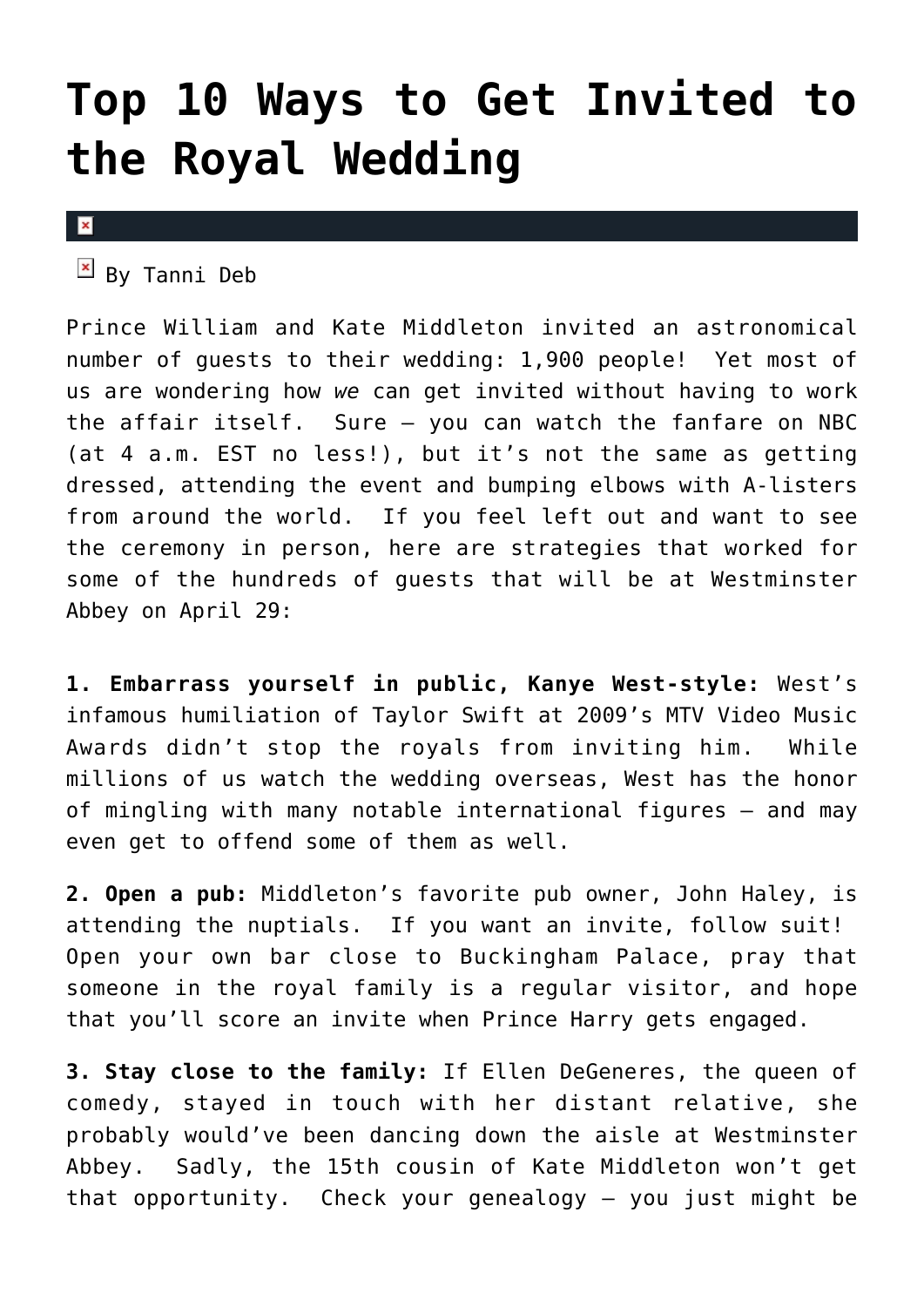royalty.

**4. Become a popular sports player:** Think British football (or as Americans call it, soccer). It's no surprise that David and Victoria Beckham are on the guest list. If you want an invite, start working on your athletic skills now.

**5. Mind your manners:** Simon Cowell, former American Idol host, won't be in attendance. Last month, he told Jay Leno, "I may have said something to the Queen about her hat when I met her…" In that case, you can't *really* blame the royals for not inviting him. It pays to play well with others, Cowell.

**6. Be a nanny:** Rumor has it that former royal nanny, Tiggy Legge-Bourke, will be a guest. While it's too late to take care of these princes, positions are sure to open up once they have kids, so stay on guard.

**7. Don't humiliate your fellow royals:** Prince Andrew, the Duke of York, and his daughters, Princesses Eugenie and Beatrice, received an invitation. However, ex-wife and mother, Sarah Ferguson, was left out. Well, that's embarrassing – and bound to happen when you try to sell access to your ex-husband. Moral of the story: If you ever wish to attend a royal event, never mess with the royal family.

**8. Become a charity volunteer…:** Volunteer at a charity where Prince William is the president; you'll automatically be invited. Who says it doesn't pay to volunteer?

**9. …or join the military:** In Britain, of course. It was reported that 30 members of the country's Defense Services will see the nuptials in person. Join the forces now; that number might increase when the next ceremony takes place.

**10. Don't run for President of the United States:** If the emperor of Japan, sultan of Brunei, and the kings of Malaysia, Tonga and Thailand are invited to this affair, you'd think the president of a leading first-world country would be as well.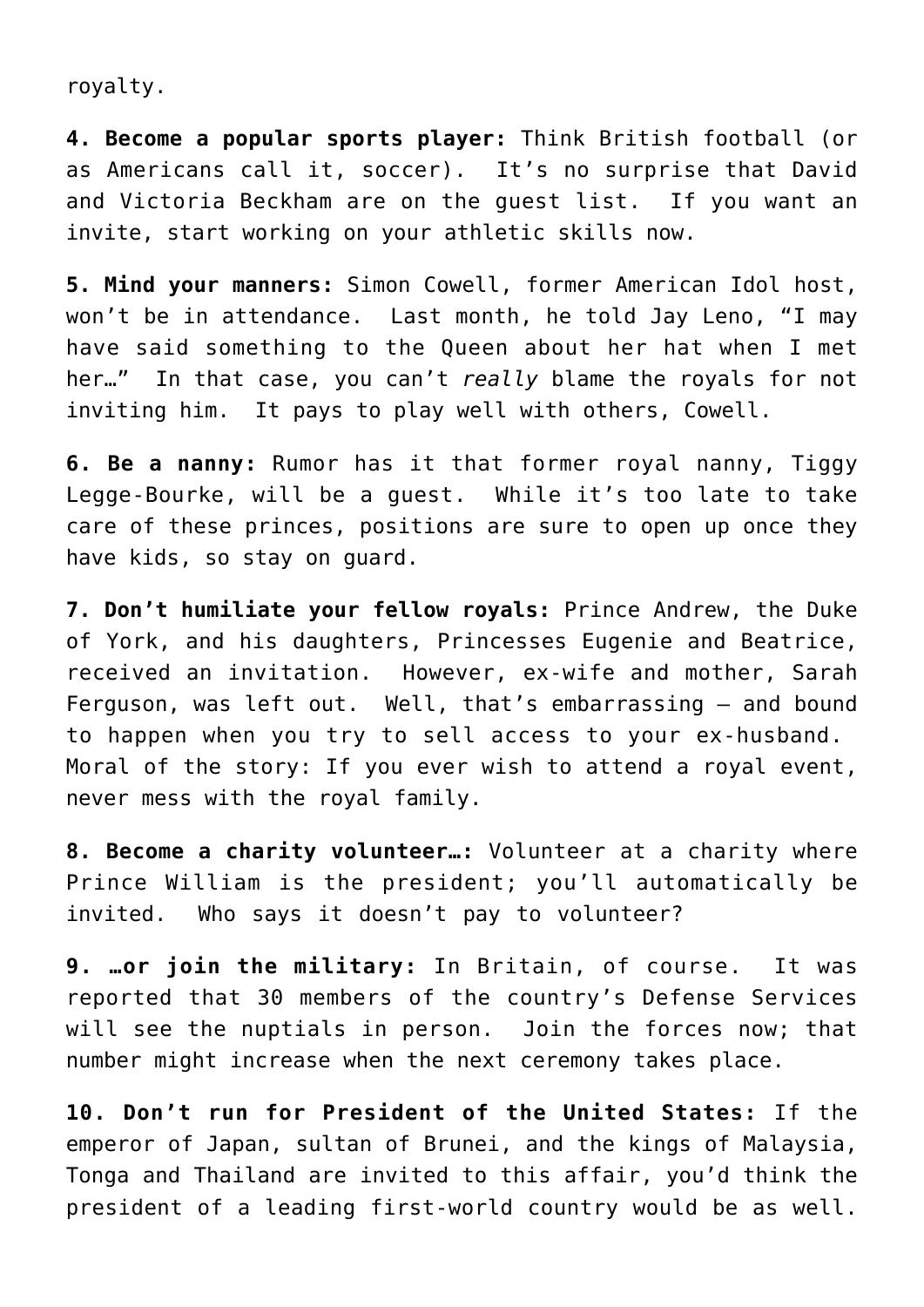Unfortunately, President Obama didn't make the cut. Why, you ask? Blame it on the expensive costs for security to protect him and the First Lady. Looks like the Prince has also been affected by the recession.

Well, there you have it! If any of these strategies work for you, let us know**.** However, if you're unsuccessful, the 'Not Flippin' Invited' party at London's Mahiki nightclub would love to have you around. And if that's too far for you, consider throwing your own, "Where's *My* Royal Wedding Invitation" party.

### **[Focus on Friendship for a](https://cupidspulse.com/13351/focus-on-friendship-for-a-peaceful-dating-experience/) [Peaceful Dating Experience](https://cupidspulse.com/13351/focus-on-friendship-for-a-peaceful-dating-experience/)**

 $\mathbb{F}$  By Naini Nakagawa

Spring is in the air, and so is dating! With the fresh spring air comes a new way to approach dating. The goal for this season? Focus on friendships, which may lead to romance later on when you truly know your mate-to-be. Celebrities like Ryan Phillippe could certainly use this wisdom right now. Phillippe's recent relationship with Amanda Seyfried seems to be on and off, and he was also recently accused of having "innocent sleepovers" with Rihanna. It seems to be a game of celebrity musical chairs in Hollywood these days, filled with all sorts of drama. For the rest of us, who prefer to keep drama-free peaceful relationships, the following tips could go a long way:

**1. Rid your life of toxic people:** Keep those who are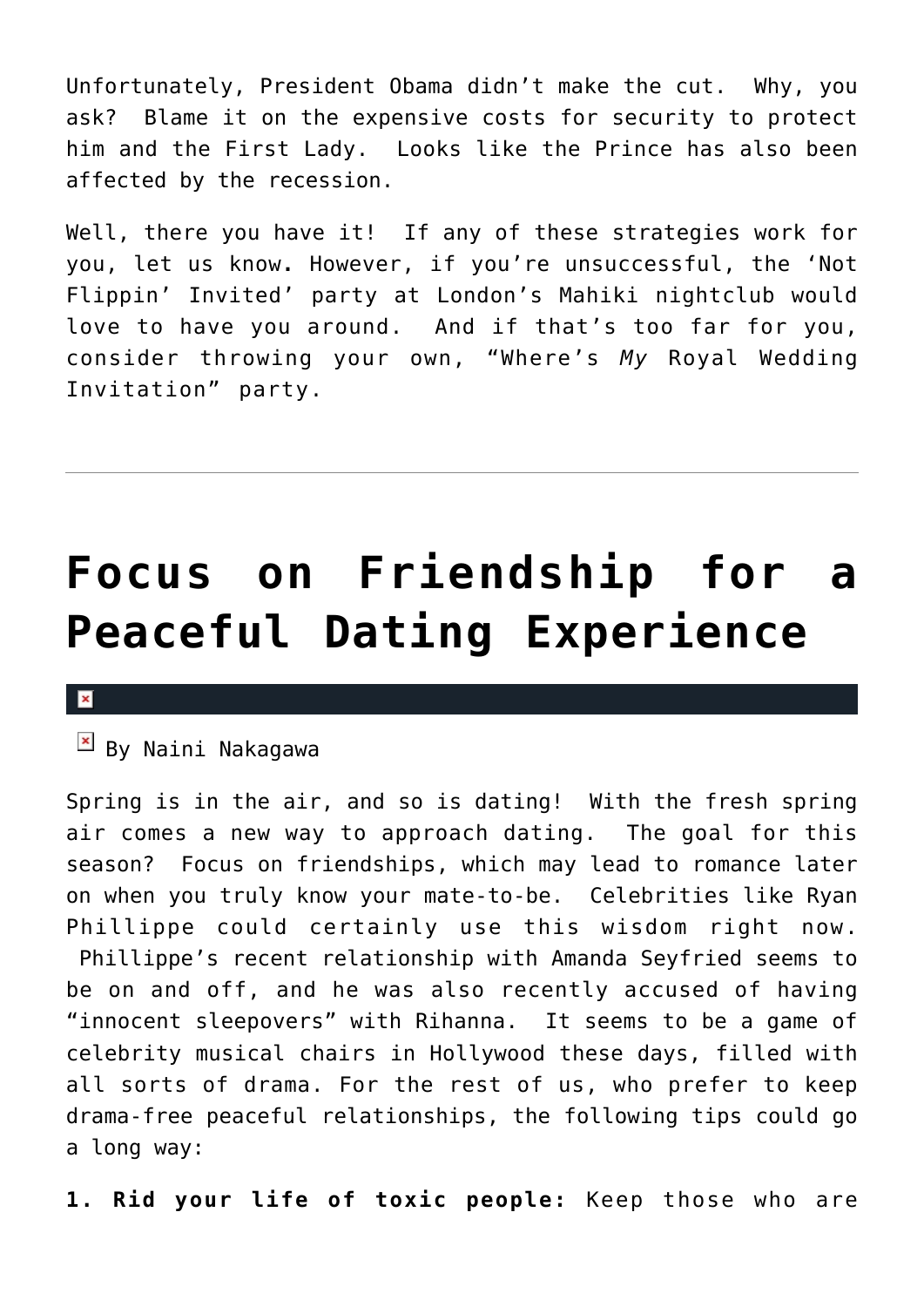discouraging and who don't support and believe in you on the sidelines. Your energy field can take a turn for the worst with negative influences in your life.

**2. Consider your spiritual path:** Celebrities like Scarlett Johansson, who received an Ally for Equality Award at the 2011 Human Rights Campaign Los Angeles Dinner and Awards Gala, keep things in perspective by prioritizing things like helping those less fortunate than themselves. Give off positive energy by taking each interaction throughout your day and adding some cheer to it. Smile! It could make a big difference in someone's life. Plus, confidence attracts. It's one step closer to finding your future mate.

**3. Exercise and eat right:** Being healthy will not only make you feel good about yourself, but your healthy glow will attract potential partners. Bring out the Jennifer Aniston inside yourself! Some foods with special vibrations to consider are cherries, which bring joy, and strawberries, which foster dignity. Working out can help to keep you balanced so that you're in the mindset to make the right choices.

**4. Be friends for 8 months before dating:** Meet as many people as possible and keep it friendly, even if the attraction is strong. Longtime Hollywood actress Goldie Hawn had a deep friendship with Kurt Russell before they were romantically involved, and they're still together after 25 years !

**5. What's meant to be will be:** Let the gods get working already. Sometimes the universe needs some time to work its magic, so instead of micromanaging your love life, try to have faith that things will work out the way they're supposed to work out.

**6. Meditate:** Meditation brings on a sense of delicious peace, which no other activity can accomplish. A-list celebrities like Richard Gere, Gwyneth Paltrow and Angelina Jolie are no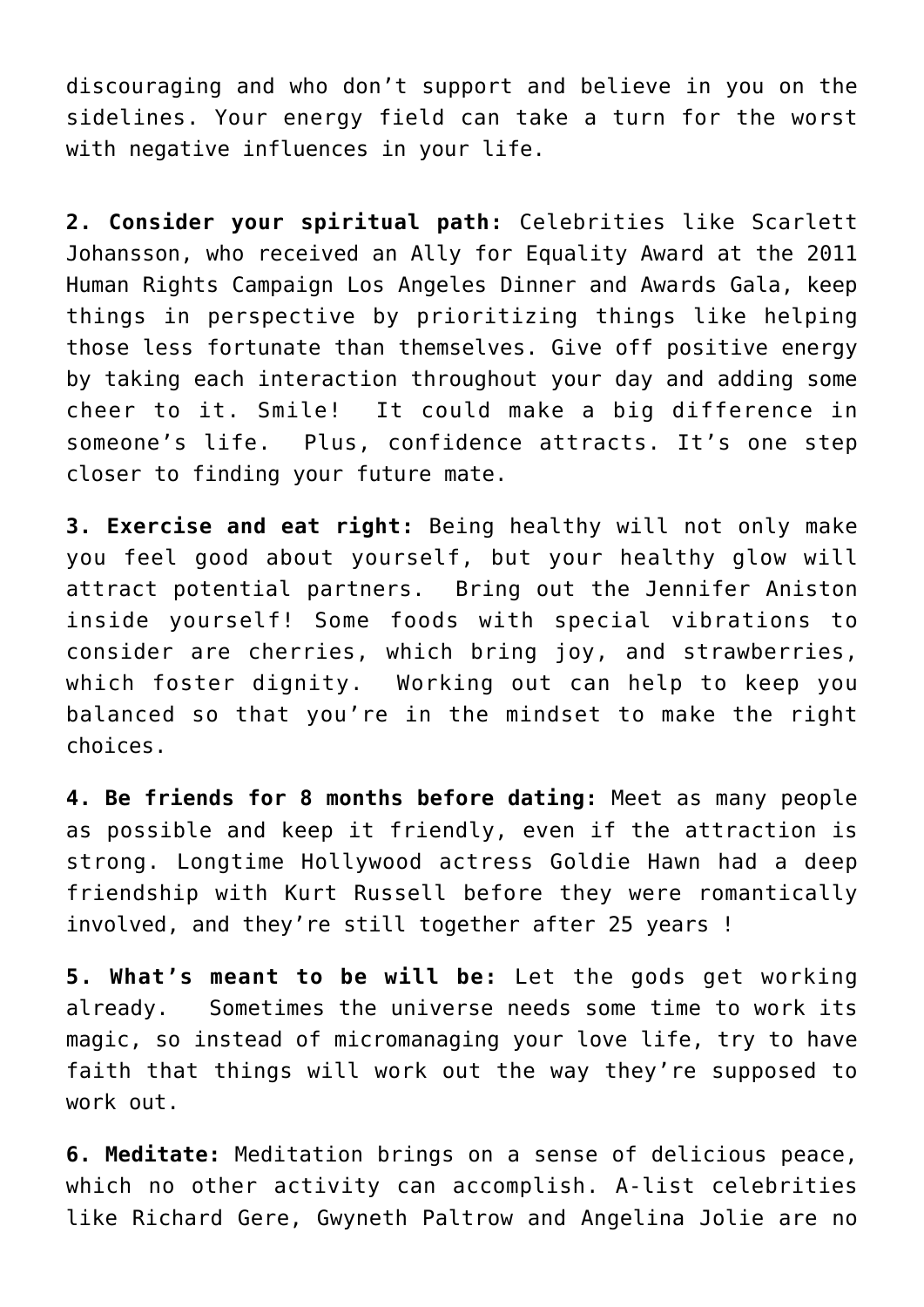strangers to the practice, as they're known to make quiet time for reflection a regular part of their busy schedules.

**7. Be proactive:** After you've taking the time to get to know someone on a spiritual level, it's time to make a move. Plan a date that doesn't involve drinking alcohol, so that your minds are clear and ready to connect.

By utilizing these tips, you can increase your magnetism to such a level that you'll attract someone with the same vibrations as yourself, even if he or she isn't currently anywhere near you. It will lead to a peaceful dating experience that few celebrity couples in Hollywood have thus far achieved.

# **[Sean Penn and Scarlett](https://cupidspulse.com/13147/sean-penn-and-scarlett-johansson-is-the-age-difference-an-issue/) [Johansson: Is the Age](https://cupidspulse.com/13147/sean-penn-and-scarlett-johansson-is-the-age-difference-an-issue/) [Difference an Issue?](https://cupidspulse.com/13147/sean-penn-and-scarlett-johansson-is-the-age-difference-an-issue/)**

 $\pmb{\times}$ 

 $\boxed{\times}$  By Christie Hartman, PhD

After 14 years of marriage, Sean Penn and Robin Wright divorced in July 2010. Now Penn, who's 50, has been caught canoodling with Scarlett Johansson, 26. Yes, your calculations are correct: Sean Penn is dating a woman who is literally half his age.

Of course, the obvious questions are: Why would Sean Penn go for someone so young? And why would Scarlett Johansson date a man so much older than herself? That's when all the pseudoscientists come out of the woodwork and start spouting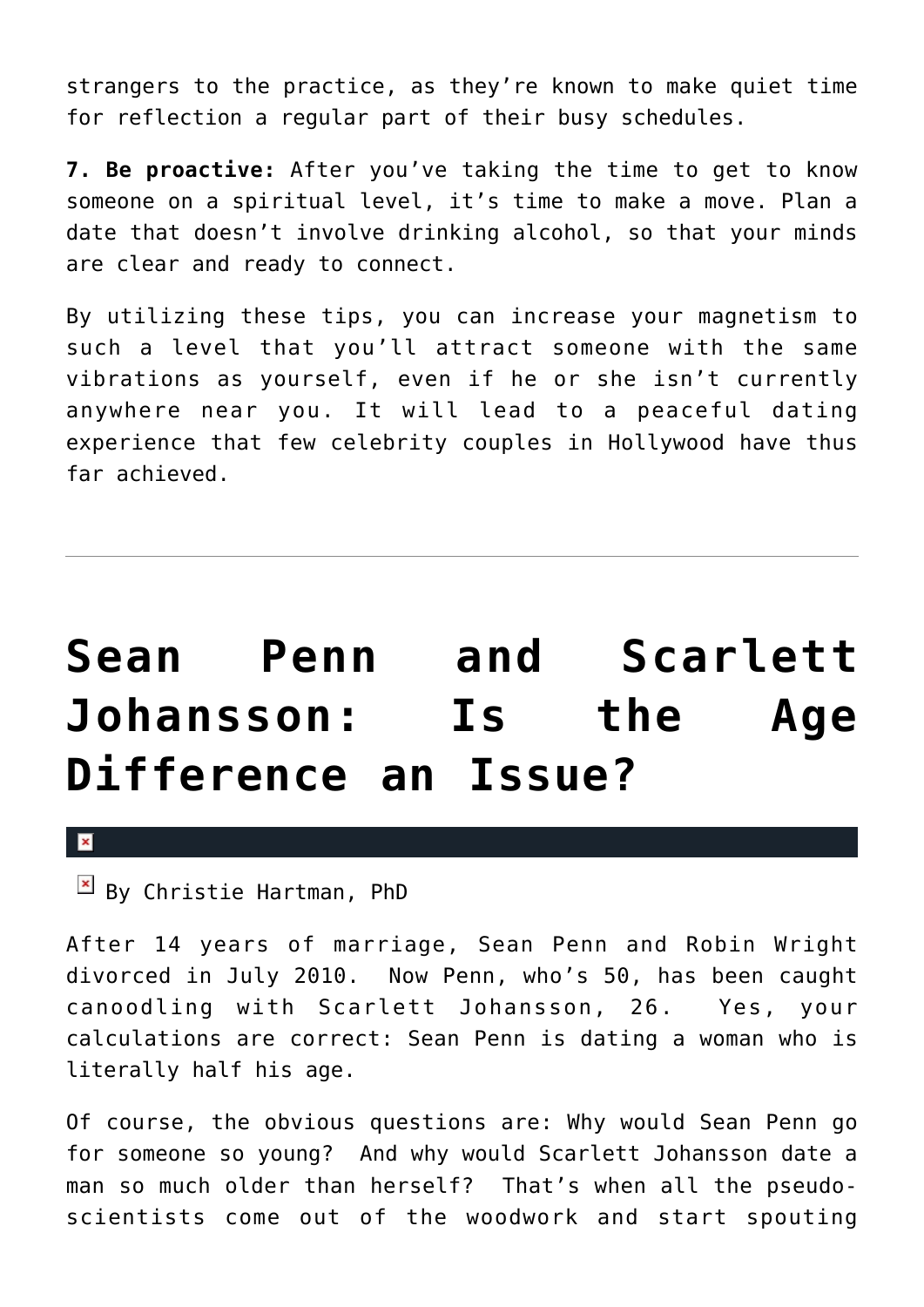evolutionary theory — i.e. that older men like young and pretty women because they represent fertility, and that younger women like older, not-necessarily-good-looking men because they have the maturity and means to care for her and her young. While there is some truth to these theories, it's only a small part of what drives dating (and mating) behavior. More often, such theory is used as an excuse for older men to chase women who are too young for them, and for younger women to seek sugar daddies.

That said, many people assume a May-December romance is somehow typical, and that it's what every man wants. Single women in Penn's age bracket may wonder, "What chance do I have if men my age can get women in their 20s??"

Here's why you shouldn't fret much when you see a relationship like Sean Penn and Scarlett Johansson:

**1. Older men often rebound with younger women.** In fact, dating a much younger woman is an ironclad sign a man is still recovering from a past relationship. He's looking for fun, sex and an ego boost after the difficult time he's been through.

**2. Celebrities are not like regular people.** You will often observe more extreme mating behaviors in celebrities, including multiple marriages, rapid transition from one partner to another, marrying after having dating only a few months and partners with vast age differences. These behaviors are far less common among the rest of us. In fact, only 7.5% of U.S. marriages include a husband who is more than ten years older than his wife.

**3. Most older men admire younger women, rather than prefer them.** A youthful, pretty face is a pleasure to look at, but most men want a partner with whom they connect. That special connection will rarely occur with someone half your age. Likewise, most women prefer men much closer to their own age.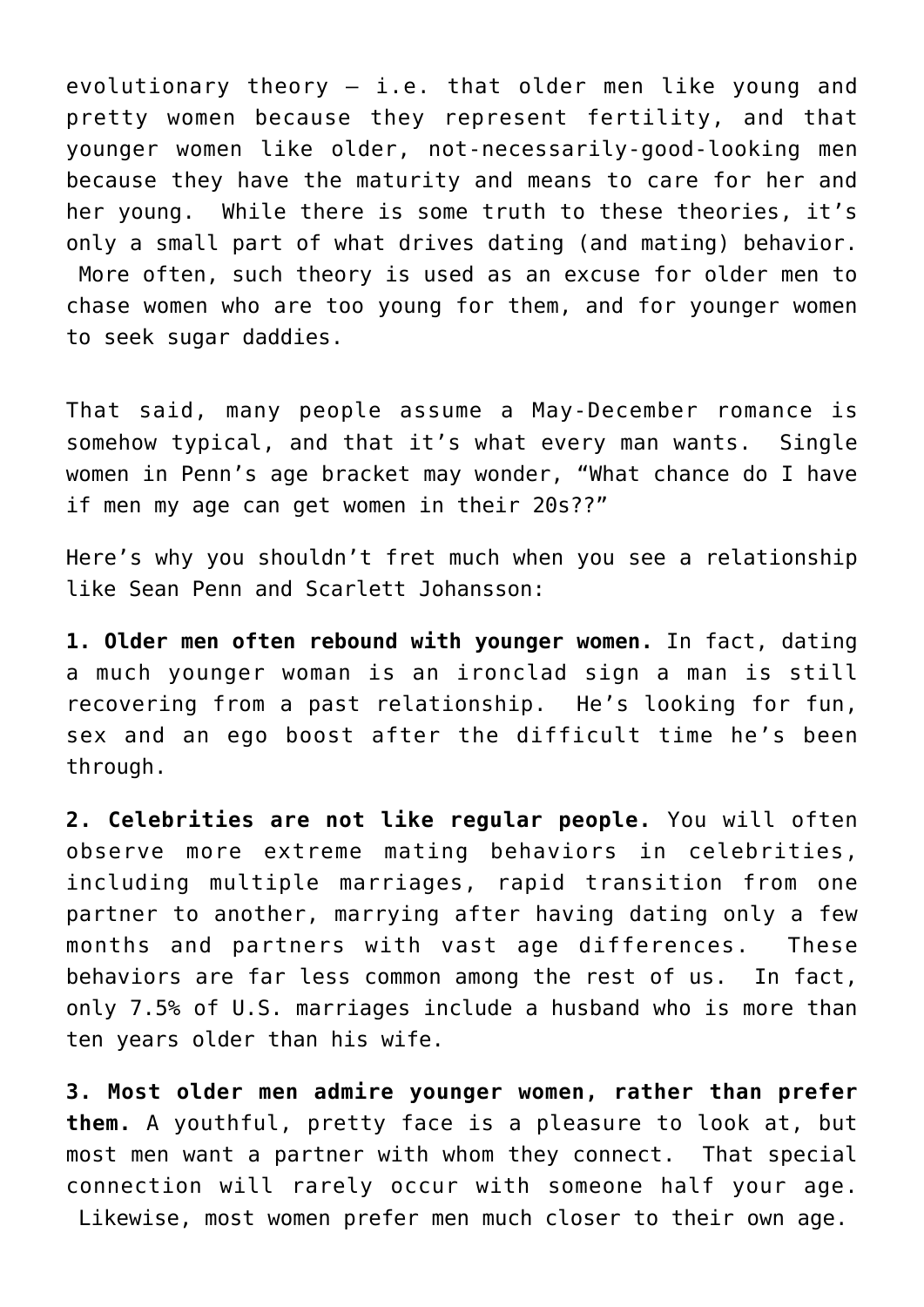*Christie Hartman, PhD is a psychologist, dating expert, and the author of* Dating the Divorced Man *and* It's Not Him, It's **YOU** 

## **[David Arquette and Courteney](https://cupidspulse.com/13079/david-arquette-and-courteney-cox-did-over-complaining-kill-their-marriage/) [Cox: Did Over-Complaining](https://cupidspulse.com/13079/david-arquette-and-courteney-cox-did-over-complaining-kill-their-marriage/) [Kill Their Marriage?](https://cupidspulse.com/13079/david-arquette-and-courteney-cox-did-over-complaining-kill-their-marriage/)**

×

By Guy Winch, Ph.D., author of *The Squeaky Wheel*

While it's natural to moan and complain to our spouses and expect support and understanding from them, too much complaining can change the very nature of our relationship and damage it beyond repair. When David Arquette and Courteney Cox announced they were splitting up last October, Arquette mentioned that Cox was sick of "mothering" him. For a celebrity couple, the two have been relatively close-lipped about the details of their separation. However, it's fair to assume that if Cox was doing too much mothering, Arquette was doing too much complaining.

When one member of a couple becomes an over-complainer, it creates significant stress on the relationship and the entire household. Unproductive complaining such as venting, whining and moaning, creates an atmosphere of negativity and dissatisfaction that pervades the home. Over-complaining of the unproductive kind can also make it difficult for other members of the household to express their own joy and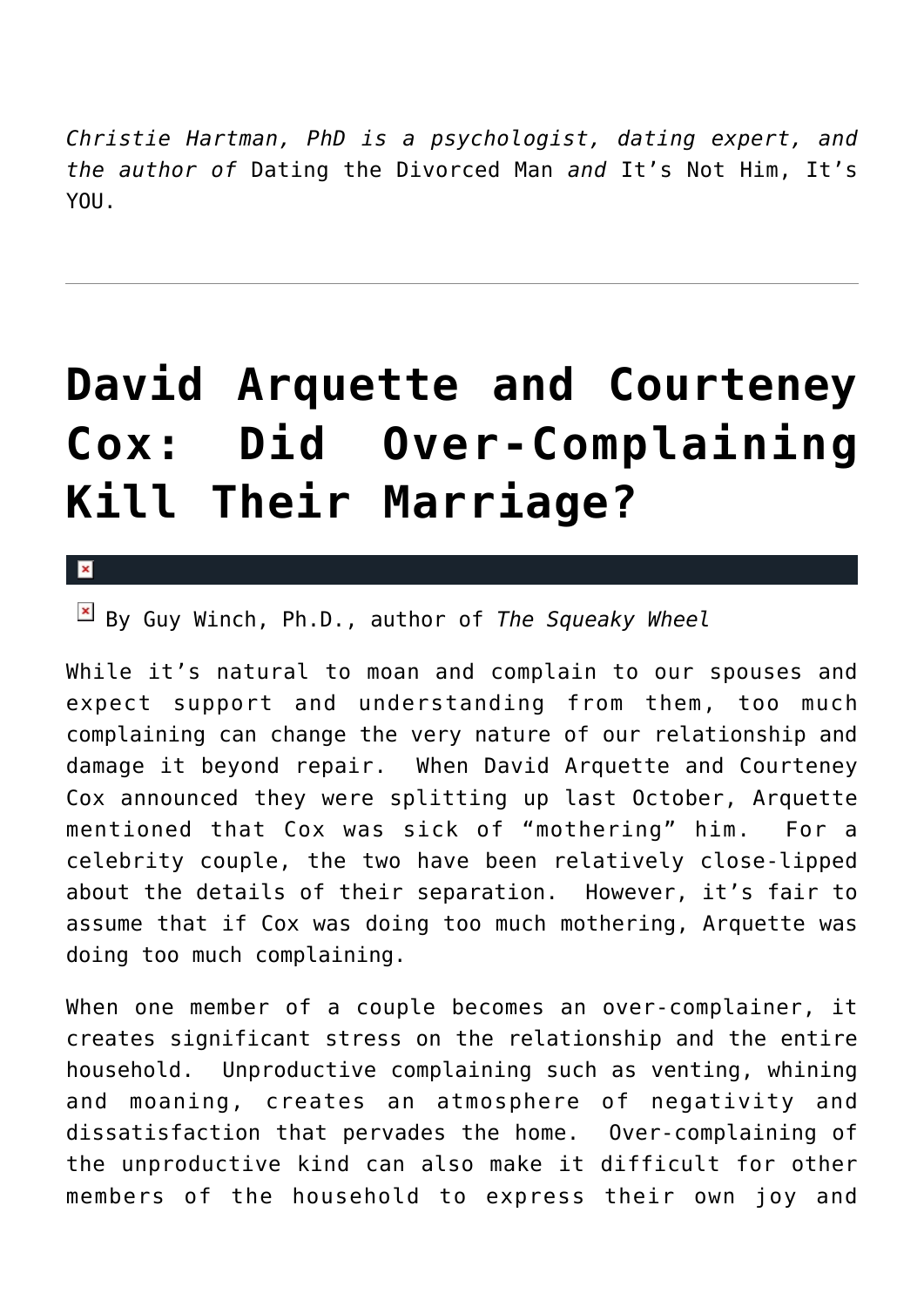#### happiness.

The problem is that such habits can develop slowly and go unnoticed until the problem is severe. For example, a husband might go through a period of employment instability and feel down about himself and the world. His wife might be supportive at first. She might try to help out by offering regular dollops of sympathy and taking on more responsibilities. However, by doing so she is reinforcing her husband's complaining and enabling him to remain miserable and passive. Over time, the husband in this scenario can become comfortable in the situation and expect his wife to continue "mothering" him.

When left unchallenged, this kind of dynamic can lead to a shift in the very nature of a couple's relationship. Instead of being husband and wife, they now relate to one another in a manner more reminiscent of mother and child or mother and teenager. As a result, their relationship suffers, their marital satisfaction drops and their sex life erodes. Whining is rarely a turn on.

Although it's natural to go through difficult times and expect support from our spouses, couples should never let negative circumstances turn into an enduring reality. If your spouse is over-complaining so much that you begin to think of him or her as a whiner, alert your partner to his or her behavior and how it is affecting you. Ask your mate to learn how to use complaints sparingly and productively–for everyone's sake.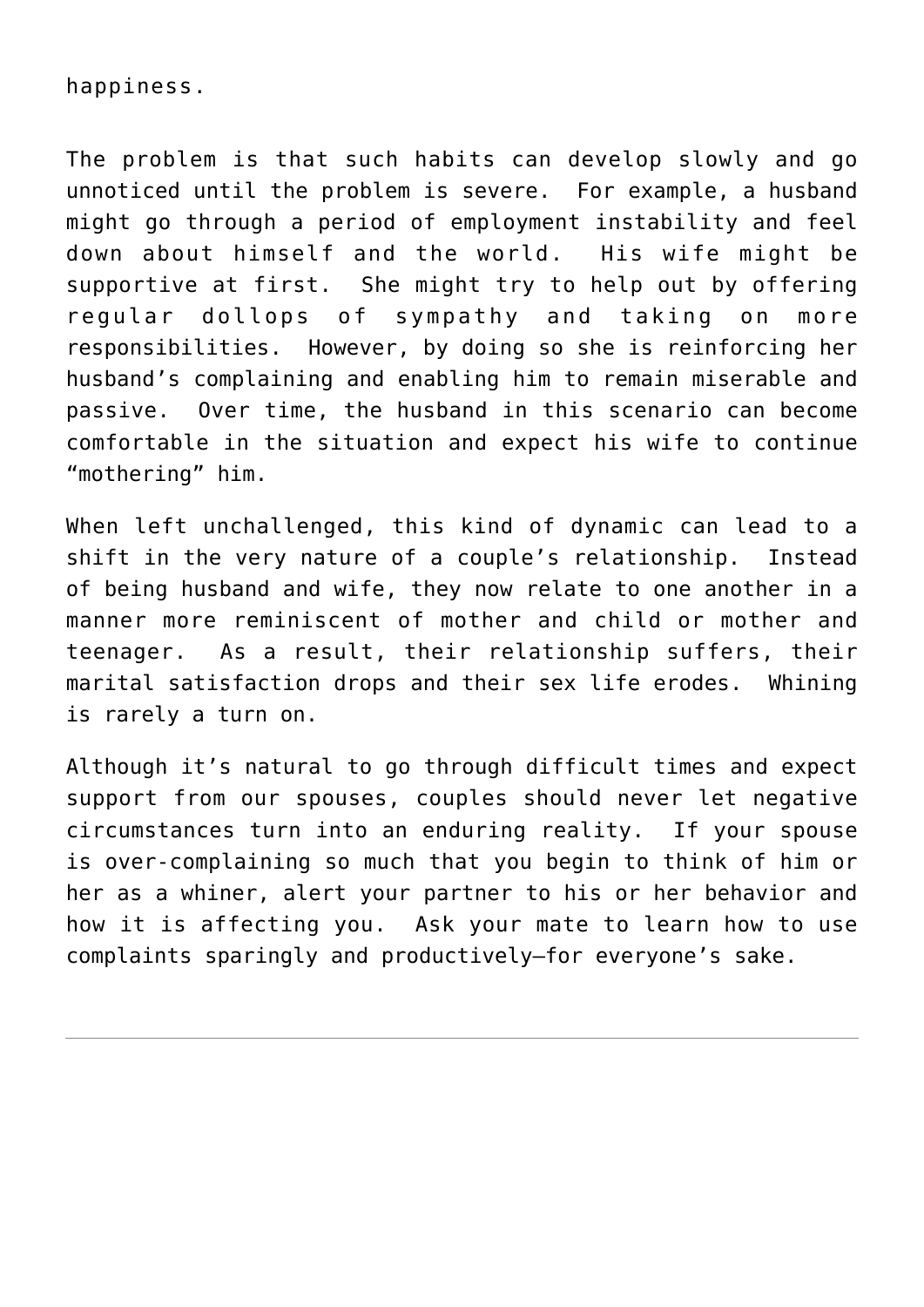### **[Dating Tips for Renee](https://cupidspulse.com/12712/dating-tips-for-renee-zellwegger-and-other-singles-over-40/) [Zellwegger and Other Singles](https://cupidspulse.com/12712/dating-tips-for-renee-zellwegger-and-other-singles-over-40/) [Over 40](https://cupidspulse.com/12712/dating-tips-for-renee-zellwegger-and-other-singles-over-40/)**

#### $\pmb{\times}$

 $\overline{B}$  By Rosalind Sedacca, CCT

The pain of dating and breaking up isn't just reserved for the young. Singles dating in mid-life and beyond face the same heartbreak, confusion and anxieties as those in their 20's and 30's. These challenges are compounded by the insecurities that frequently come with age, especially for women: Am I still desirable? … Am I still attractive? … Will I ever find another partner?

Celebrity couples are no exception. After 24 years of marriage, Tony Danza, age 59, filed for divorce from his 52 year old wife, Tracy Robinson. Jennifer Aniston, who has been in the headlines with several unsuccessful relationships over the past decade, is now telling reporters that she's happily single.

Recently, celebrity couple Renee Zellweger and Bradley Cooper, considered one of Hollywood's top power couples, broke up after dating for two years. When asked during an interview about the nature of their relationship, Cooper mentioned that marriage was not in the picture. Chances are that Zellweger thought she was in a different relationship – one with a more committed and long-term outcome. It appears both partners were not "on the same page."

This is one of the most common deal-breakers for long-term relationships. Often, couples get together and make assumptions that the other person shares their goals and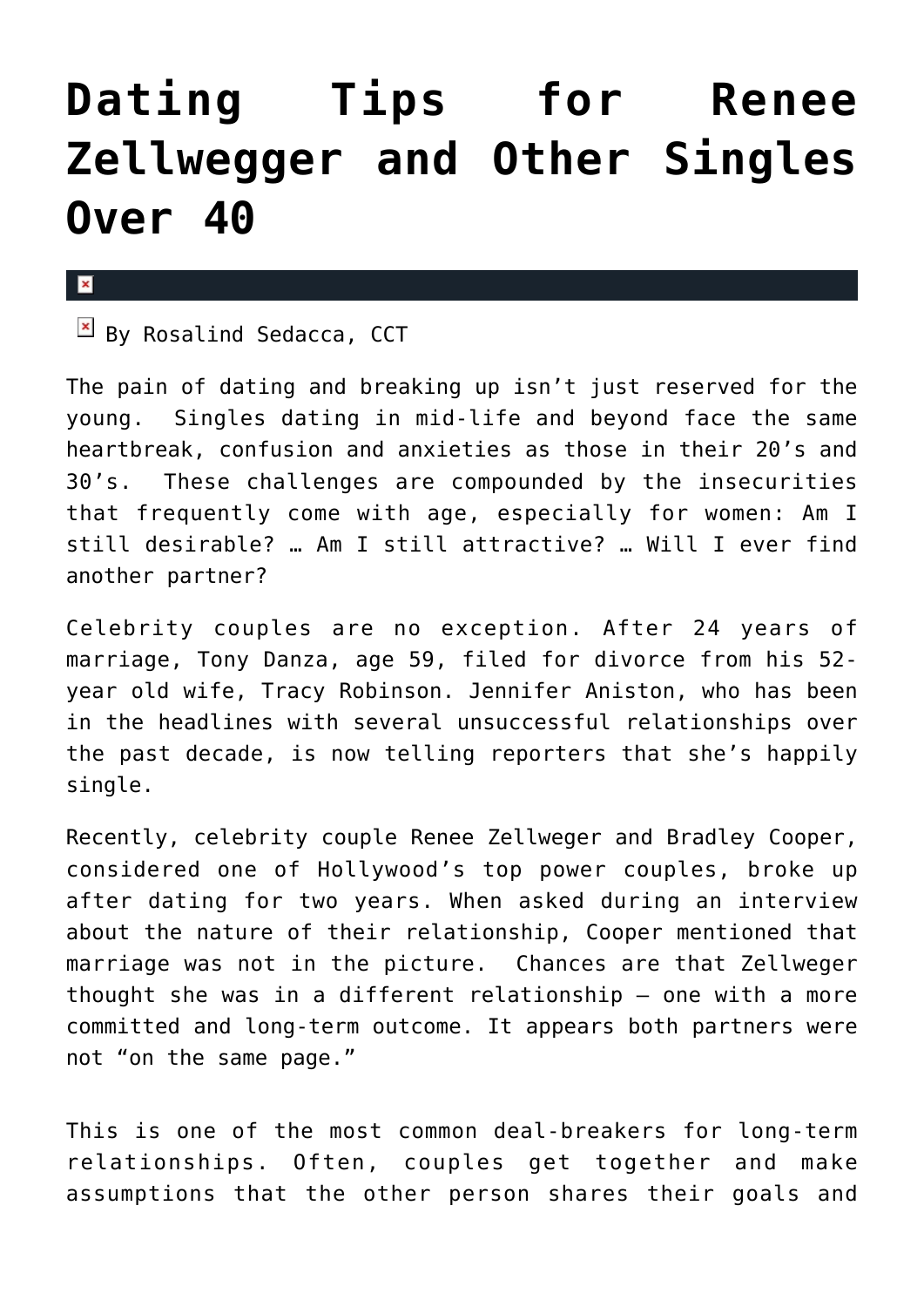intentions. The problem is that they don't discuss these options and spell them out clearly. If you're not on the same page when it comes to monogamy, time spent together, decisions about raising children, as well as other values and cultural beliefs, you set yourself up for disappointment and inevitable conflict.

**Some other success tips for over 40 singles entering a new relationship include:**

**1. Be aware of unresolved baggage:** Emotional scars and wounds from your past can easily sabotage any new relationship. Take the time to identify unresolved feelings of anger, hurt, guilt and disappointment from the past and accept these feelings as lessons learned. It then becomes easier to move on.

**2. Avoid "fairy-tale" thinking:** It's not your partner's job to make you happy. It's your responsibility to love and value yourself when you enter a relationship. Dependency and neediness are not attractive qualities. It is also an illusion to assume any one person can meet all your needs or desires.

**3. Start with friendship first:** This level of comfort translates into a solid foundation for love to blossom and intimacy to develop. Be friends first before you open the door to the physical and emotional closeness that is so essential to a solid partnership.

**4. Be sure your expectations are realistic:** Are your demands about weight, age, height, financial success and other factors limiting your ability to find the right partner? Being flexible, objective and fair prevents us from setting ourselves up for the pain and disappointment of unrealistic expectations.

**5. Communicate effectively by encouraging open, honest dialogue:** In addition to your words, be attuned to your partner's nonverbal cues and body language. Also, be aware of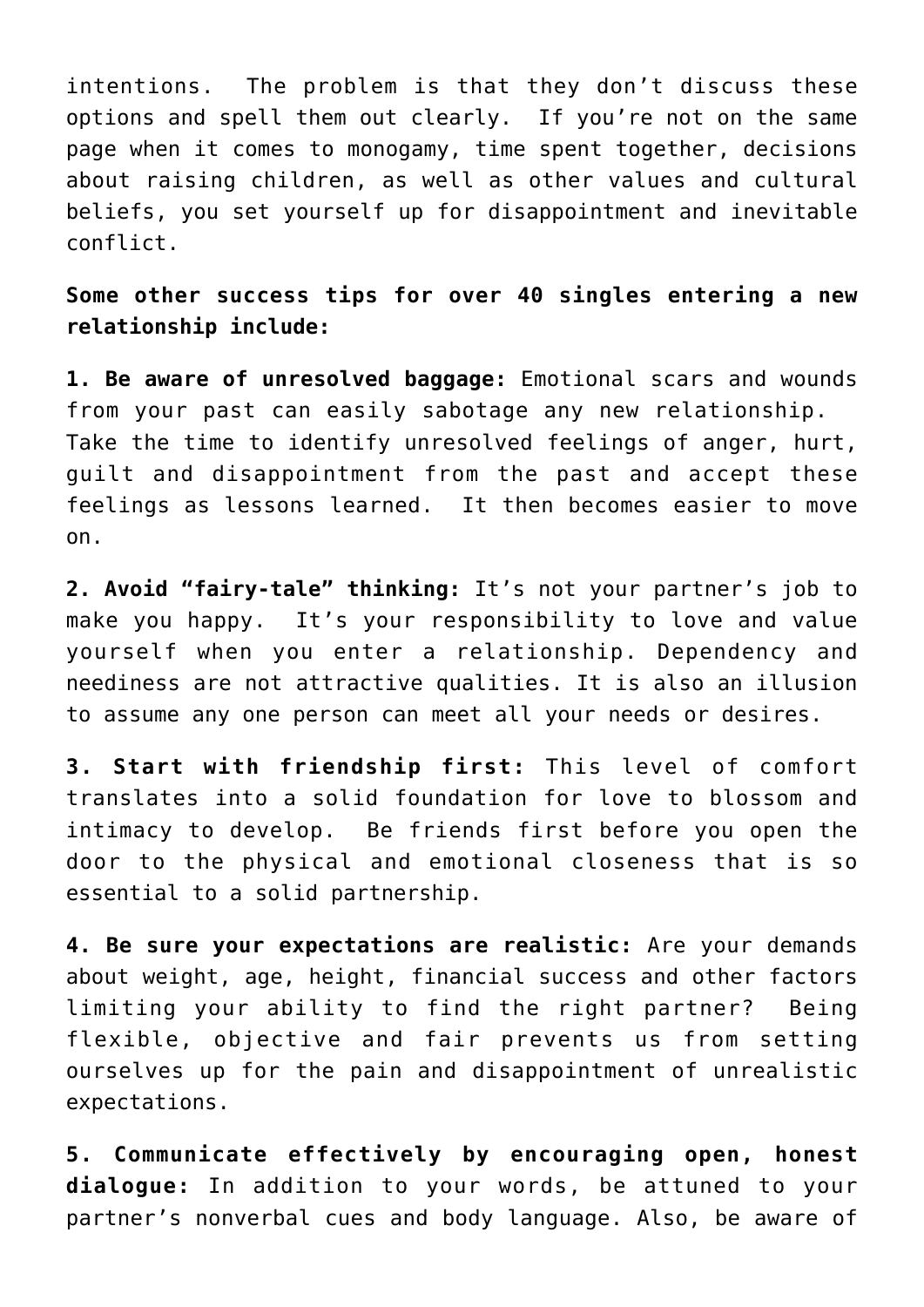your own cues that can trigger messages and unconscious signals to your partner.

*Rosalind Sedacca, CCT, is the co-author of the new book,* 99 Things Women Wish They Knew Before Dating After 40, 50 & Yes, 60! *Visit www.womendatingafter40.com to receive a complimentary Tip Sheet, along with a Tip of the Week which spans every facet of dating success – from preparing for your first date to determining whether your partner is a "keeper."*

# **[After The Breakup: Should You](https://cupidspulse.com/12548/after-the-breakup-should-you-stay-in-contact-with-your-ex/) [Stay in Contact With Your Ex?](https://cupidspulse.com/12548/after-the-breakup-should-you-stay-in-contact-with-your-ex/)**

#### $\vert \mathbf{x} \vert$

 $\boxed{\times}$  By Natalie from Baggage Reclaim

One of the trickiest aspects of modern dating and relationships is the etiquette minefield that is keeping in touch with your ex.

There are two important things to consider:

**Are you over them?:** Have you worked through the loss of the relationship, grieved your feelings good, bad, and indifferent, accepted that it's over and reached a point of not being emotionally invested?

**What is your** *purpose* **for staying in contact?:** If it's friendship pure and simple, working together or sharing kids necessitates contact, these reasons are understandable. Anything else is a hidden agenda.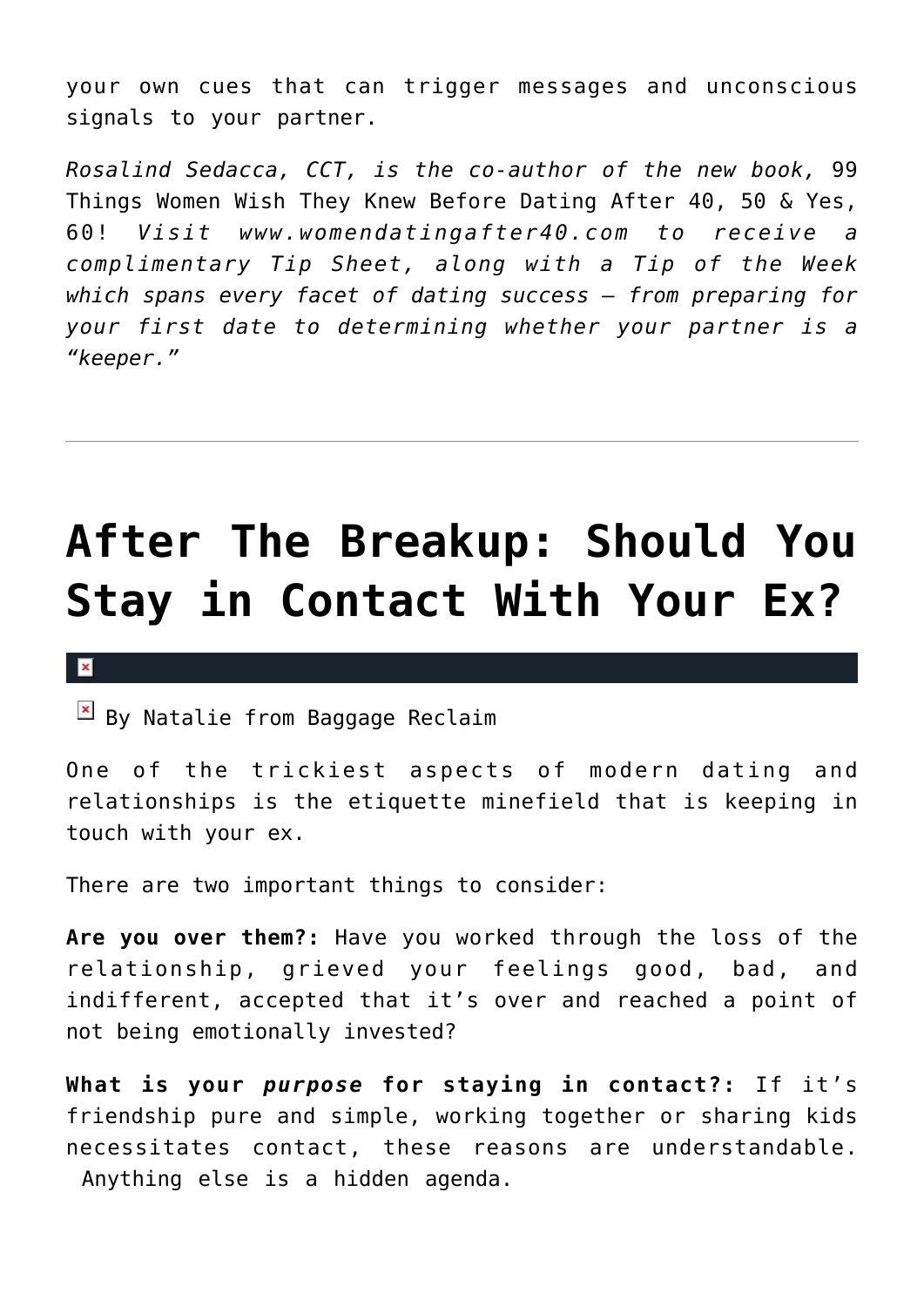Unless you were 'over' him by the time you broke up, you need space before contact.

Many people believe that the mark of a good person is one that can remain friends with an ex…even one that didn't treat them well in the relationship. As a result, often the 'dumper' pushes for contact because gaining agreement makes them feel less guilty. The 'dumpee' might push for contact so that they can be validated and try to potentially 'win' their partner back.

Those who break up pretty amicably and understand and accept why the relationship ended are often OK with letting a friendship evolve naturally. Those who want to ease their conscience or keep a foothold in case they change their mind or who are seeking validation and don't want to let go will not have the patience for space. They're afraid of their partner moving on without them.

If your motives are not purely friendship or for professional/civil reasons, evaluate what you're doing because your agenda will create expectations that your ex cannot or shouldn't meet. You're likely to seek emotional and affectionate displays that are not appropriate for a friendship, and you may inadvertently try to control their agenda so that you don't have to let go. If you're keeping in contact in case you change your mind, you could be wreaking havoc in their lives. If you still look for things such as sex and attention from them, you are using them.

Remember if you have any other agenda beyond being friends or professional/civil, it means you're not their friend so you shouldn't be keeping in touch.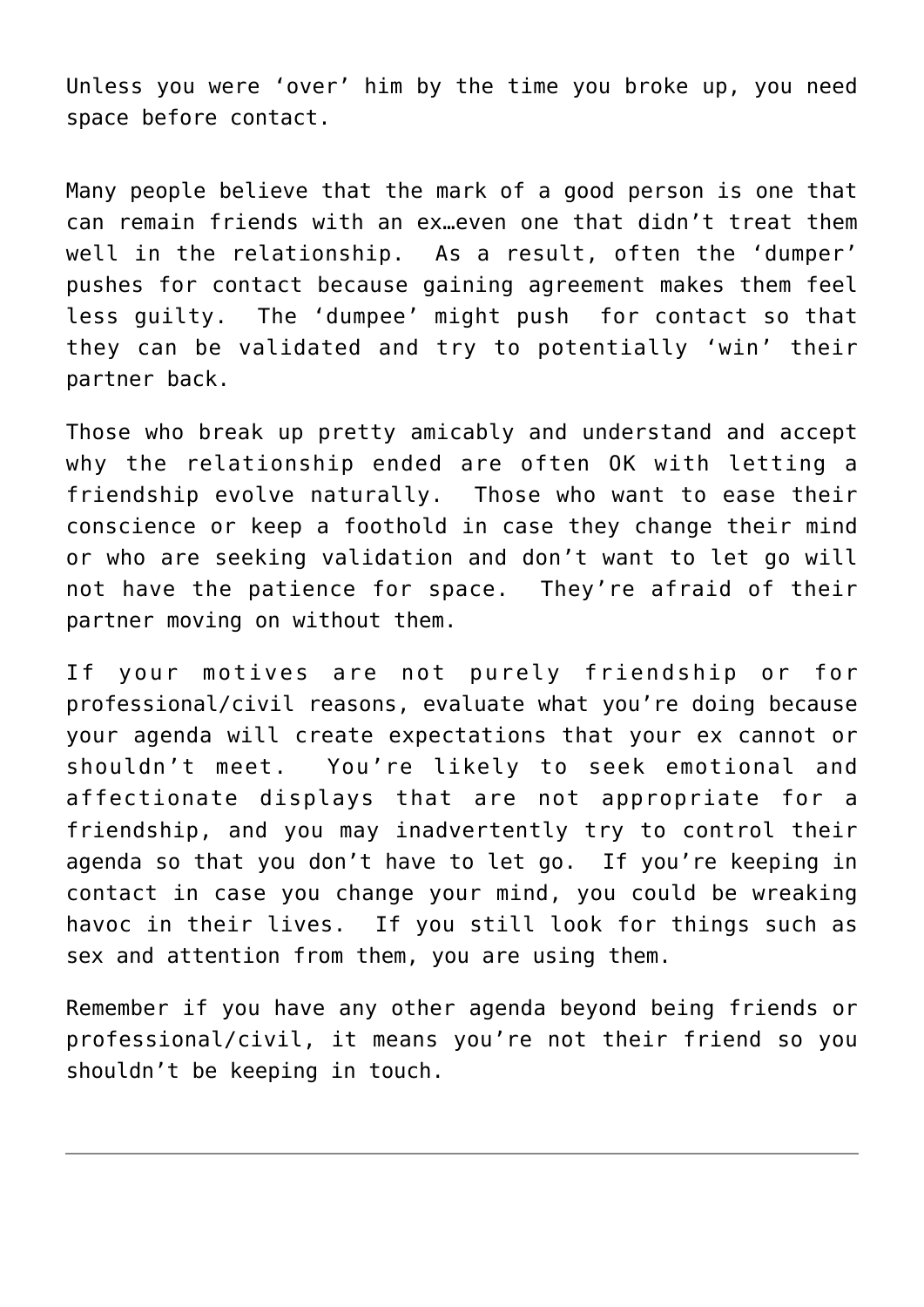### **[Can She Ever Forget Her First](https://cupidspulse.com/12371/can-she-ever-forget-her-first-love/) [Love?](https://cupidspulse.com/12371/can-she-ever-forget-her-first-love/)**

 $\pmb{\times}$ 

 $\mathbb{F}$  By Chandler Jones

You've just met the perfect woman: she's beautiful, sexy, and best of all deeply in love with you! There's just one problem: you are not her first love. Can she love you more than she loved her first flame? Was he better than you in bed? Does she think of him while making love with you?

A common belief is that one's first love is also the most powerful. In fact, a lot of people say that you never forget your first love. What does this mean?

I've talked with various women about the subject, all of them married to men who are not their first loves. To my surprise, they all essentially told me the same thing. They said that the first love is mostly passion and the second love is much deeper.

When a woman is in love for the first time, she thinks he's the only one for her and that she has no choice in the matter. Without him, she 's lost. When she loves for the second time, however, she knows that there are a lot of other men available to her, but she's choosing to be with the one she loves because she feels that he is the best one for her. The first time, a woman can love a guy simply because he was the first, and for no real reason other than that. It can be full of fear and insecurity — something that's fuel for passion, but nothing much more than that. The second time around, it's because she's able to see his fine qualities and love him for who he is. She's loves with all her heart because she knows her man deserves it.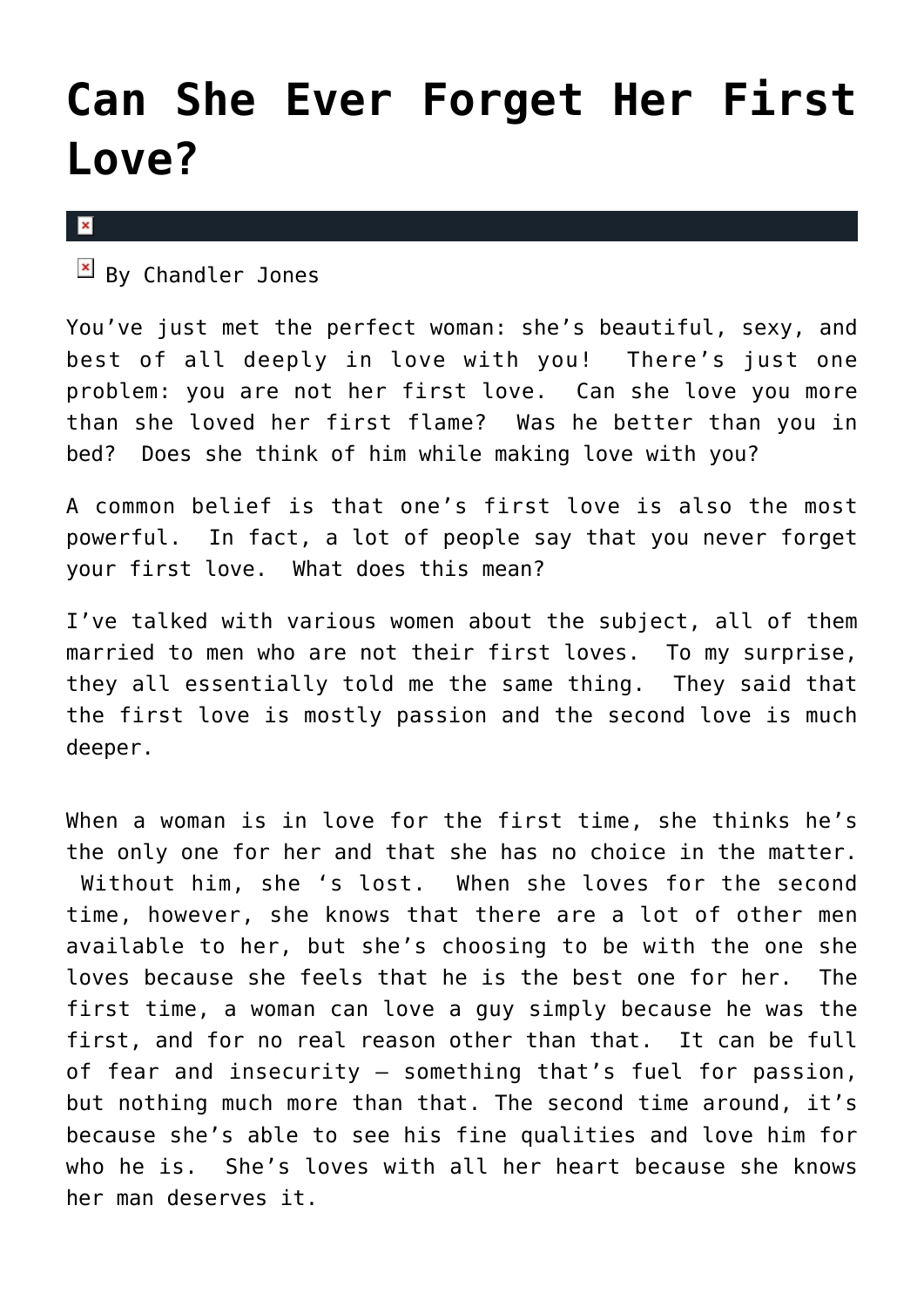Celebrities are no exception to this new rule. Zac Efron and Vanessa Hudgens met on the set of the Disney Channel movie *High School Musical* and continued to date for almost four years. Having met as teenagers, they were each other's first true love. Now, having split, both are moving on. Both Efron and Hudgens have been spotted with new potential mates, and although they will most likely never forget each other, it may be time for more than passion.

This is all fairly good news if you're the second in line, but we haven't gotten to the biggest questions yet. Does she think of him when she's in bed with you? Does she truly love you? Consider this. If she truly loves you, then she enjoys every moment the two of you are together, which includes every touch, every caress and every kiss.

Over time , your first love becomes just another story tucked away in the corner of your mind. So, if you're the one she's chosen, fear not! Just concentrate on being the love of her life, and forget about her first love, as she's probably already done.

*Visit www.DatinginForSingles.com now for the full scoop from Chandler Jones on expert dating and seduction techniques. Make sure to download your FREE library of seven eye-opening ebooks on how to flirt, kiss on the first date and be a better lover.*

### **[Celebrity Couples Who Have](https://cupidspulse.com/11449/celebrity-couples-who-have-stayed-together/)**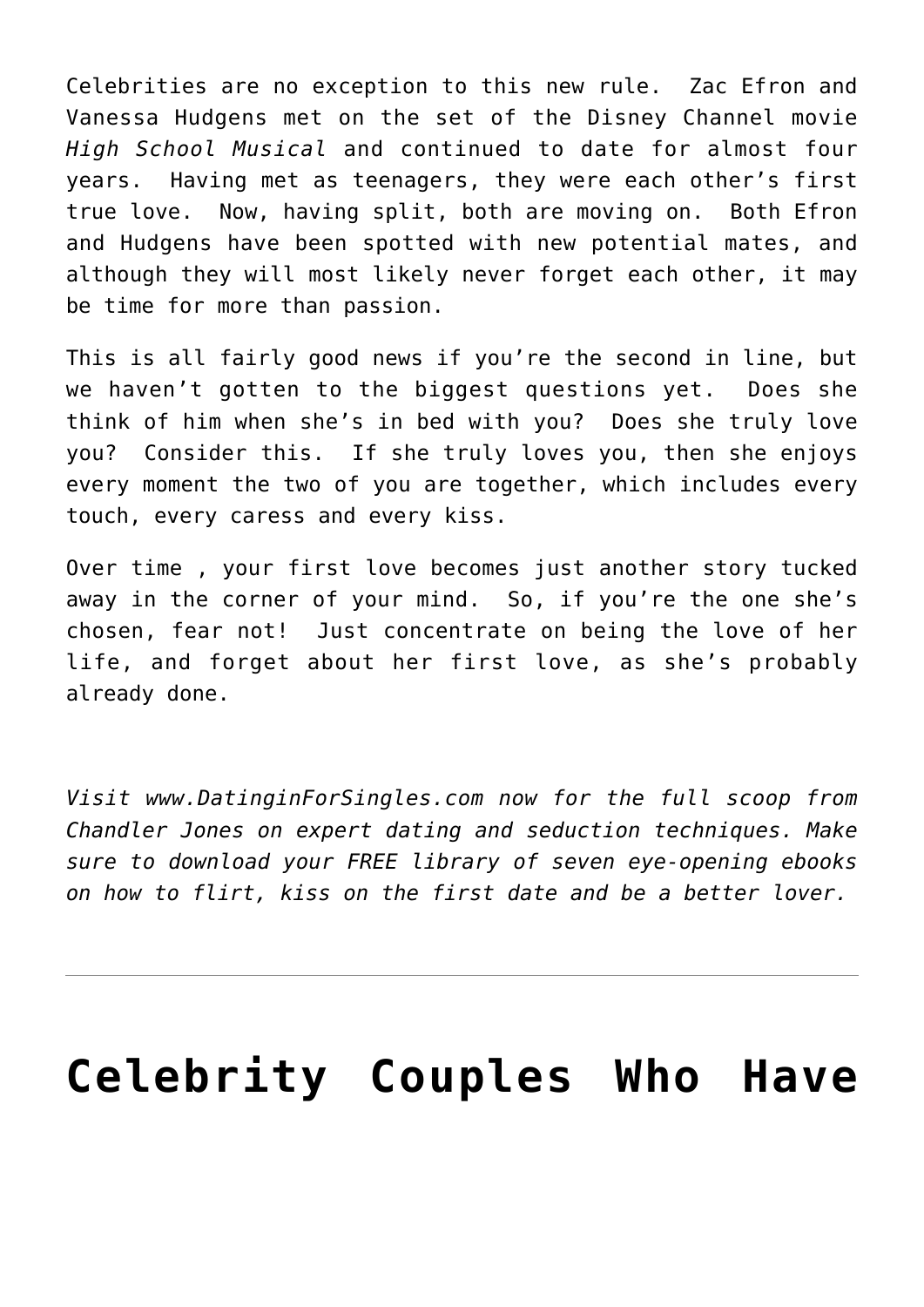### **[Stayed Together](https://cupidspulse.com/11449/celebrity-couples-who-have-stayed-together/)**

#### $\overline{\mathbf{x}}$

 $\overline{B}$  By Erin 0'Riordan

Why do some celebrity couples end up as a train wreck, while others seem to withstand the test of time? Different strategies work for different power couples. For some, private time is the glue that cements them. For others, it's a conscious decision to put marriage and family before work or making time for grand romantic gestures.

Check out what works for these four celebrity pairs:

**Beyonce and Jay-Z:** They are one of the world's great couples. Jay-Z has an undeniable charm, a laugh to die for and a fantastic smile. The key to their happiness may lie in their equal success – both reportedly make around \$80 million yearly. Celebrity couples have survived even without equal success, though, so what works for Jay-Z and Beyonce might be their commitment privacy. The couple is notoriously private about their relationship, keeping the magic between them and not opening up their bedroom to the world.

**Faith Hill and Tim McGraw:** Married since 1996 and some of the hottest entertainers on the country music scene, these two owe their success to spending time together. Even with their busy touring schedules and McGraw's burgeoning movie career, they try never to spend more than three nights away from each other's sides.

**Jada Pinkett Smith and Will Smith:** He's the only actor ever to have scored eight consecutive films that grossed over \$100 million domestically. Okay, so Will Smith is the biggest movie star ever. Jada's also had some megahits, notably the Matrix series, and she's taken turns as a writer and director. Still,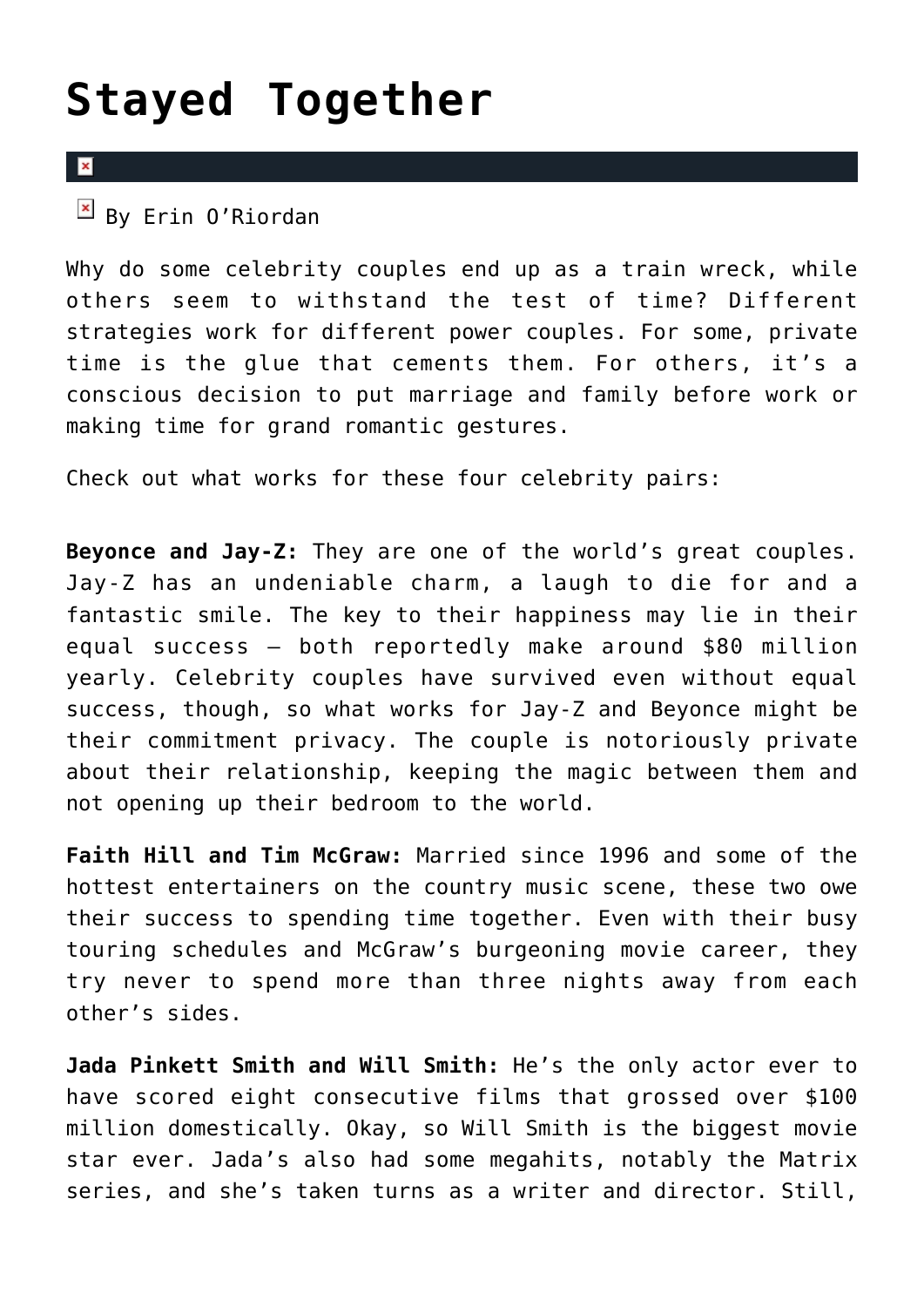Jada insists she would let her career go before allowing it to interfere with her relationship with Will. Maybe that's why they've been together since 1997. Of course, it doesn't hurt that this super-cute couple only seems to get better looking with age.

**Heidi Klum and Seal:** The former Victoria's Secret model who stays involved with America's Next Top Model, is known for her fabulous figure and gorgeous face. He's known for his legendary singing voice and the uber-romantic ballad "Kiss From a Rose." The pair met in 2003 and married in 2005. The fact that he's English and she's German never seems to be an issue for this playful pair, often caught in public frolicking with their four children. The romantic duo renews their wedding vows ever year on their anniversary.

*Erin O'Riordan writes hot and steamy romantic fiction. Her short story "Post Op" appears in the Evernight Publishing anthology Indecent Encounters. She also reviews books of every description at http://www.erinoriordan.blogspot.com.*

### **[Marriage Is a Loaded Word](https://cupidspulse.com/11446/marriage-is-a-loaded-word/)**

 $\mathbb{E}$  By Kenneth Weene, PhD.

We got engaged on April Fool's day. That was a propitious start. At least she couldn't claim that I didn't have a sense of humor about the whole thing. Prior to that, I'd only agreed to getting engaged-to-get-engaged one evening at the restaurant called Big Chicken Fry (honest).

Before you get the wrong idea, I loved her, I was committed to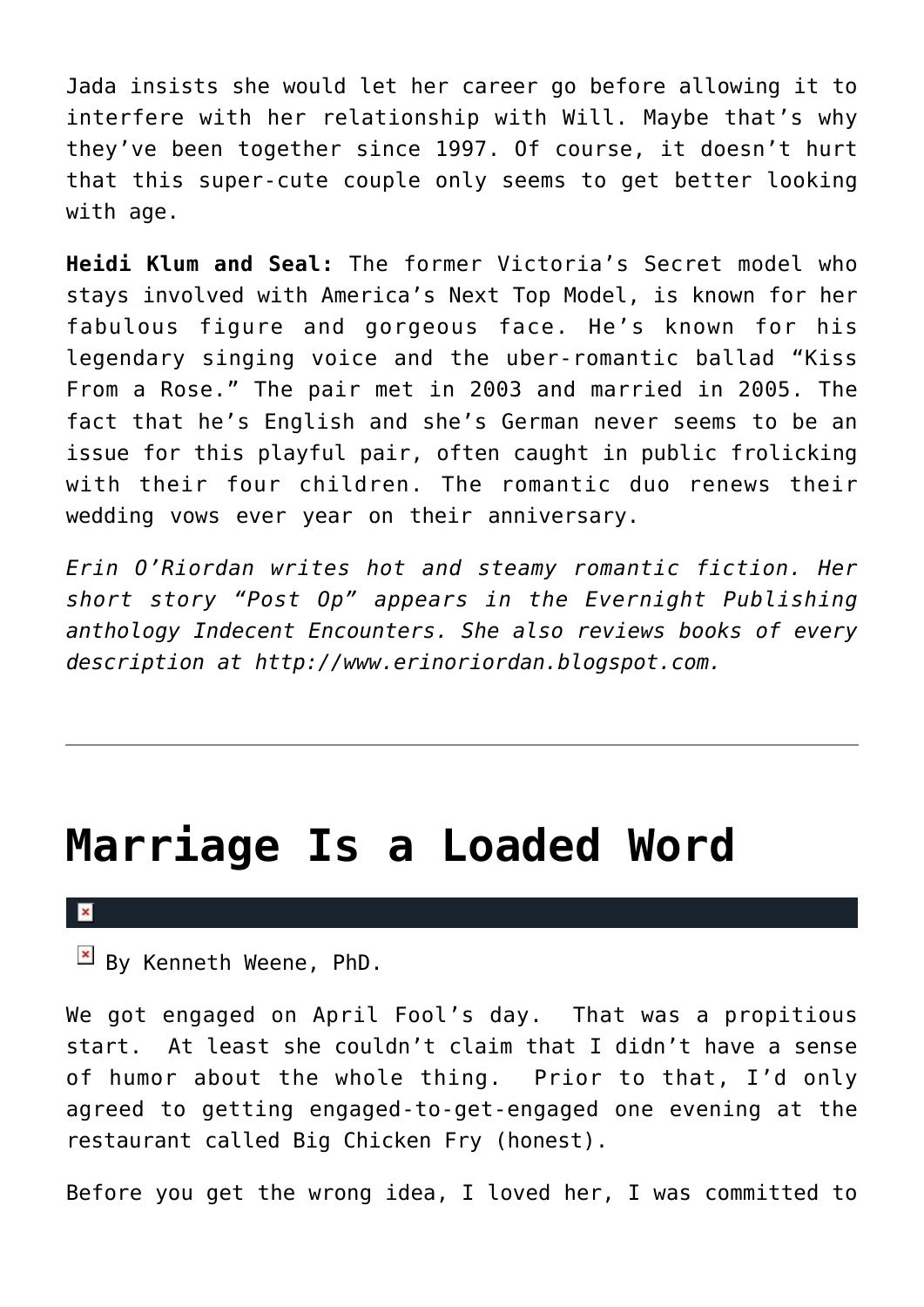her. In my head we were going to grow old together. My concern was the word — marriage.

I've always been about words; not just what they mean, but what they imply. Throughout my career as a therapist, my concern about the word "marriage" has been borne out. The word creates expectations. It changes and codifies roles. It imposes mental burdens where before there were none.

To come to terms with these burdens, some couples live together before marriage. They think it will give them a good sense of what their lives will be like after they tie the knot. If they're satisfied, they then marry. Then, things immediately go downhill. Celebrity couples are no exception. David Arquette and Courtney Cox is one couple that comes to mind; Lisa Bonet and Lenny Kravitz is another.

"What happened?" they ask me, their new marriage counselor. It just took that one word. Suddenly the humor and spontaneity was gone. In its place were those burdens and those darn expectations. It started in the little things: "Why isn't my laundry done?" "Didn't you take the garbage out?" It then escalated: "Why do you need so much cash in your pocket?" "Whose parents are we visiting for Christmas?" And then it reached fever pitch: "Shouldn't we start thinking about kids?"

Sadly, having children often creates the expectation of marriage, an expectation that is often a mistake. Ashlee Simpson and Pete Wentz obviously shouldn't have married, as they're now getting a divorce. To their credit, Naomi Watts and Liev Schrieber have children and haven't changed their marital status. They seem happy to this day.

And then there's the expectation that marriage is forever. Forever is such a long time! (My approach was to consider it a three-year contract with option to renew.) That expectation leads to one of the easiest mistakes to make, which is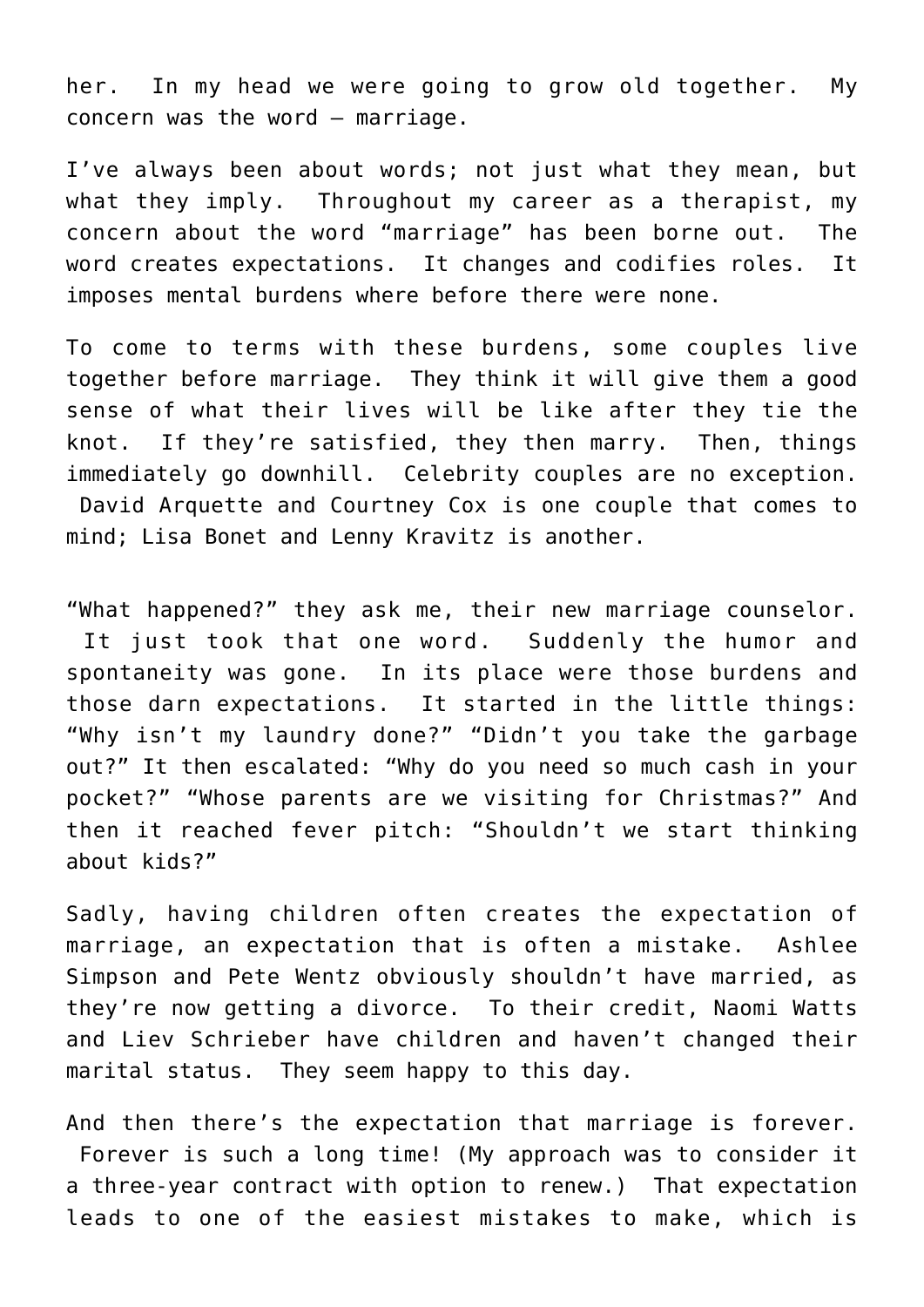investing in one member of the couple. Don't put your spouse through school. There, I've said it. That's a prescription for the spouse's mid-life crisis. Marriage is too fraught with obligation as it is. Don't add more.

"Marriage" is a word loaded with meaning and danger. Maybe that's why some couples never marry. Oprah Winfrey and Stedman Graham lived together for many years without calling it marriage. Yet, it can be wonderful. My engagement was 43 years ago, and my wife and I are still together and in love to this day. The key is to rethink it by giving the word meaning with which you can live comfortably. For me, it's all about humor, symmetry, and equality — not responsibility, obligation and expectation.

*A New Englander by upbringing and inclination, Kenneth Weene is a teacher, psychologist, and pastoral counselor by education. He is a writer by passion. A poet and fiction writer, Ken's novels,* Widow's Walk (2009)*, and* Memoirs From the Asylum (2010)*, are both published by All Things That Matter Press.*

### **[Finding Love After a Breakup:](https://cupidspulse.com/11309/finding-love-after-a-break-up-should-you-jump-in/) [Should You Jump In?](https://cupidspulse.com/11309/finding-love-after-a-break-up-should-you-jump-in/)**

×

 $\boxed{\times}$  By Kelly Seal

When someone leaves us broken-hearted, our natural reaction is to find love again as quickly as possible. Unfortunately, healing a broken heart takes time and patience. It's necessary to spend some time alone so you can build your own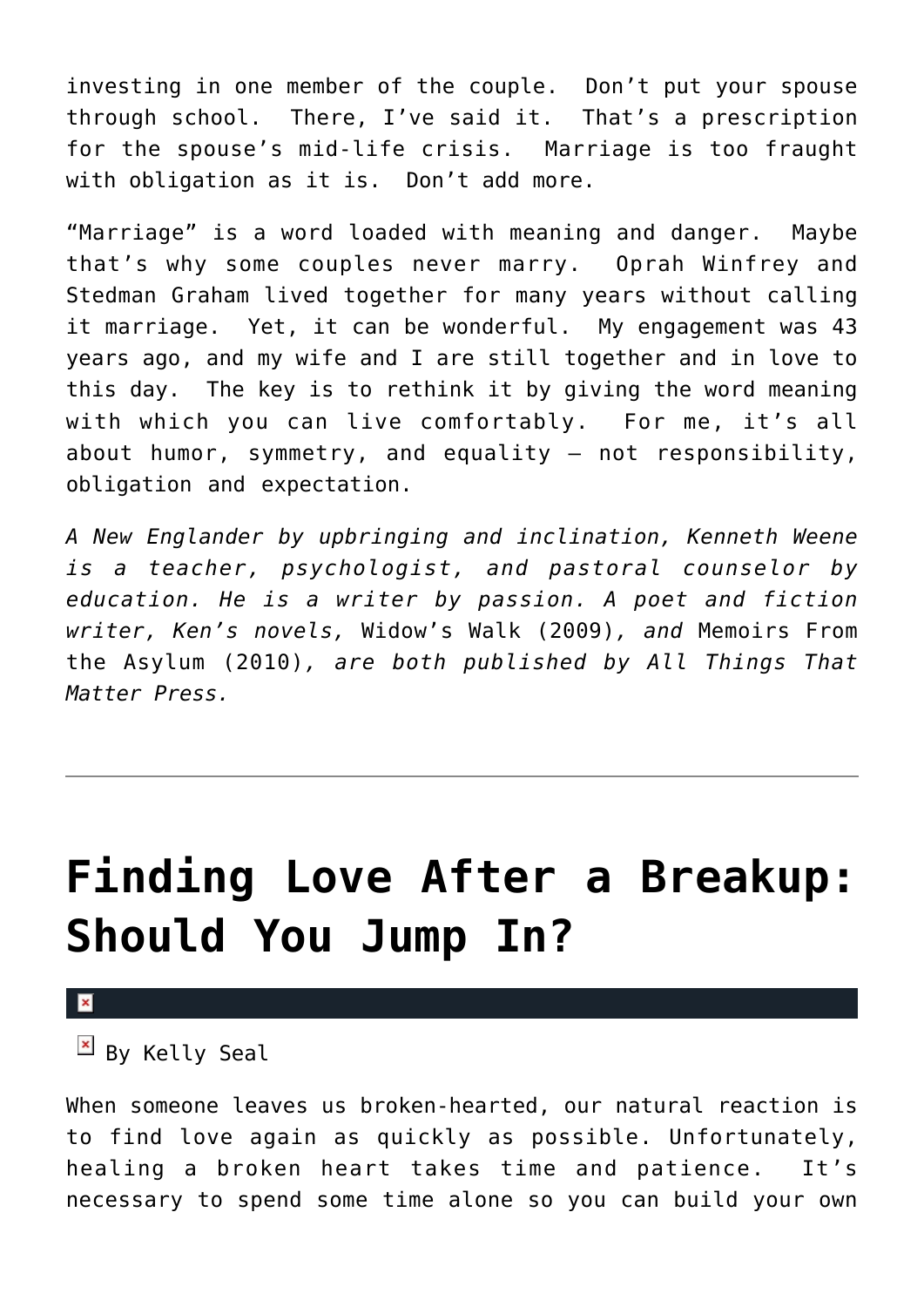strength and move on to a happier, healthier relationship in the future.

Like us, many celebrities move from one relationship to the next, hoping that this will ease their pain and help make the transition easier. Eva Longoria started dating Penelope Cruz's brother Eduardo shortly after her split with Tony Parker. Jake Gyllenhaal quickly started dating after breaking up with Reese Witherspoon, leaving a trail of girlfriends behind including Taylor Swift, Carey Mulligan and Jennifer Aniston. While romance creates a sense of happiness and excitement for a brief time, eventually old pain can start to resurface.

If you've recently endured a break-up, try giving yourself some time off and do the following before rushing back in to the dating pool:

**Allow yourself to grieve:** A break-up is a huge transition. When you've been with someone you love, it's natural to feel pain and anger. Allowing yourself to grieve over the relationship is part of letting go.

**Hang with uplifting friends:** We all have friends who can lift our spirits, be supportive and are just fun to be around. If you spend time around people with positive energy, it has an affect on your mood and can help lift your depression. Avoid friends who would rather complain about exes; this won't help you move on.

**Do things that make you happy:** Maybe you haven't been surfing in a few years, but have always enjoyed it. Or perhaps you put off taking those cooking classes because you didn't have time. Now is the perfect opportunity to do things you enjoy, and remember why you liked them in the first place.

**Get to know yourself again:** Sometimes, we feel so lost after a break-up we don't even know who we are without our exes. If you feel adrift, try doing something new, whether it's going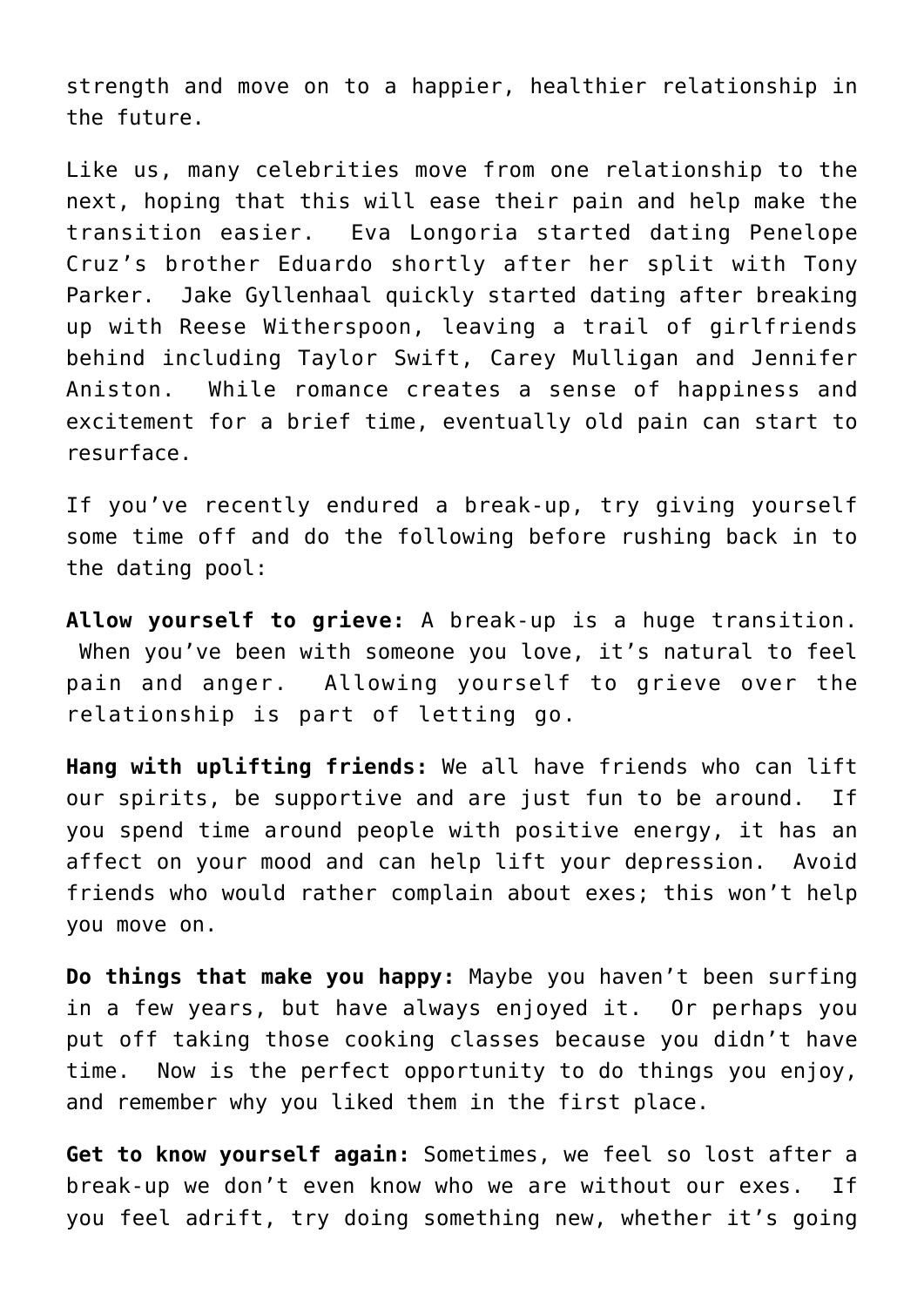to a new restaurant or paragliding on a Saturday afternoon. Trying new things lifts our spirits and puts us back in touch with the part of ourselves that is willing to take risks and grow.

When you've gone through these steps and feel like it's time to start meeting people again, go for it. Just be sure to take your time and keep living your own life. Look at dating as a chance to meet many different kinds of people, rather than a way to get back into a relationship. The right man or woman will come into your life when you're ready to move on.

### **[The Law of Attraction Between](https://cupidspulse.com/10075/the-law-of-attraction-between-celebrity-couples/) [Celebrity Couples](https://cupidspulse.com/10075/the-law-of-attraction-between-celebrity-couples/)**

#### $\mathbf{x}$

 $B$  By Yolanda Shoshana, Luscious Lifestyle Diva

Biker boy and ex-husband to America's sweetheart, Jesse James recently declared that 2010 was the best year of his life. That declaration definitely made some people raise an eyebrow or two. Since when does a messy divorce and the possibility of losing your child constitute the time of one's life? But according to James, it all led to him finding love with Kat Von D. When he announced his engagement to Von D, people said they are perfect for each other, which was not necessarily a compliment in their case. That said, there's no doubt that the law of attraction was working its magic when the two of them met.

Simply speaking, the law of attraction is when "like" attracts "like." Take a look at Jesse James and Sandra Bullock's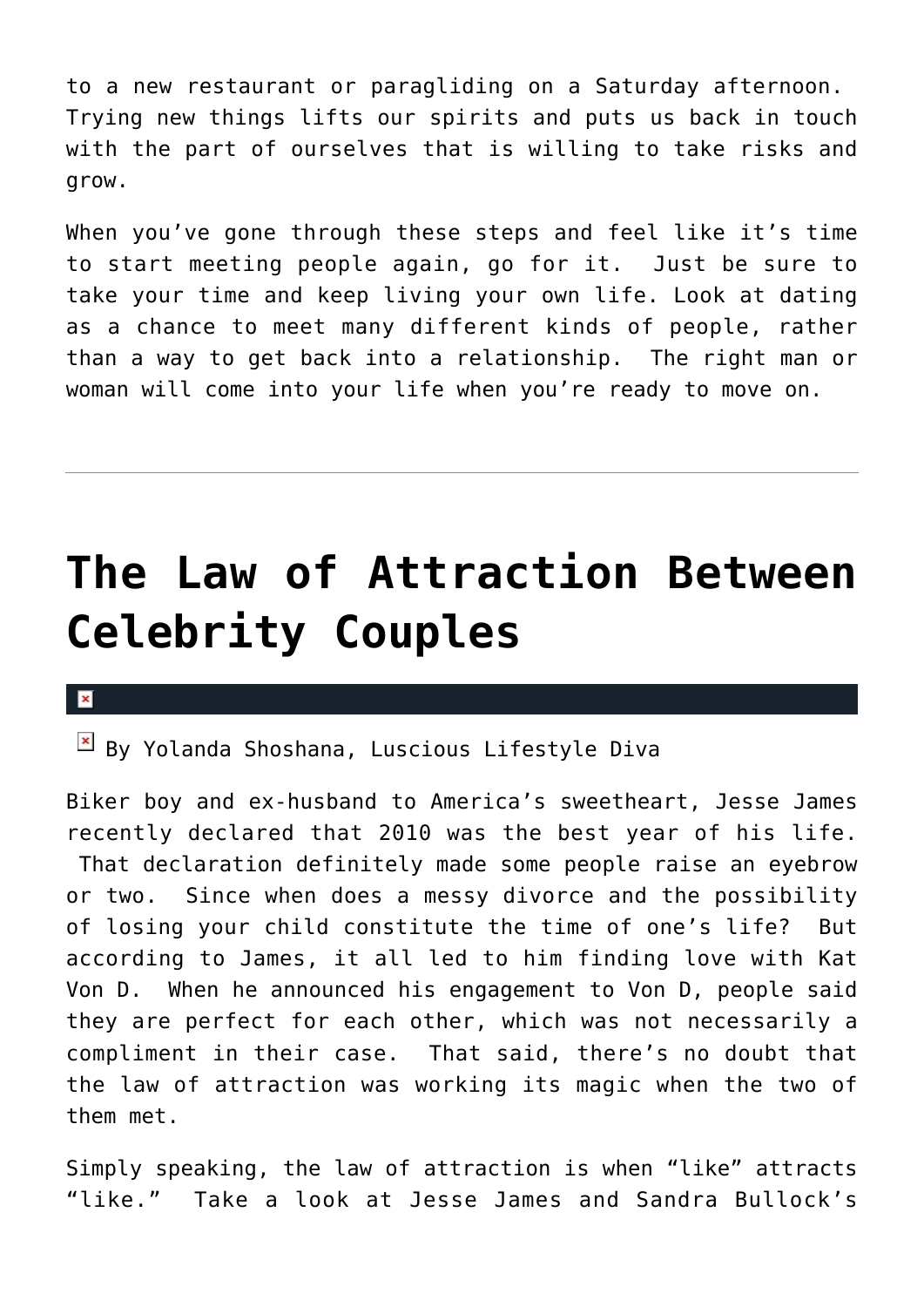different places in life. Clearly, they had perspectives and ideals that simply didn't match, whereas James and Von D are on the same page.

Another example of the law of attraction at work is between celebrity couple Angelina Jolie and Brad Pitt. They ended up together not just because of physical attraction, but also due to other attraction elements. Chances are there were issues in the Pitt and Aniston marriage, which allowed Jolie to swoop in. Now, people see Aniston as a woman who can't find love, while I see as her as a woman who likes freedom, loves her body, likes a good looking dude, and just wasn't about to have a tribe of children. Aniston's attraction to Pitt didn't last because they simply have different energies and wants in life. In other words, they broke the law of attraction.

The law of attraction is a key ingredient when it comes to finding the love of your life. To utilize it in your search for love, all you have to do is ask, believe and receive with full clarity. As simple as that sounds, people get impatient when it comes to the "believe" part. While it would be fabulous if the love of your life arrived five minutes after you incorporated the law of attraction, it doesn't happen that way. Sometimes it takes time for the opportunity to present itself, but know that it's well worth the wait.

# **[Sexting: Good, Bad or the New](https://cupidspulse.com/10092/sexting-good-bad-or-the-new-lipstick-on-your-collar/) [Lipstick on Your Collar?](https://cupidspulse.com/10092/sexting-good-bad-or-the-new-lipstick-on-your-collar/)**

×

 $\mathbb{E}$  By Emily Macintosh of My Life On Match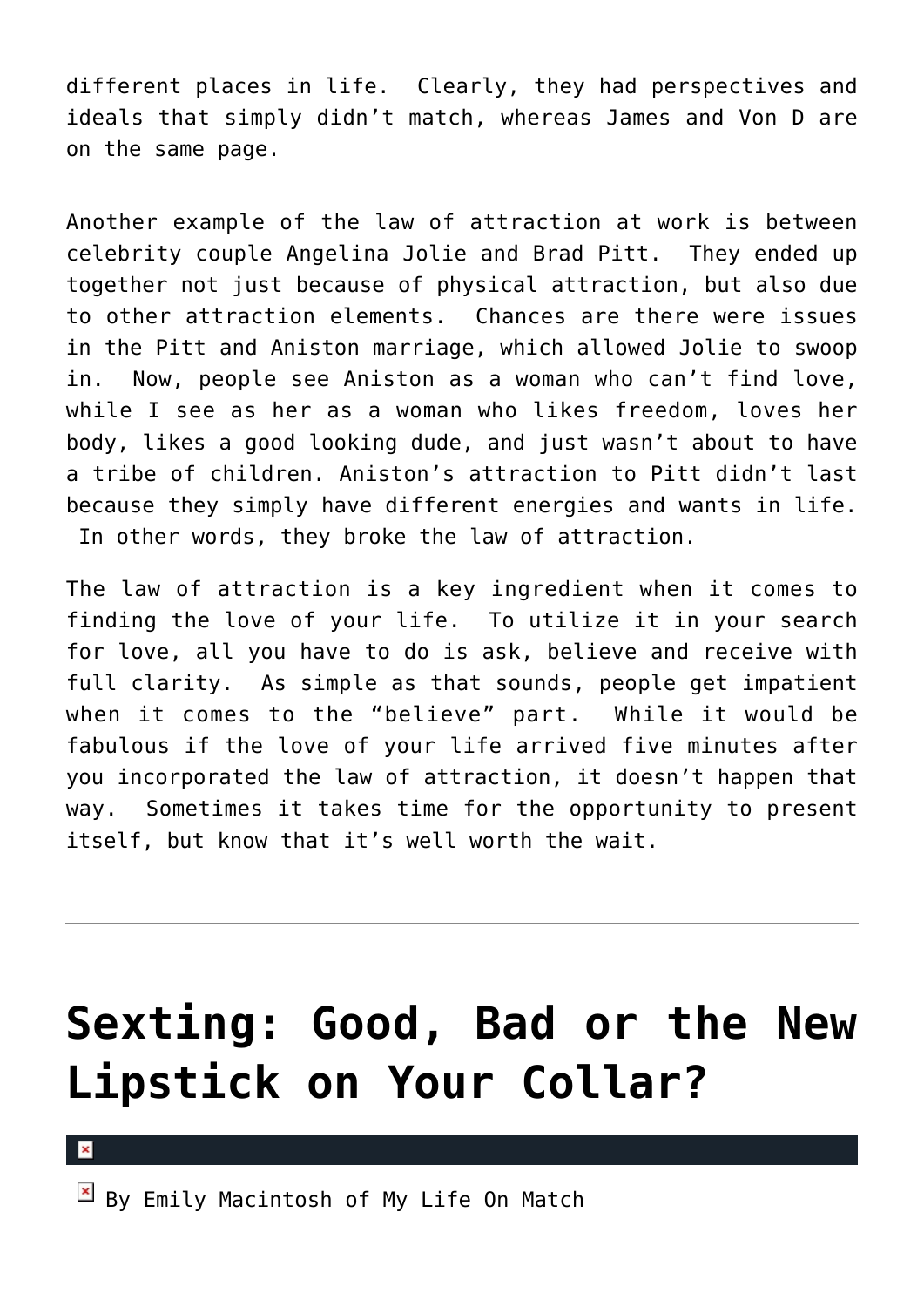If you've read my blog, you know that I popped my sexting cherry this year. I found sexting to be flirty, scandalous and fun, but I also found it to be a bit dangerous. If I took a picture of myself and sent it, would he show it to his friends? Could it end up on the Internet? What if I go missing on a hike and that's the last picture they have of me to show on the 6 o' clock news? In this new age of technology, is sexting just another step in the dating world or is it the new way to cheat (and think you're not going to get caught)?

Several celebrities have jumped on the sexting and technology train this year, too. Couples like Ashton Kutcher and Demi Moore and Lamar Odom and Khole Kardashian have been publicly showing their love for each other over Twitter. But, sexting is different. It's meant for the two people who are involved and not the rest of the world. Unfortunately, because cell phone records are not as private as we sometimes would like to believe, some celebrities have gotten into some serious scandals in less than 30 seconds, 10 words and the press of the "send" button.

In the last few months, several of those couples have broken up due to sexting scandals. *X Factor* judge Cheryl Cole separated from her husband, footballer Ashley Cole, after rumors surfaced about his sexting with a topless model. Tony Parker and Eva Longoria also split after Parker was caught having a "sexting affair" with one of his basketball teammate's wives. Brett Favre also found himself in the middle of a media storm when he sent revealing photos of himself to a *Sports Illustrated* columnist!

And, no, this isn't just an athlete thing. Let's not forget Michelle "Bombshell" McGee ,who shared her sexts with *InTouch* Magazine as proof of her affair with Jesse James.

Sexting can be fun and may spice up a relationship when it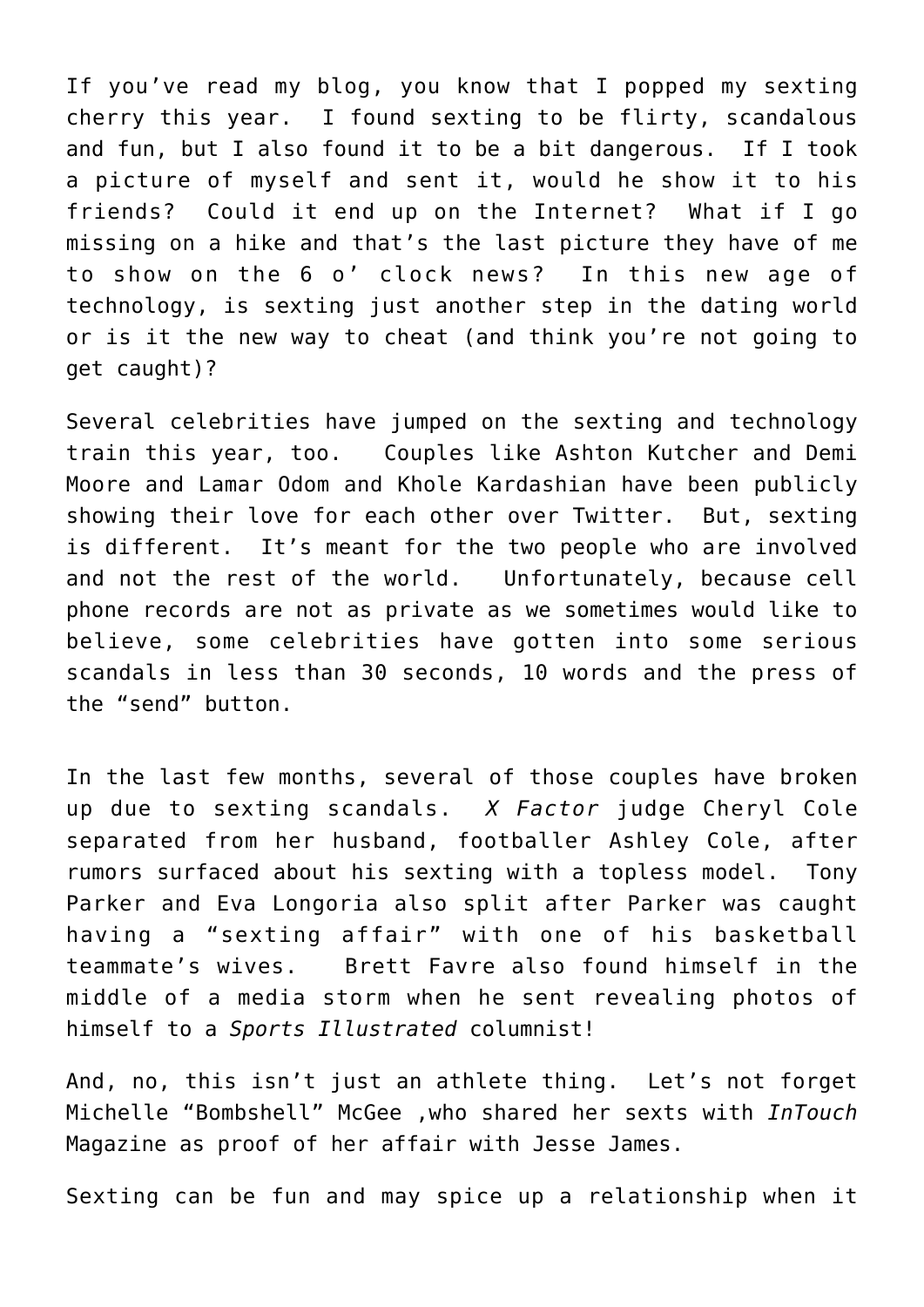gets bland, but remember, technology is our "big brother." In one click (fwd, RT, send), your sexts could be in the wrong hands.

### **[Dating a Playmate](https://cupidspulse.com/11005/dating-a-playmate/)**

 $\pmb{\times}$ 

By Bridget Marquardt, former star of *The Girls Next Door*

Originally published on [Appitalism.com](http://www.appitalism.com/news/345-dating-a-playmate/)

As a television personality and former "Girl Next Door," men often think they know me personally. But just because I'm accessible, that doesn't mean I'm obtainable!

The truth is, while having men pay attention to you when you're out at dinner or at a club is flattering, the constant flood of cheap lines and cheaper cologne can quickly ruin an evening.

So what's a guy to do when he wants to land the girl of his dreams? Drop the posturing and player image, listen to what the woman has to say, and take…it…slow. In order to get things rolling in the right direction, I've come up with several apps currently available at [Appitalism.com](http://www.appitalism.com/news/345-dating-a-playmate/) that are certain to take your dating skills to a new level:

50 Things Girls Wish Guys Knew(Free for the iPhone) – Are you struggling with your relationship? Let's face it, you can never know everything about a girl! But don't worry – here are 50 things that all guys should really know about girls.

Seduction Discussion (\$0.99 for Android) – A mobile discussion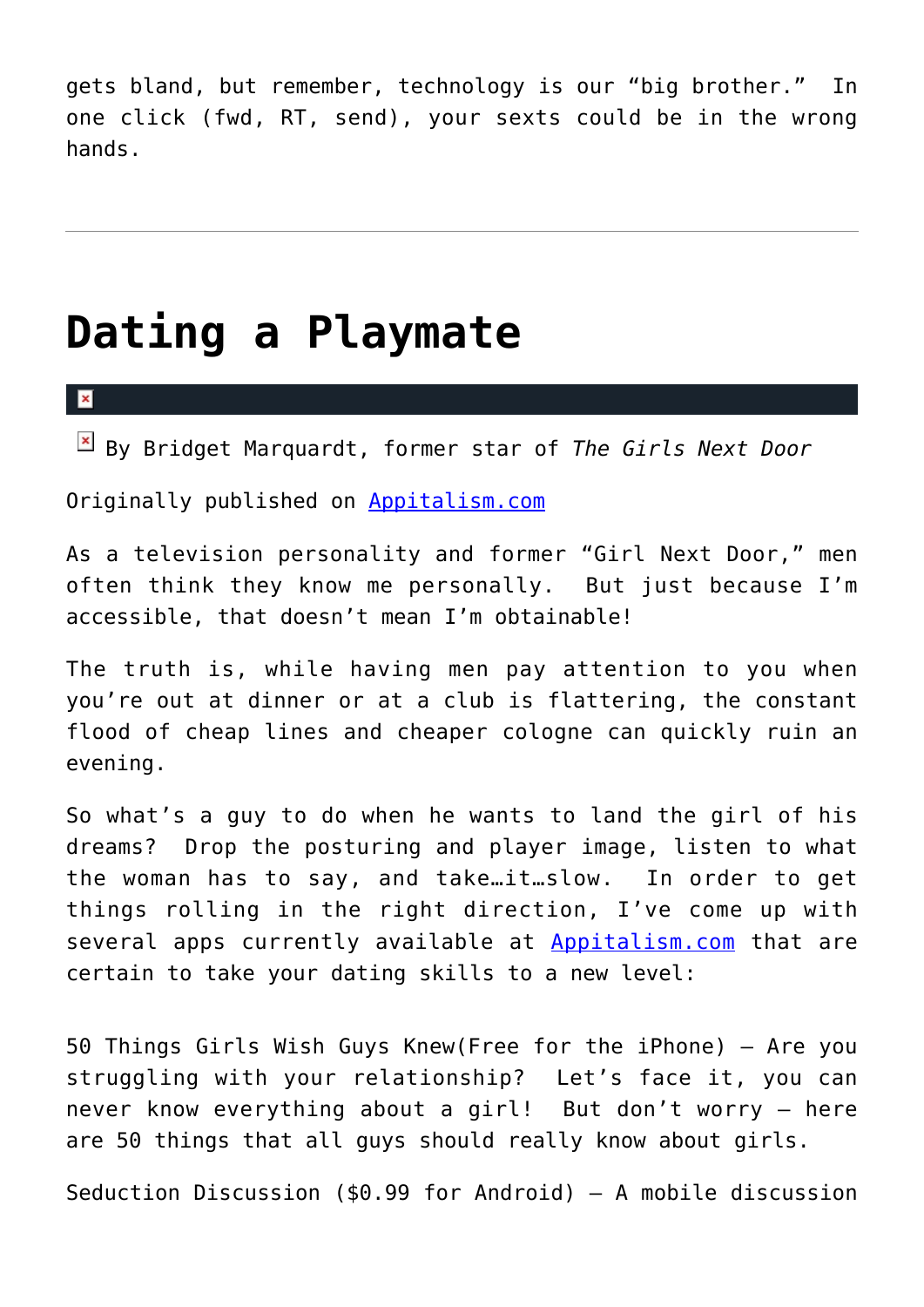app for discussing all things related to the art of seduction. Discuss meeting girls, picking up women, closing the deal, advanced PUA techniques, love and relationships and more!

Dating Tips  $(50.99$  for the Android) - No one is a dating expert; even the most beautiful and wealthy people all struggle with matters of the heart. Everyone can learn something about how to date more, how to attract the types of people we want to attract and how to make sure initial chemistry blooms into an enduring relationship.

# **['How About' Giving Online](https://cupidspulse.com/10792/how-about-giving-online-dating-one-last-try/) [Dating One Last Try?](https://cupidspulse.com/10792/how-about-giving-online-dating-one-last-try/)**

#### $\pmb{\times}$

 $\overline{B}$  By Jenna Barbieri

Some people spend [Valentine's Day](http://cupidspulse.com/tag/valentines-day/) doing extravagant things with their loved ones, while others spend it alone in front of their computers. Does the latter sound like you? Well, what would you do if I told you that this year, sitting in front of the computer might actually be the start to your ideal Valentine's Day? Would you think I was lying? Yeah, so would I. Which is why I did some research after hearing all the hype about **HowAboutWe.com**.

Before I say anything else, let me point out that HowAboutWe is a dating site … but it's not actually a dating site. Most people are hesitant to attempt online dating, but the only part of the actual dating that takes place on this site is the proposal. According to their homepage, "It's a site all about dates – inventing dates, scrolling through dates, asking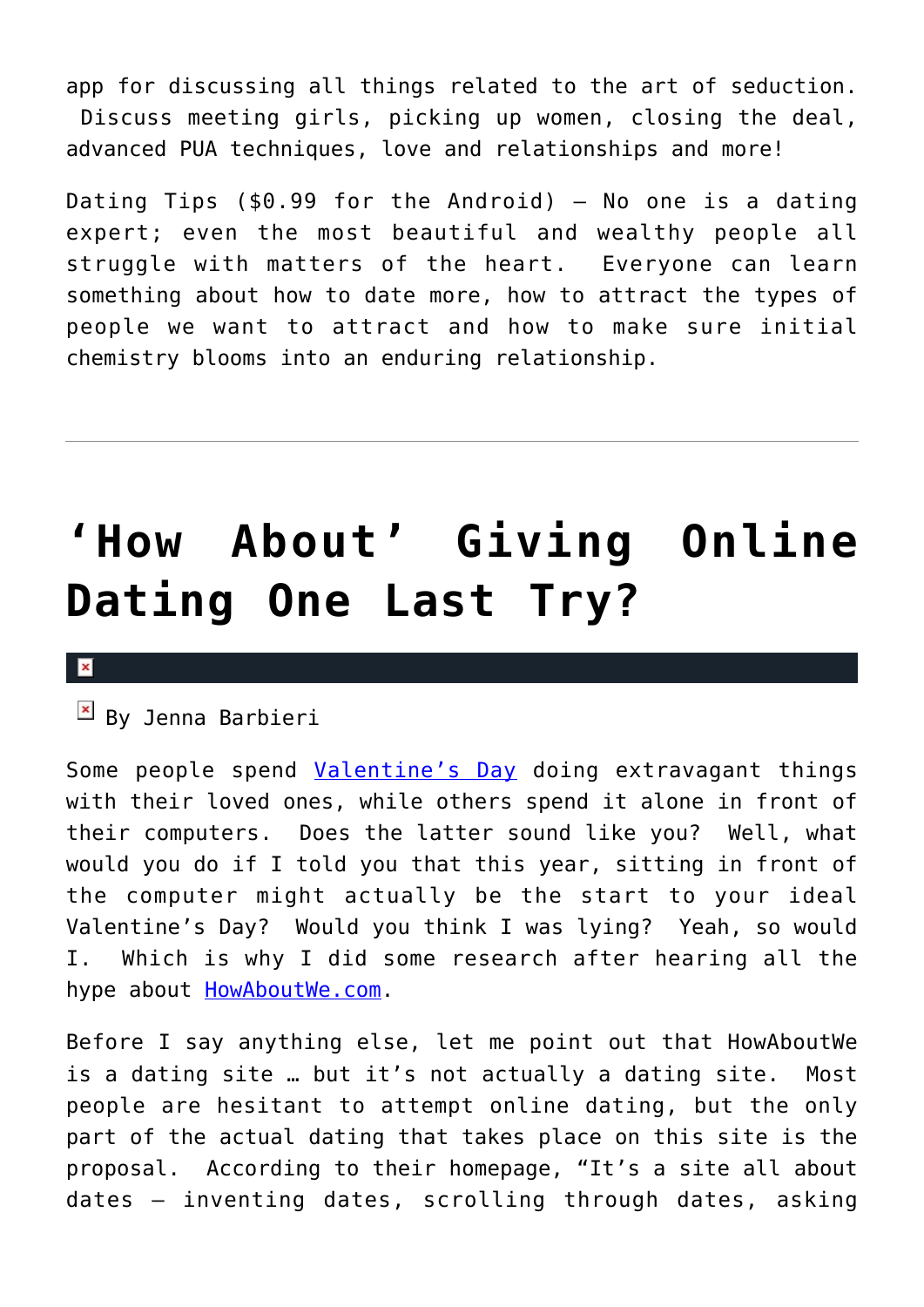people out and going on the dates you really want to go on."

It's no secret that connecting online has become an ideal dating option, which is why there are thousands of dating sites already out there. What separates HowAboutWe from the rest is the wait time (or lack thereof). HAW is straight to the point: What's your ideal date? Have you always wanted to go sky diving over beautiful scenery while holding hands with a significant other? Type it in and instantly connect with those who share your interest  $-$  it doesn't get easier than that. In the meantime, look through your own date proposals until you find one right for you.

Once someone accepts your dating proposal or vice versa, the rest is natural. The type of date itself already tells you a lot about the person, and you're immediately thrown into an activity you both enjoy. If the date lacks that special spark, take comfort that you've found a friend who shares similar interests as you, all while continuing to date other people who also share your hobbies until you find the person that's right for you. Who *wouldn't* want to be asked out on a regular basis?

So instead of spending Valentine's Day alone, How About YOU take a chance on HowAboutWe? It's more than just a great way to meet people; it's a great way to meet the right people.

*Interested in giving it a try? [HowAboutWe.com](http://www.howaboutwe.com/?source=SIVDAY) is offering our readers a SPECIAL DISCOUNT of 33% OFF their service, just in time for Valentine's Day! Use promo code VDAYFUN. For more information, visit their Facebook page and follow them on Twitter: @howaboutwe.*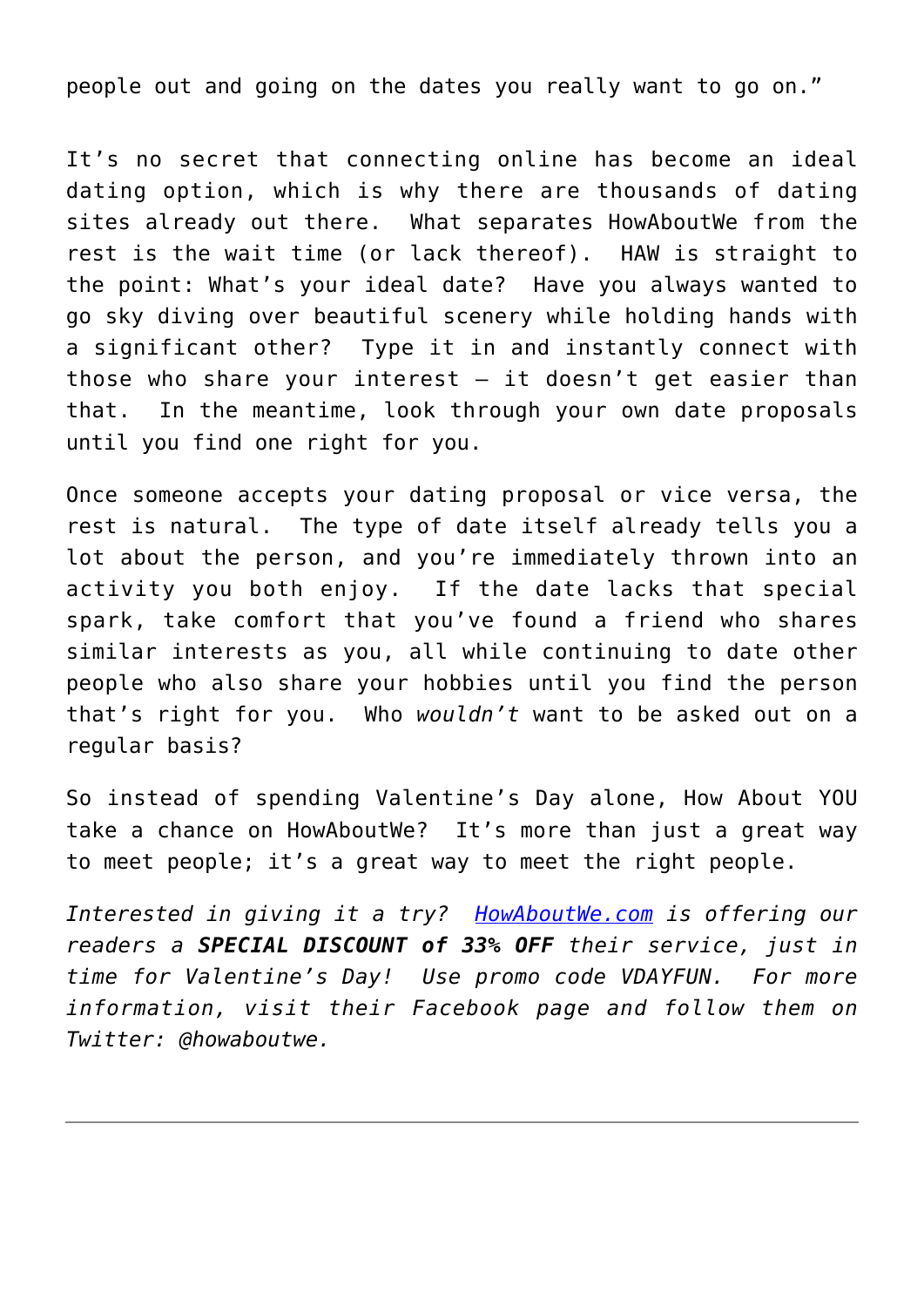# **[Have a 'Delicioso Night In'](https://cupidspulse.com/10920/delicioso-night-in-kahlua-this-valentines-day/) [With Aarón Sánchez This](https://cupidspulse.com/10920/delicioso-night-in-kahlua-this-valentines-day/) [Valentine's Day](https://cupidspulse.com/10920/delicioso-night-in-kahlua-this-valentines-day/)**

 $\boxed{\times}$  By Aarón Sánchez, celebrity chef and TV personality

*This Valentine's Day, forgo waiting hours on end for a table at a busy restaurant when you can have a fabulous night in right at home. Not only is it a great opportunity to intensify connections with family, friends and significant others, but it's much easier on the wallet! Celebrity chef and TV personality Aarón Sánchez agrees, and has some easy tips to creating your own "Delicioso Night In." You can join the Delicioso movement [here.](http://www.kahlua.com/deliciosonightin/) Not only does this give you the opportunity to take part in great conversations, but by joining the movement, you're automatically entered for a chance to win the ultimate Delicioso Night In, prepared by Chef Aarón himself in New York City. After flying to New York for this special evening, one lucky winner and three other people of his or her choosing will be whisked away to Veracruz, Mexico, the home of Kahlua. In the meantime, enjoy the following tips from Chef Aarón to start your Valentine's Day off right:*



**The Nose Knows**

 $\mathbf x$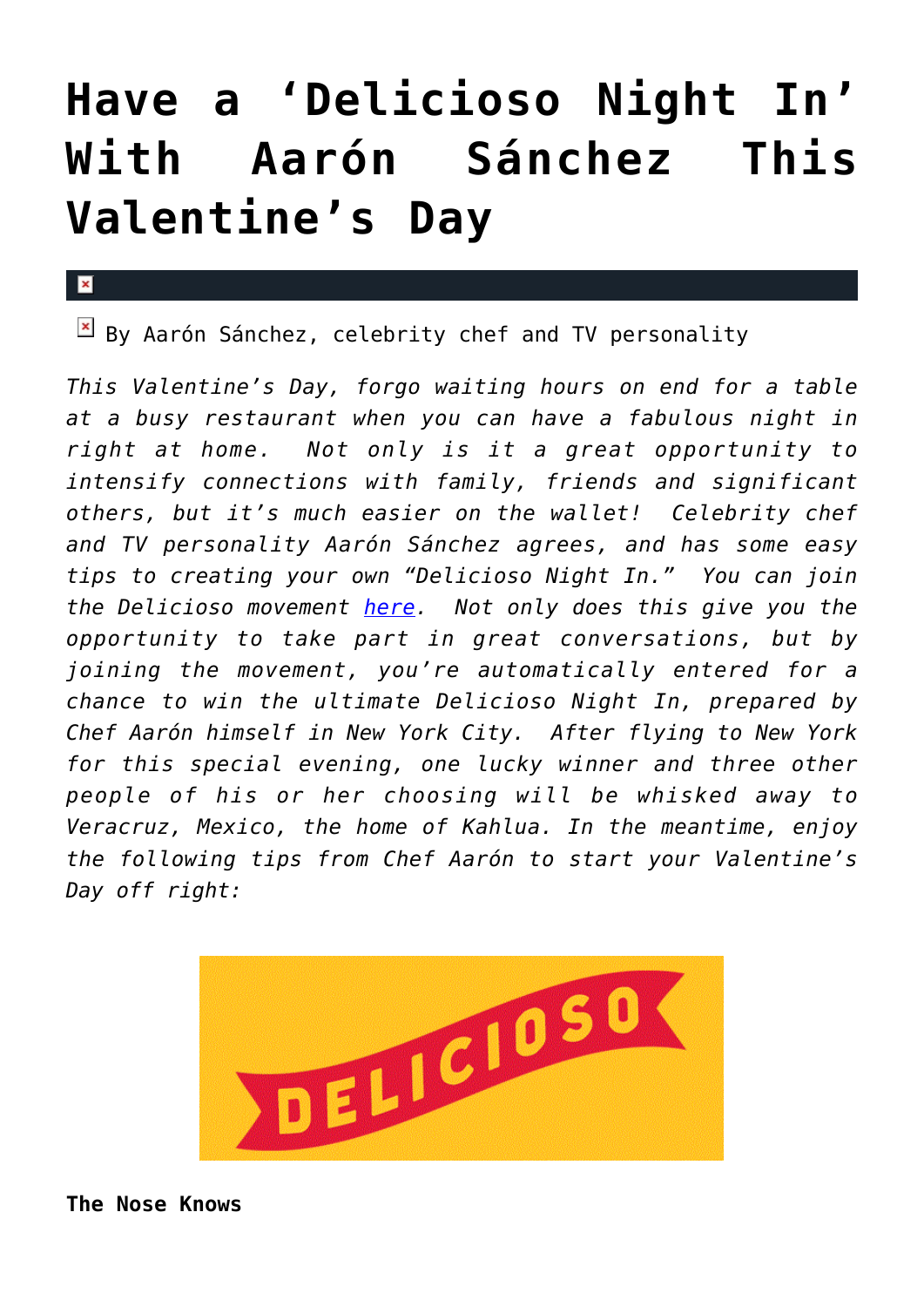You don't have to be a chemist to create memorable aromatics for your next evening of entertaining at home. In my home of Veracruz, there is a huge influence of African spices that were brought over when Cortez sailed across the Caribbean. Let such robust spices (think cloves, canela – the *real* cinnamon, cardamom, and black pepper) help set the mood with the help of a standard frying pan. Toast the spices just to their smoking point, and the room will fill with an inviting – and delicious – bouquet.

#### **Team Chef**

It's like that old saying goes: those who sauté together, stay together. Collaborate on a menu and invite your guest(s) to help you bring the menu to life. Start the party early and enjoy cocktails as you cook; I like to keep it simple with a glass of Kahlua on the rocks with a splash of ginger ale. Cooking your creations together as you enjoy cocktails will allow for plenty of lean-in moments over the stove top, and eating those creations will be the reward for your labors over delicious conversation.

### **Pairing is Caring**

When prepping for a perfect evening, pairings are a fun way to turn any meal into a special occasion and spice up the fun. Plan three courses and pair each with a small cocktail; use one base spirit in three different ways. Keep in mind when choosing your menu to pick a spirit that embodies the flavors you are working with; for example Kahlua – from the heart of Veracruz, Mexico – will bring out beautiful notes of vanilla, another Veracruz staple that pairs lovely with complex and robust dishes that involve such flavors as molé.

### **Forget the Utensils**

Feeding someone can be a loving, playful proposition (especially sans fork). In Mexico, we love to entertain with botanas – small bites – that incorporate foods indigenous to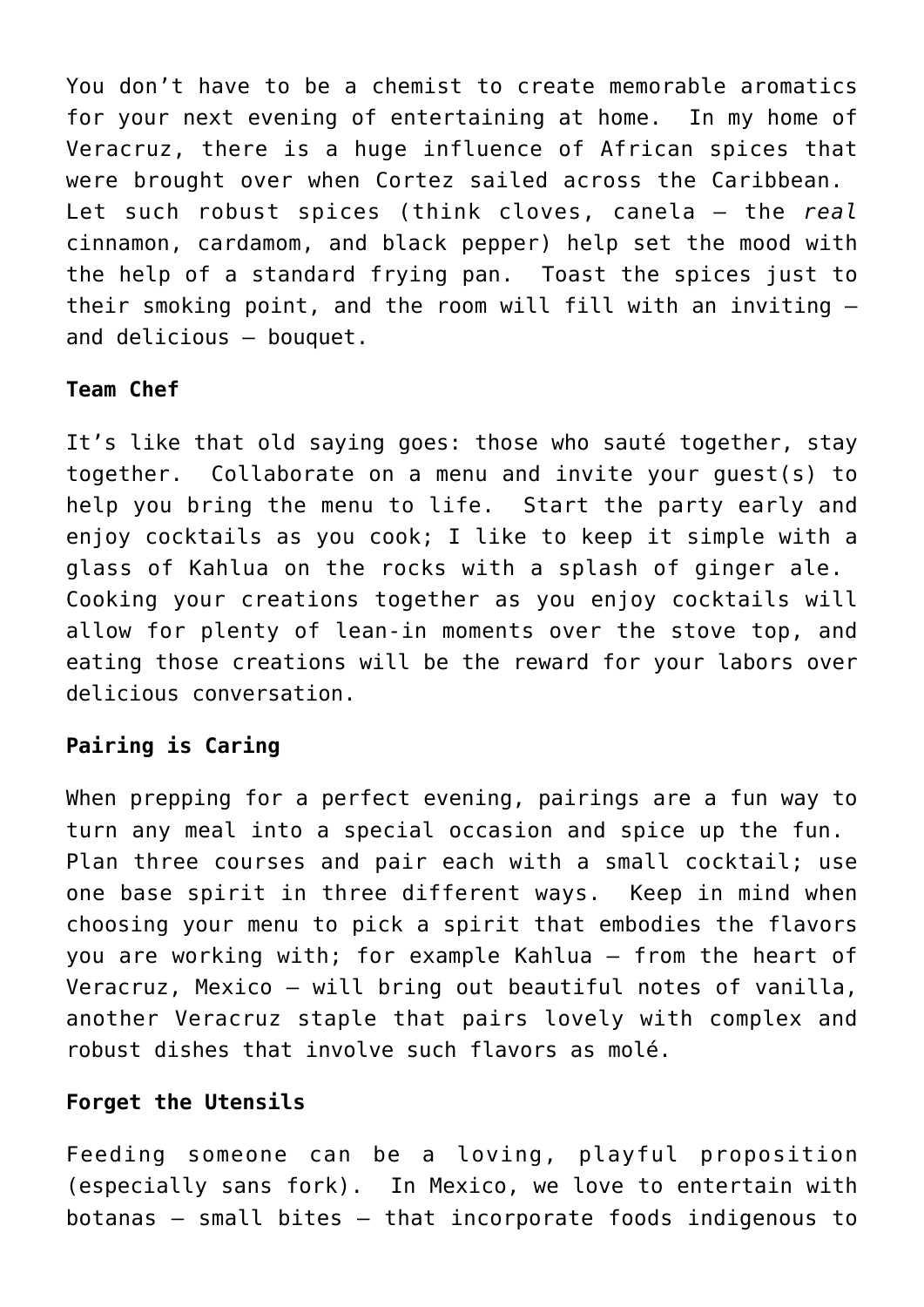the region like seafood and black beans. Reconnect with your partner over a selection of botanas like plantains, garnachas (a small fried masa topped with pork or chicken), mushrooms, or fresh cut fruit. Watch those teeth.

### **[Three Valentine's Resolutions](https://cupidspulse.com/10769/three-valentines-resolutions-that-last/) [That Last!](https://cupidspulse.com/10769/three-valentines-resolutions-that-last/)**

 $\mathbf{x}$ 

By Melissa Orlov, marriage consultant and author of *The ADHD Effect on Marriage*

How often have you found that the requisite roses (slightly wilted at the edges) don't do that much for you? This year, for a truly meaningful [Valentine's Day](http://cupidspulse.com/tag/valentines-day/), don't focus on a single romantic gesture. Instead, consider making Valentine's Day the 'New Years' of romance – a time for making resolutions that will create lasting change for your relationship.

The good news? There is science behind how to do this. Here are three resolutions that can make Valentine's Day *matter* for a change:

**We will teach ourselves to argue.** Significant marital research suggests that couples who argue using the right words, who are conscious of how to start and end a conversation, and who avoid accusatory or critical rhetoric in the middle can use disagreement to strengthen their marriage, rather than weaken it. So forget about what you are fighting about and focus instead about how you disagree. Healthy conflict puts you on a path to resolve your differences. Unproductive conflict, or avoiding conflict all together, means that your problems don't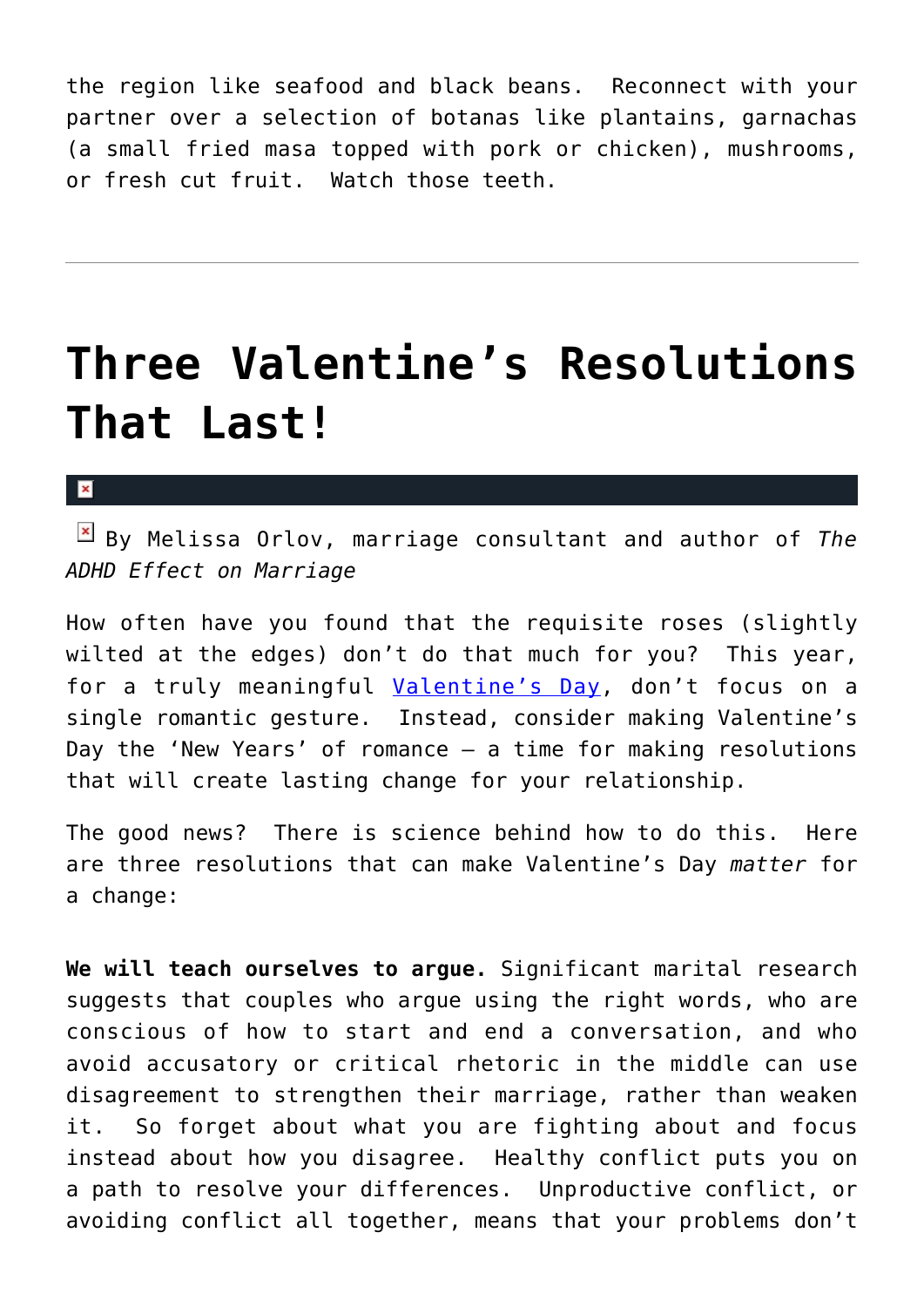get solved, only aggravated.

**We will address ADHD in our relationship.** If you have a child with ADHD, patterns of significant inconsistency in at least one spouse, chronic nagging and anger, or very uneven distribution of responsibilities in your relationship, then ADHD may be creating serious problems for you. Learning how ADHD impacts adult relationships will help you overcome the many challenges you currently face.

**We will change the proportion of positive interactions to negative ones.** University of Washington researchers, including John Gottman, have determined that healthy relationships include at least five times more positive interactions than negative ones. So every time you create a negative reaction in your relationship, you need to self-consciously make up for it by creating five positive ones! Saying 'I'm sorry' is a good start, but it's only one-fifth of the work you need to do – so get to it!

*Melissa Orlov is the author of* The ADHD Effect on Marriage*, and has been featured in the NY Times, on CNN, Today and more. Her website is www.adhdmarriage.com. For more, Orlov suggests* For Better: The Science of a Good Marriage *by Tara Parker-Pope and* The Relationship Cure *by John Gottman, Ph.D. You can also follow Orlov on Twitter: @msorlov.*

### **[Must-Dos for a Memorable](https://cupidspulse.com/10337/must-dos-for-a-memorable-valentines-day/) [Valentine's Day](https://cupidspulse.com/10337/must-dos-for-a-memorable-valentines-day/)**

By Babe Scott, author of *Delicious Dating*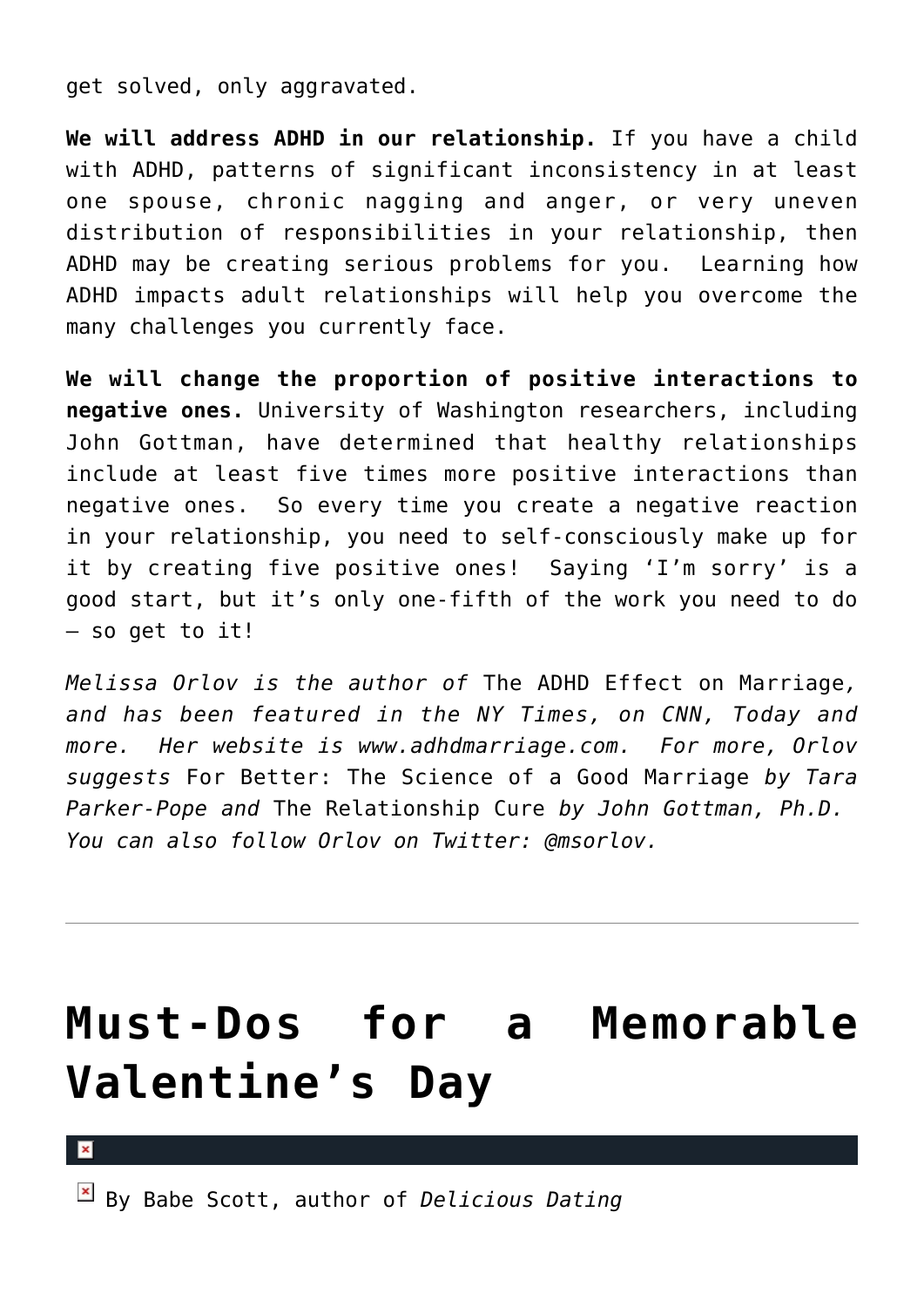Heidi Klum is going to say it with a surprise box of confetti hearts, cute underwear and chocolates. Katy Perry is said to be buying Russell Brand a lilac-colored Bentley. So how are *you* going to make your guy feel like the only man in the universe on [Valentine's Day?](http://cupidspulse.com/tag/valentines-day/)

It's a given that your beau will romance you with a candle-lit dinner, but what will you do to ensure this night of love will be forever brulée-torched in your memories? Here are a few tips:

#### **Dress to Impress**

Ditch your Bridget Jones-style orthopedic underpants and usual denims. Your man is booking a delicious meal in an attempt to ignite your sensual appetite, so the least you can do is make an effort.

Men are very Pavlovian when it comes to clothes, and what turns them on is a fitted dress and soft, figure-hugging fabrics. The Little Black Dress is always a good standby – a little cleavage, a spritz of perfume and high heels should have him salivating. Take a cue from Heidi, and make sure that what's underneath is equally enticing. Forget the Spanx, and put on those sexy knickers and a push-up bra.

#### **Give Him a Gift**

You might not be buying him a Bentley, but that doesn't mean the effort is all his. Give him a token of your appreciation and affection – maybe a guy necklace, a compilation CD of both of your favorite songs, or even a framed photograph of you together. You want this gift to remind him of you every time he sees or wears it, so avoid the generic.

#### **Create Some Ambiance**

Chances are, you'll be at your place later, so make sure you have all the ingredients to whip up his favorite cocktail and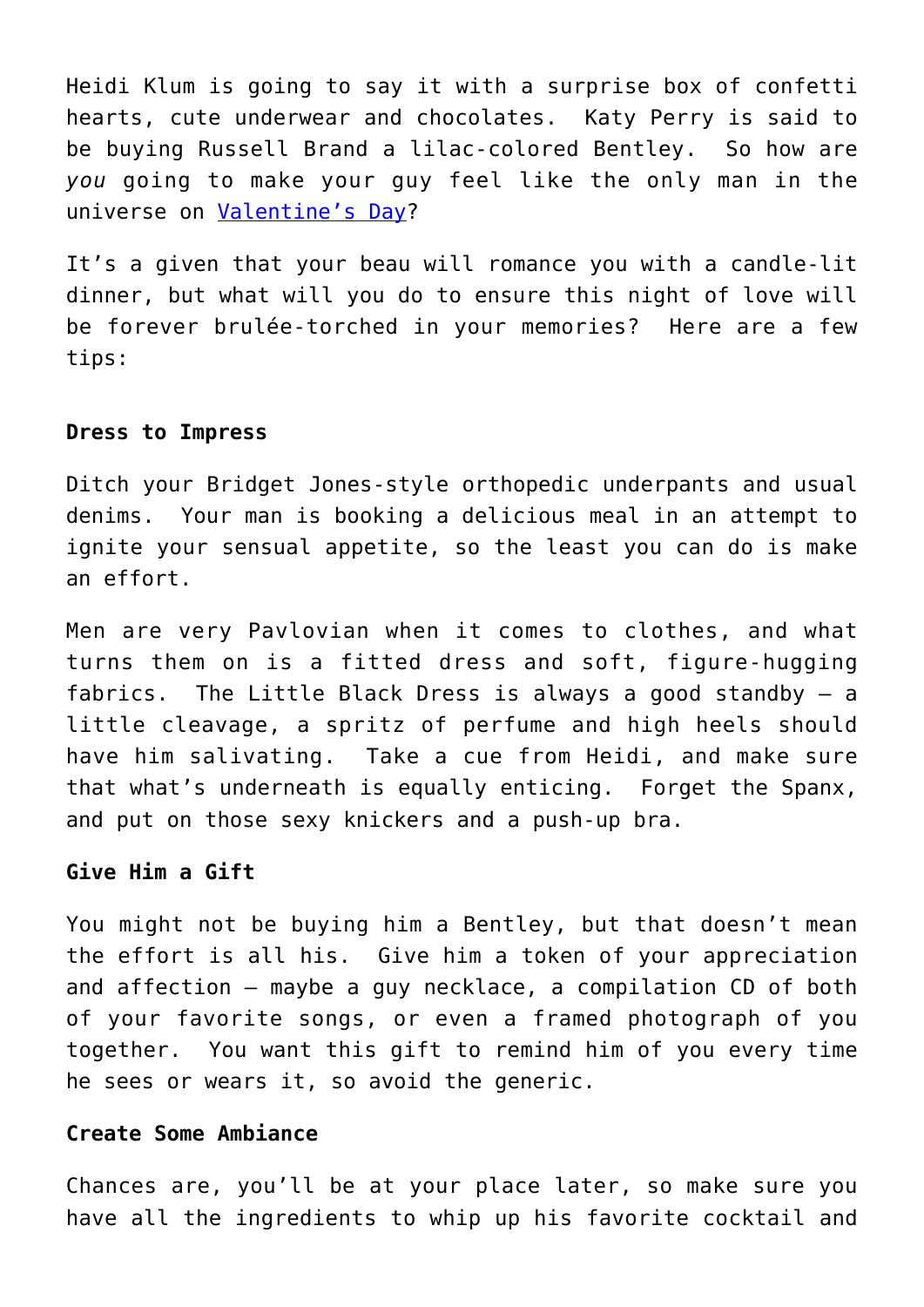snacks. Remember to tidy up, and set the stage with dim lighting and soft pillows. Have candles and mood music at the ready, put some flowers in a vase, and get your best and softest clean sheets on the bed. It's the little details that count. Maybe have some strawberries and sparkling wine, if not Champagne, in the fridge for the morning.

The night doesn't stop once he pays the check. You want to continue the romance when you get home, and nothing says, "I don't care" more than a messy apartment and an unmade bed.

If you plan out every detail, you'll be in for a delicious night!

*Babe Scott, a self-declared "manthropologist," is the author of* Delicious Dating: The Single Girl's Guide to Decoding Men by Their Wining and Dining Styles*. A magazine publisher in her native Australia, Babe broke bread with more than 100 men, and interviewed more than 200 men and women to reveal how to judge a man's potential as a lover and husband by what and where he eats. Learn more at www.BabeScott.com, and follow her on Twitter: @DeliciousDating.*

### **[4 Great Valentine's Day Gift](https://cupidspulse.com/10078/4-great-valentines-day-gift-ideas-for-her/) [Ideas for Her](https://cupidspulse.com/10078/4-great-valentines-day-gift-ideas-for-her/)**

 $\mathbf x$ 

 $\mathbb{F}$  By Gunter Jameson

Men, for 364 days of the year, get to do things like fix cars, hook up electronics, and be a general handyman for the women in our lives. One day a year, we are asked to do something else to show our love – something a little more romantic. On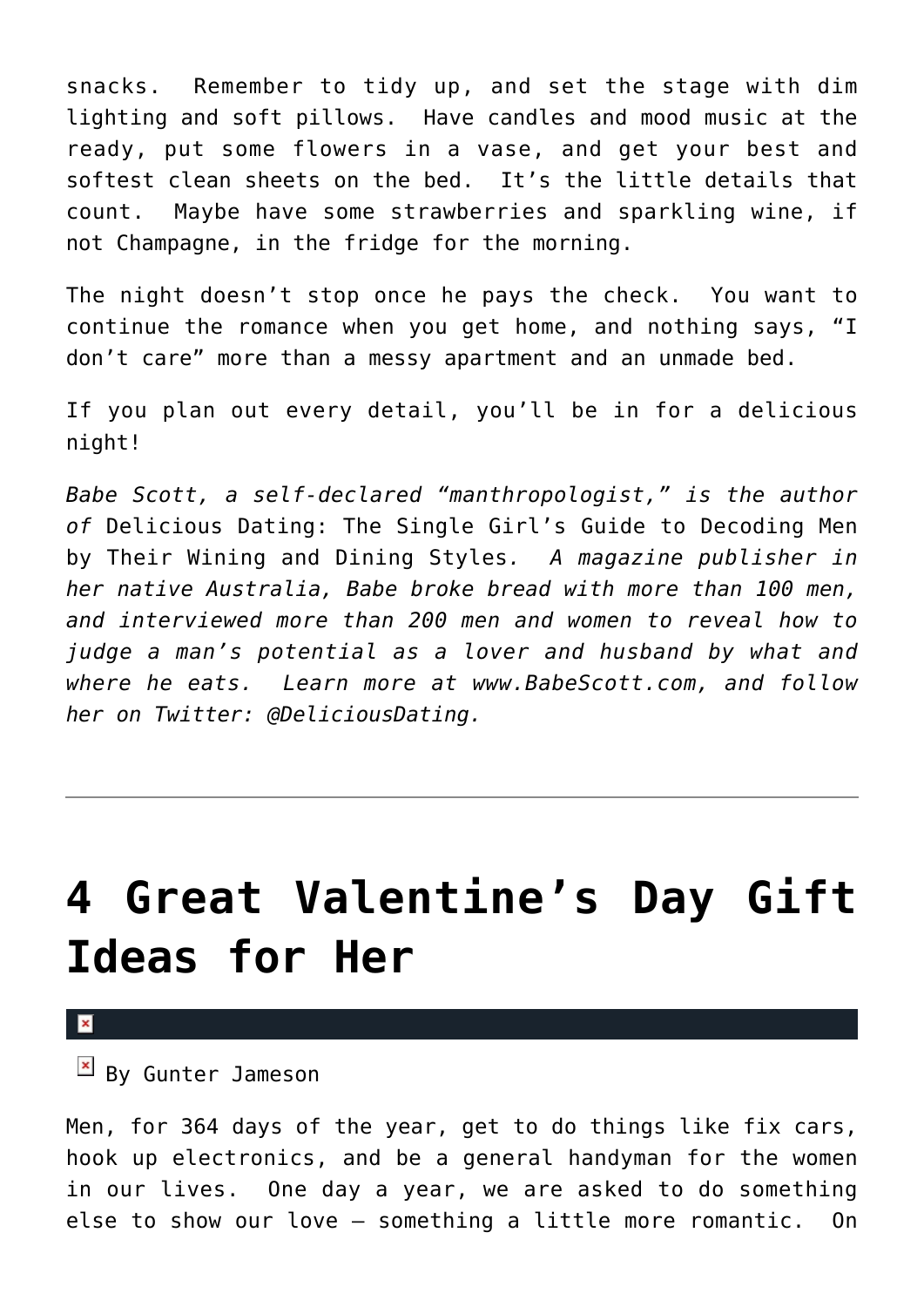[Valentine's Day](http://cupidspulse.com/tag/valentines-day/), it's our job to shave off our manly exterior and be the cute and cuddly teddy bears that our women want us to be. The time has come once again to buy gifts for our wives or girlfriends that tell them how much we love and appreciate them. This is not a time for utilitarian gifts, like a mixer or a car stereo, so if you're stumped as to what you should buy for your special someone, here are a few ideas that should point you in the right direction:

**1. Chocolates and flowers:** It may be cliché, but flowers and chocolates are a really great gift on Valentine's Day. Even though they're not practical, that's the point! They don't serve any other purpose except to look pretty, smell good and taste delicious. If you bring a little beauty and a piece of chocolate goodness into the life of your woman, she will love you right back.

**2. Hand-dipped strawberries:** Chocolate-dipped strawberries are one of those rare treats that are so simple to make, but are very special and unique. The sweet chocolate and juicy strawberry combined make a flavorful and slightly sensual treat that will delight your woman's palette and tell her that you love her, both at the same time. And she won't want to eat them alone; get ready to snuggle up and share. Want to score bonus points? Suggest making chocolate-dipped strawberries together.

**3. Heart-shaped jewelry:** Yes, it might seem a little cheesy, but heart-shaped jewelry is a great way to get into your woman's heart. Pendants, earrings, bracelets, necklaces, rings and more; it almost doesn't matter, as long as it looks beautiful. Your mate will know that you love her and that you had to embarrass yourself by walking into a jewelry store – and of course, that's part of the present.

**4. A weekend away:** Clearly, if you have the money, a weekend away is one of the best gifts you can give to your special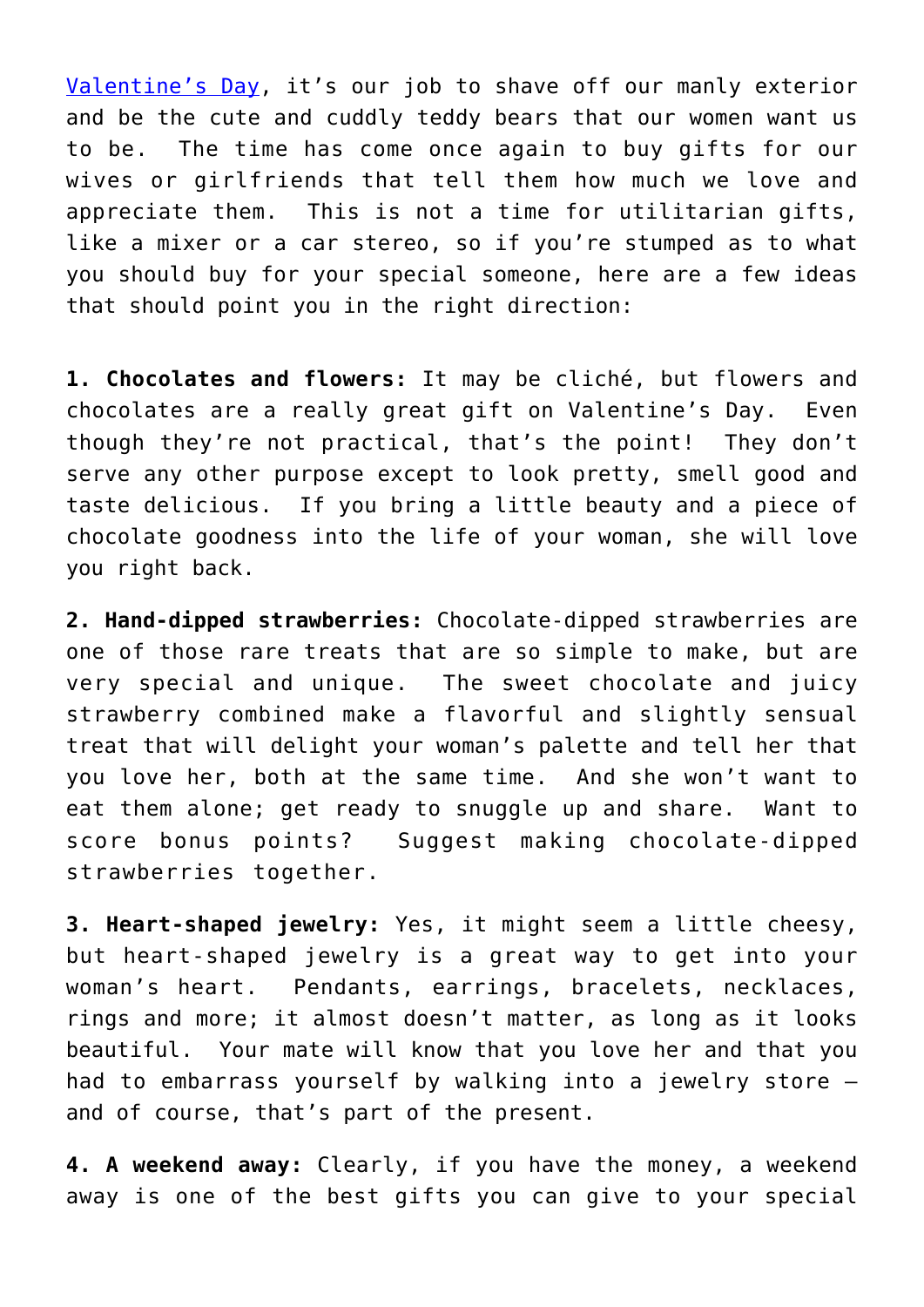lady this Valentine's Day. All she wants to do is feel special by spending time with you without distractions, and doing things you both enjoy. Stay at a cozy bed and breakfast or at an upscale hotel. Get couples massages or spa treatments. As long as the two of you are together and relaxing, she'll love it.

The most important thing about Valentine's Day is that you make your wife or girlfriend feel special – like she's the only woman in the world. If you can help her feel that, then she'll know you love her. Plus, you can then go back to doing manly things the other 364 days of the year.

# **[SELF: Reasons to Like](https://cupidspulse.com/10539/self-reasons-to-like-february-14-regardless-of-your-relationship-status/) [February 14 Regardless of](https://cupidspulse.com/10539/self-reasons-to-like-february-14-regardless-of-your-relationship-status/) [Your Relationship Status](https://cupidspulse.com/10539/self-reasons-to-like-february-14-regardless-of-your-relationship-status/)**

 $\pmb{\times}$ 

From *SELF* Magazine

### *Love being single because…*

**1. You stay slimmer.** Women who live alone gained less weight (about 9 pounds over a five-year period) than newly married women, a study from the University of North Carolina at Chapel Hill notes. "Men have a higher calorie allowance, so if you have whatever he's having, you're going to gain weight," says Tara Brass, M.D., medical director of Columbus Park Collaborative.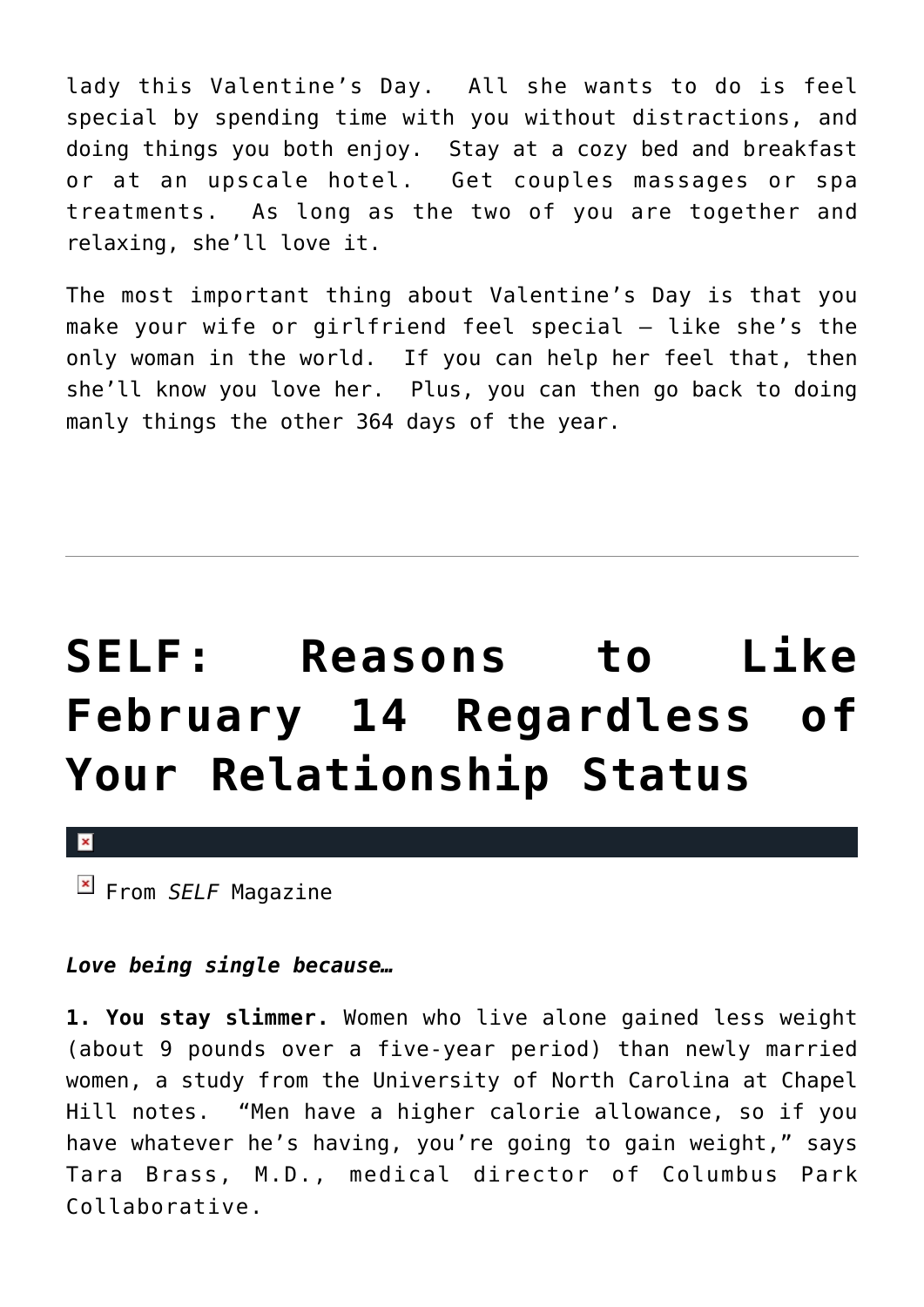**Advice for all from SELF:** Shared meals and social obligations can wreck any woman's diet. Make sure you don't match every forkful with your man – just because he finishes his entire plate doesn't mean you have to. When dining out with friends, suggest that you both order something healthy, then split a dessert. Everybody wins!

**2. You snooze more soundly.** Sleeping solo has its perks: Two thirds of people who share a bed say their partner snores, costing some of them an average of 49 minutes of sleep per night, a National Sleep Foundation survey shows. "The noise created by snoring can be as loud as a kitchen blender," says Carol Ash, D.O., a sleep specialist in Jamesburg, New Jersey. **Advice for all from SELF:** Use a white noise machine for more peaceful slumber, Ash suggests, and avoid alcohol or caffeine for four hours before bedtime.

**3. You have steamier sex.** Single gals report fewer bedroom issues such as lack of interest, low arousal and anxiety about sex than married women, a study from University College London reveals. "Excitement over a new crush creates a surge in neurotransmitters that crank up your sex drive," Dr. Brass says.

**Advice for all from SELF:** As you grow more committed, novelty can keep your love life hot. "Try new positions and locations, role-playing and, yes, even toys, which have been linked to increasing your chance for orgasm," suggests Debby Herbenick, Ph.D., a research scientist at Indiana University.

**4. You enjoy more me-time.** Single women luxuriate in seven extra hours a week that married women spend doing chores, finds research from the University of Michigan at Ann Arbor. "Women increase their housework after marriage; men reduce theirs," says study author Frank Stafford, Ph.D. (Thanks, guys.)

**Advice for all from SELF:** Leave the dishes in the sink, and reduce stress by taking a Zumba class or diving into a book.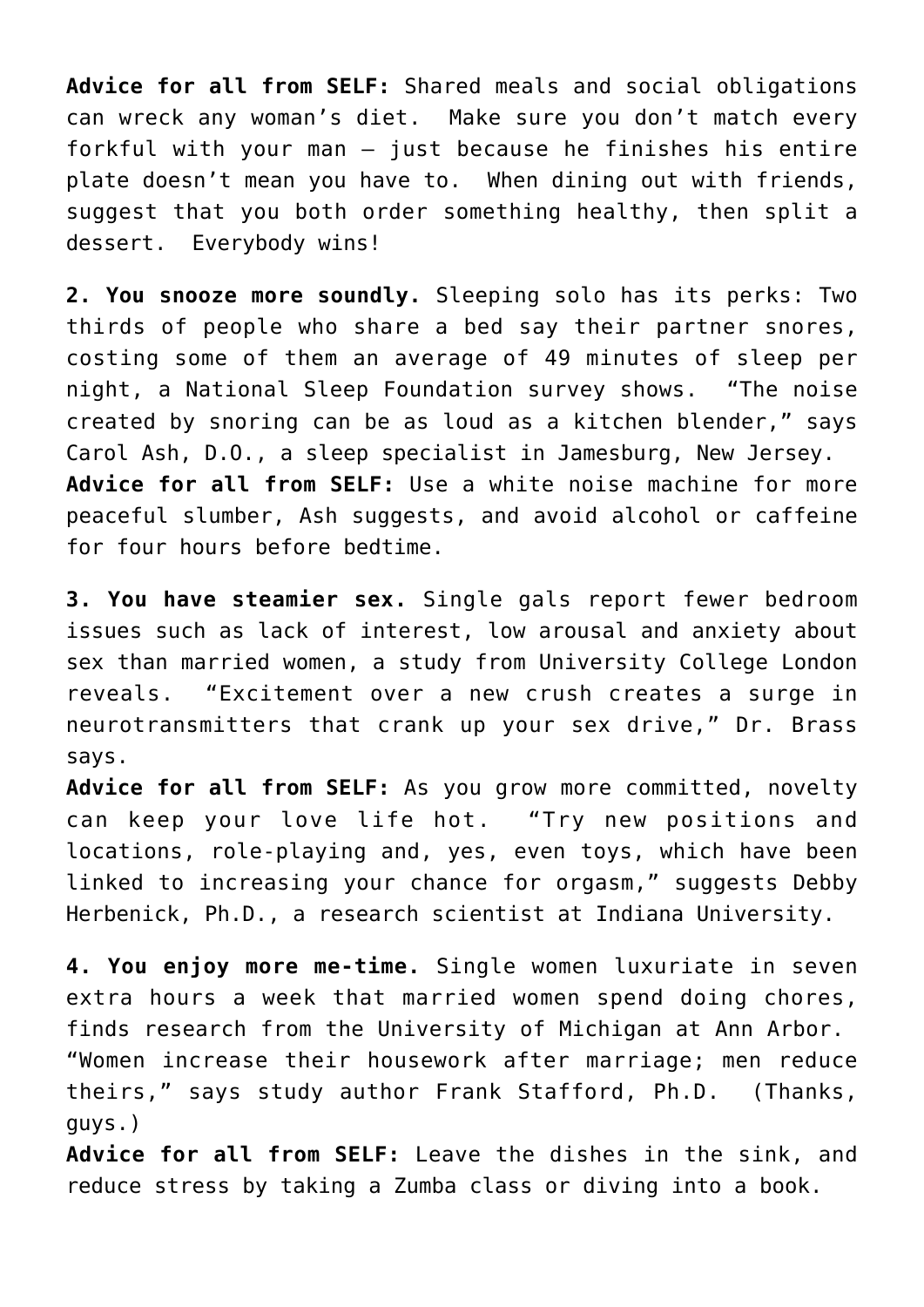### *Love being coupled because…*

**1. You're probably not hung-over today.** Married women are 20 percent less likely to binge-drink than back when they were single, a study from Northwestern University at Evanston, Illinois, indicates. Putting a ring on it may prompt women to put their wilder days behind them. And knowing your partner is watching may help you keep each other's vices in check. **Advice for all from SELF:** Drinking a moderate amount of alcohol can be good for you. But indulging too heavily may increase your risk for breast cancer. Stick to no more than one drink per day.

**2. You catch the happiness bug.** Women who live with a mate tend to brighten up when their partner is in a good mood, according to a study from the University of York. "Emotions are highly contagious, and so is happiness," explains study author Nick Powdthavee, Ph.D.

**Advice for all from SELF:** The trickle-down glee can come from anyone we know and like, Dr. Powdthavee says, so take a friend out after her promotion or send a note of congrats for a relative's new baby and bask in her joy, too.

**3. You have better health care access.** Single women are 60 percent more likely to lack health insurance than married women, a Centers for Disease Control survey suggests. "Having a spouse increases your odds that you will have employersponsored coverage," says Mark Rukavina, executive director of the Access Project, a health research and advocacy organization.

**Advice for all from SELF:** Visit HealthCare.gov to search for the most affordable plans in your state and to find out how reform will improve your access.

**4. You keep your brain going.** Couples who marry or live together are half as likely to develop dementia later in life than those who live solo, a study in BMJ notes. Constant social interaction between partners (even bickering) may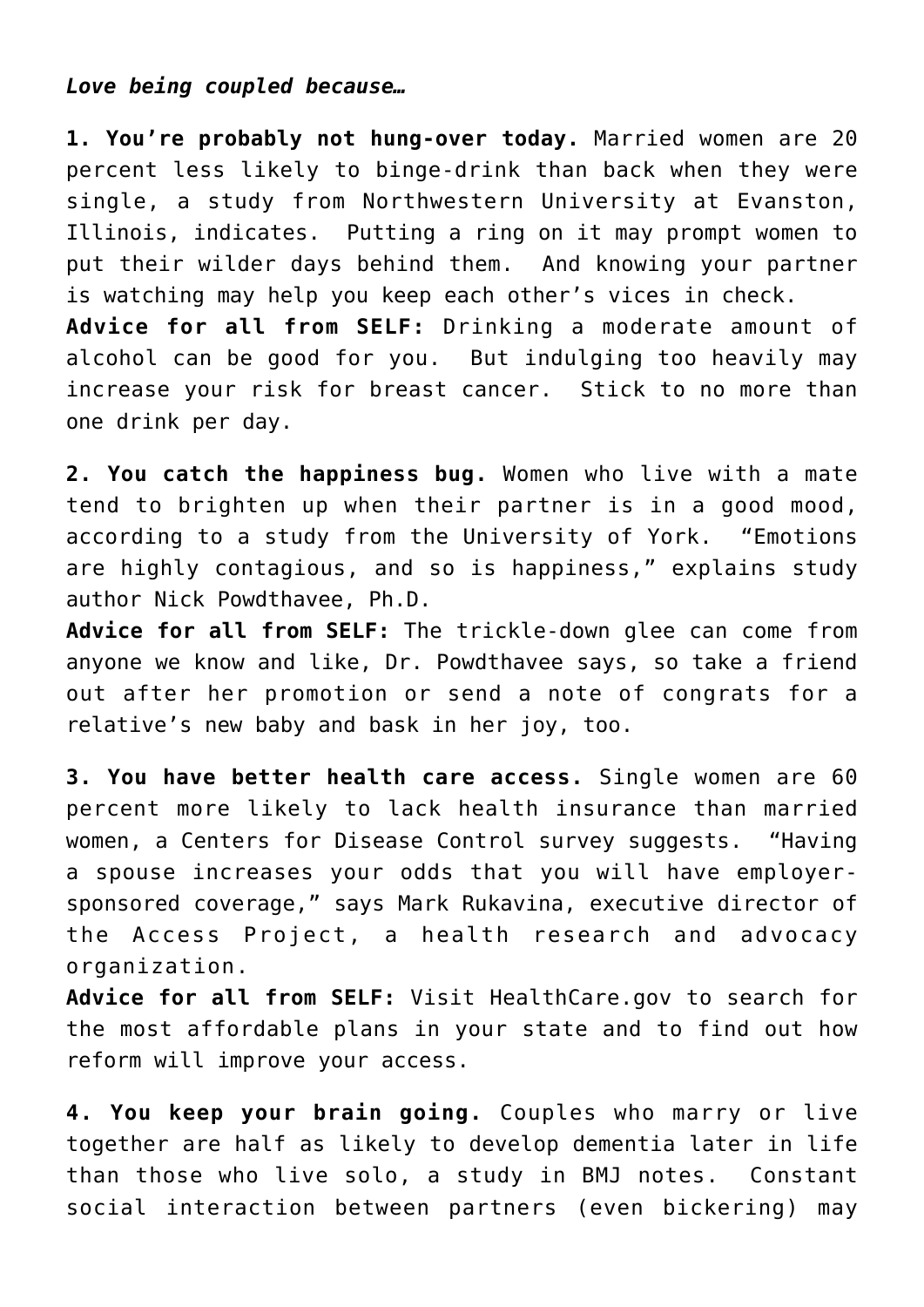strengthen the connection between brain cells and prevent cognitive decline.

**Advice for all from SELF:** Paired up or not, everyone can benefit from healthy social connectivity. With stronger mental health, you'll fare better with any health hurdles that come your way, suggesting all women build connections by prioritizing church or charity as well as friendships. How about throwing a February 15 party just for fun?

*Keep on top of all fitness, healthy eating and wellness news with SELF Magazine. For more tips, follow SELF on Twitter: @SELFMagazine.*

### **[This Is That Love](https://cupidspulse.com/10134/this-is-that-love/)**

#### $\mathbf{x}$

By Celeste Friedman, author of *Single 101: 101 Reasons to Celebrate Being Single*

As a singer-songwriter, I can be guided by my muse at anytime of the day or night. Several years ago, it whispered into my ear while I was on my way to join my friends for services at their church. It was a two-hour drive on a brilliant, sunny Sunday morning in northwest Ohio. Passing the cornfields, farms and grazing horses, I was simply enjoying the beauty of the day. I thought of how sweet it was that my friends had invited me to share that wonderful summer day, and began to think about their amazing love story. Suddenly, it hit me. They had won the lottery in love and happiness. Before I reached my destination, I had written the lyrics to the chorus and finished the song after returning home.

Tammy and Scott have that love that we all dream of or read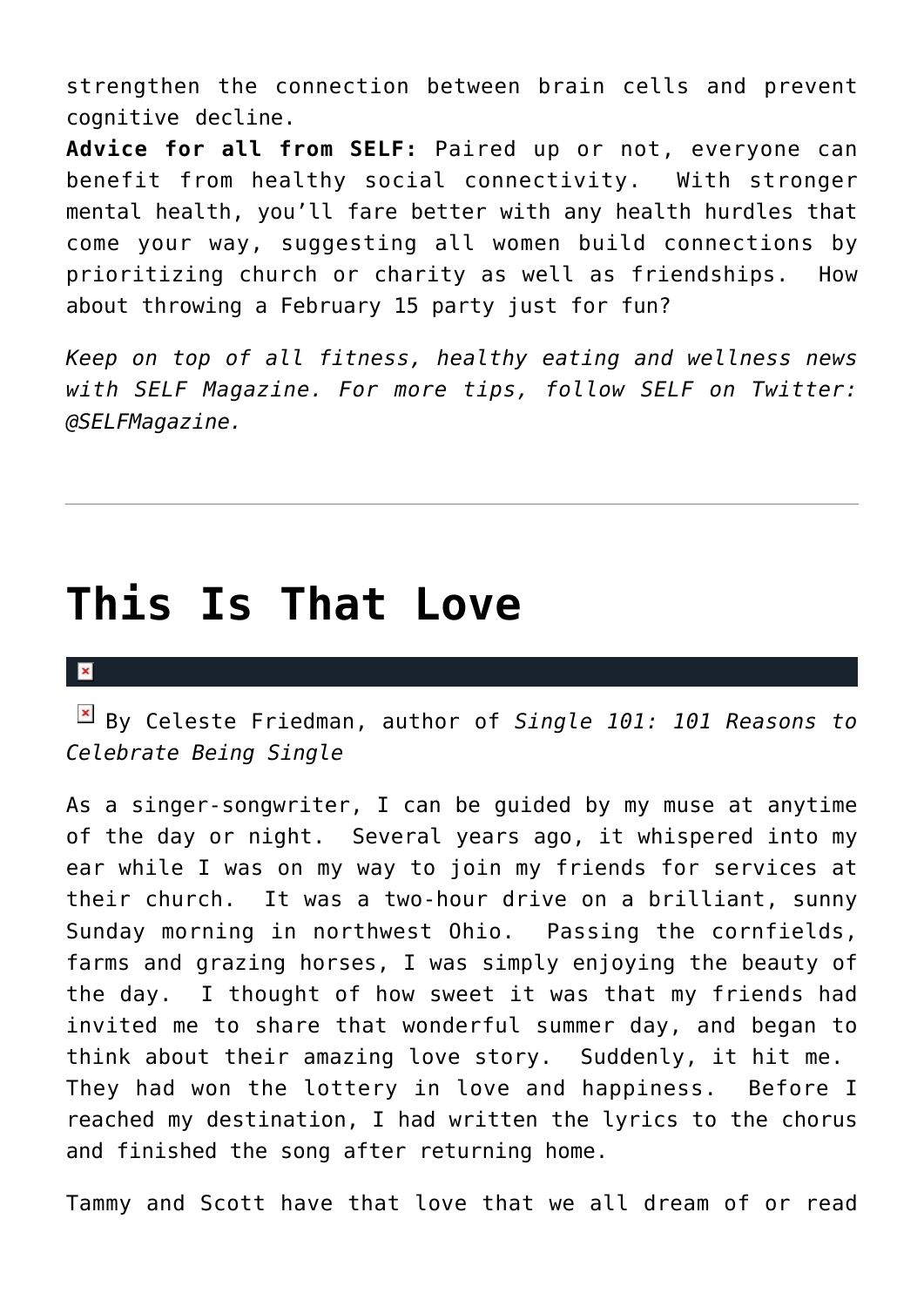about in fairy tales. Whenever you see them together, they have contentment in their smiles and joy in their eyes. On April Fool's Day of this year, they will celebrate 14 years of marriage, and with three talented, growing boys, they still have "that love." Life's challenges along the way have made them even stronger, and the light in their faces glows brighter. However, their dream didn't come true as they started out in life.

After high school, they went their separate ways, off to different parts of the country and marriages that were destined to end. Scott returned home many years later to discover that Tammy was single. She claims that her face literally hurt from smiling so much after they were reunited, and they've been inseparable ever since. Falling instantly and deeper in love than ever before, fate had opened a new door for both of them.

You can find their song on my CD, "Every Tear I Know" on CDBaby and iTunes. For Valentine's Day, I'm sharing the lyrics exclusively on Cupid's Pulse. I hope you have or find what everyone dreams of!

"This Is That Love" I could think of many reasons Why this is sweet and oh, so pleasin', this love And every time I look into your eyes It seems I've been there countless times And each time feels like new

Chorus: This is that love I've heard about This is that love I've read about This is that romance, fairytale, sure to last without fail What everyone dreams of, this is that love

I could count on every star in the sky Make a wish and it's sure to fly, this love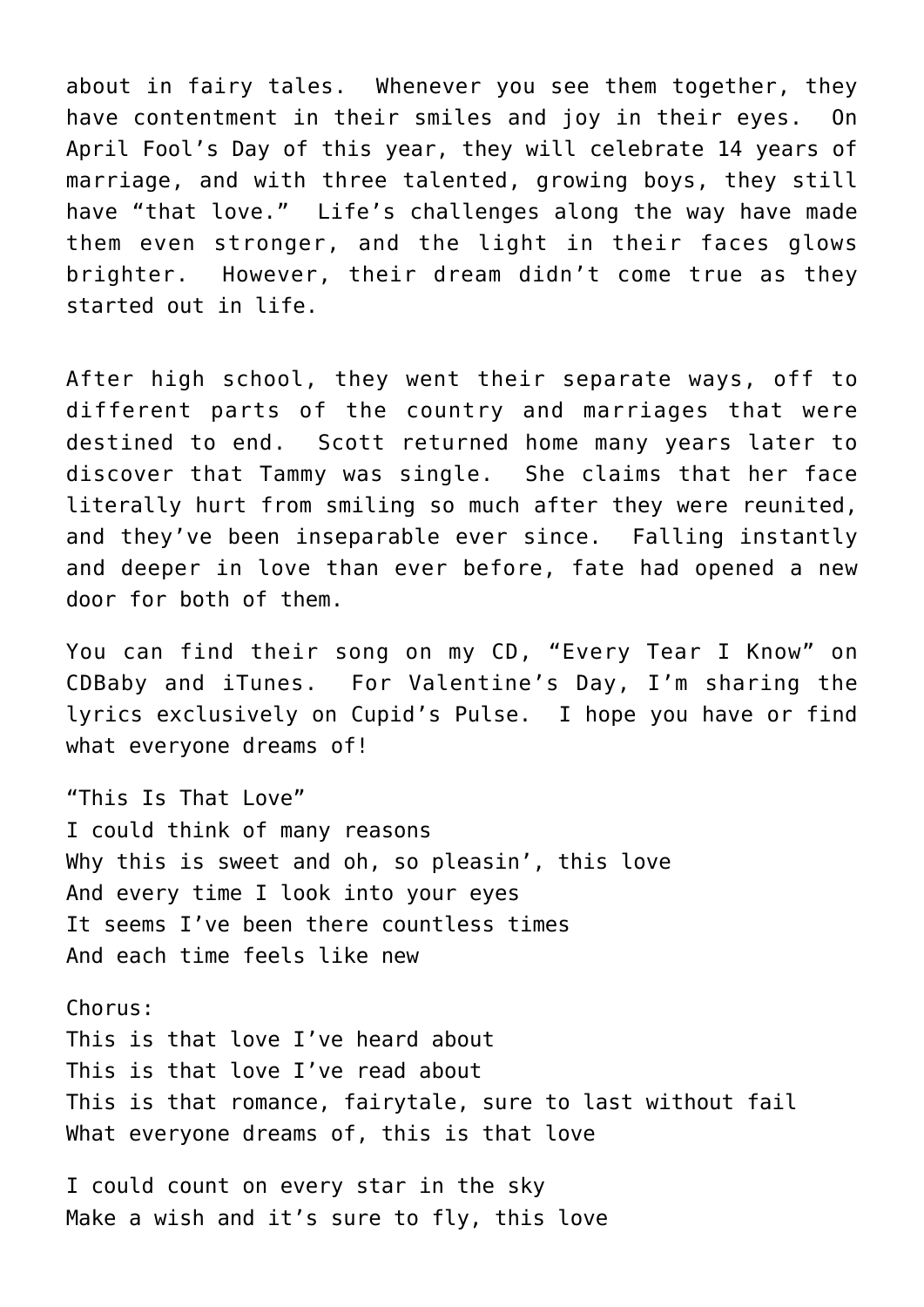And whenever hard times come along Love makes a right out of every wrong You reach out and touch my hand

Repeat Chorus

Bridge: Every time you hold me close at night, I can feel you smiling Ooh, this love, it's a wondrous thing

Repeat Chorus

c. 1998, Celeste Friedman, Songs For Charlie Music, BMI

*Celeste Friedman is a Grammy-nominated singer/songwriter who recently released her first book,* Single 101: 101 Reasons to Celebrate Being Single*. Check out [our interview](https://cupidspulse.com/2011/01/31/celebrate-being-single-with-celeste-friedmans-single-101/) with her and visit her at www.single-101.webs.com for more information. You can follow her on Twitter: @Single101Nation and @Songchirps.*

### **[10 Tips To Keeping Your](https://cupidspulse.com/9786/10-tips-to-keeping-your-valentine/) [Valentine](https://cupidspulse.com/9786/10-tips-to-keeping-your-valentine/)**

#### $\mathbf{x}$

By Brenda Novak, *New York Times* and *USA Today* bestselling author

*With [Valentine's Day](http://cupidspulse.com/tag/valentines-day/) approaching, it's easy to start pondering your love life. The "what if's" begin to run rampant, and the future is undoubtedly a big focus. If you can't imagine your life without your current partner, you need to start thinking about how you plan to keep him or her. Brenda Novak, bestselling author of more than 30 Harlequin romance novels,*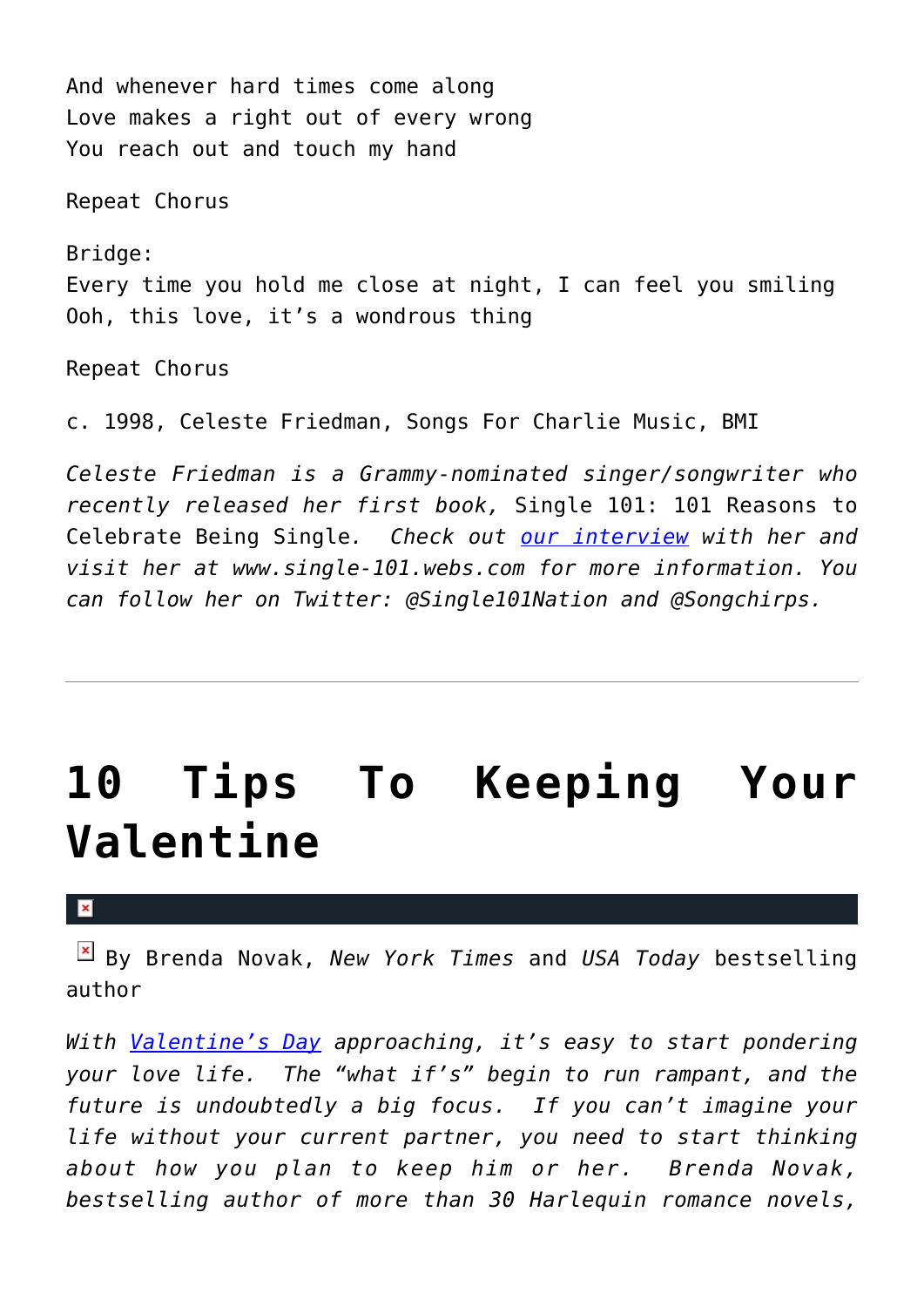*has some tips on how to do just that, which she's garnished from her own experience and research:*

**1. Avoid negative thought patterns:** Allowing yourself to mentally or verbally tear down your significant other is like gnawing at the bond that holds you together.

**2. Remember that this person means more to you than anyone else:** This includes your parents and your kids. People who live their entire lives for their children are often disappointed to find that they have no relationship left once the kids head out on their own.

**3. Be more flexible and forgiving with your spouse than mere friends and neighbors:** We expect our spouses to "understand" our stress or limitations – in other words, put up with our crap. Instead, reserve your patience and kindness for the person who means the most to you.

**4. Understand that relationships work on a spiral:** The more thoughtful you are with your loved one, the more fulfilled and happy he or she will be, and the more he or she will be interested in giving back to you.

**5. Don't get too practical:** Some couples forgo the flowers, the cards, the dinner dates and the chocolates in favor of saving money. But what's worth more to you? A few bucks (or even a house or a car), or a relationship that will likely affect your whole life and the lives of your children?

**6. Try to do something nice for your spouse every day:** Even if it's just a chore he or she typically does, these thoughtful touches will act like a hedge against the tough times.

**7. Be physical and touch a lot:** These little reminders that a spouse cares are nurturing to the soul and send wonderful signals to your children. Your kids will feel secure and happy because *you're* secure and happy, and they'll be more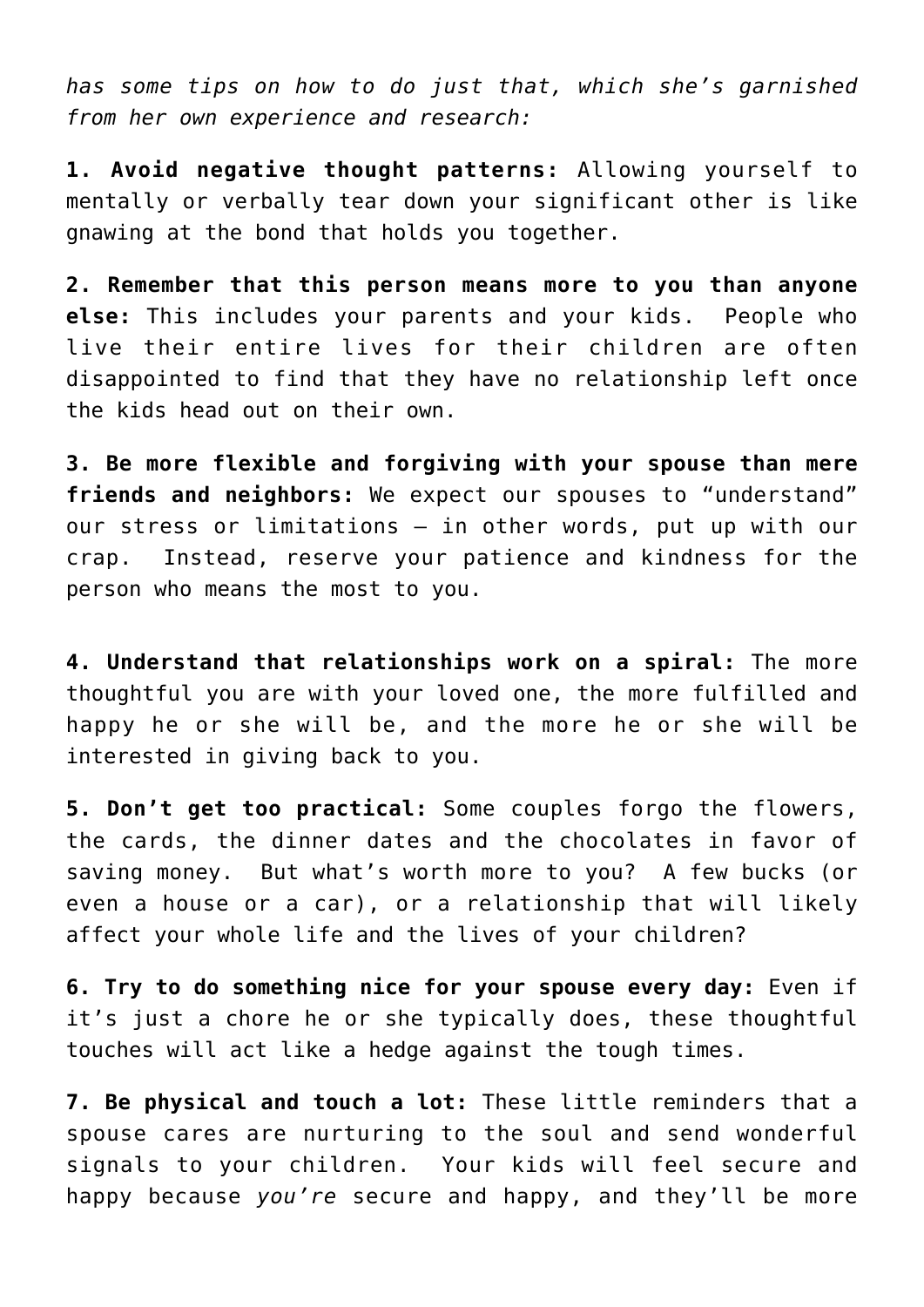loving because of the example you've set.

**8. Remain loyal:** Have the grit it takes to stick together through thick and thin.

**9. Be unselfish:** It might seem otherwise, but life isn't all about you, how you're feeling and what you want. Worry more about whether you're being a good spouse than whether your spouse is being a good mate to you, and you'll be glad you did.

**10. Take care of yourself:** You don't have to be model-thin or in the first blush of youth, but be the best you can be – mentally and physically. In other words, be someone you'd like to be with.

*Brenda Novak and her husband, Ted, live in Sacramento and are proud parents of five children – three girls and two boys. When she's not spending time with her family or writing, Brenda is usually working on her annual fund-raiser for diabetes research – an online auction held on her at www.BrendaNovak.com every May. Follow her on Twitter: @Brenda\_Novak. Still want more? Check out her special Valentine's Day giveaway [here](http://cupidspulse.com/2011/02/14/special-valentines-day-giveaway-from-bestselling-author-brenda-novak/)!*

# **[Happy Valentine's Day from](https://cupidspulse.com/10992/happy-valentines-day-from-cupids-pulse/) [Cupid's Pulse!](https://cupidspulse.com/10992/happy-valentines-day-from-cupids-pulse/)**

 $\pmb{\times}$  $\pmb{\times}$ 

**Happy Valentine's Day**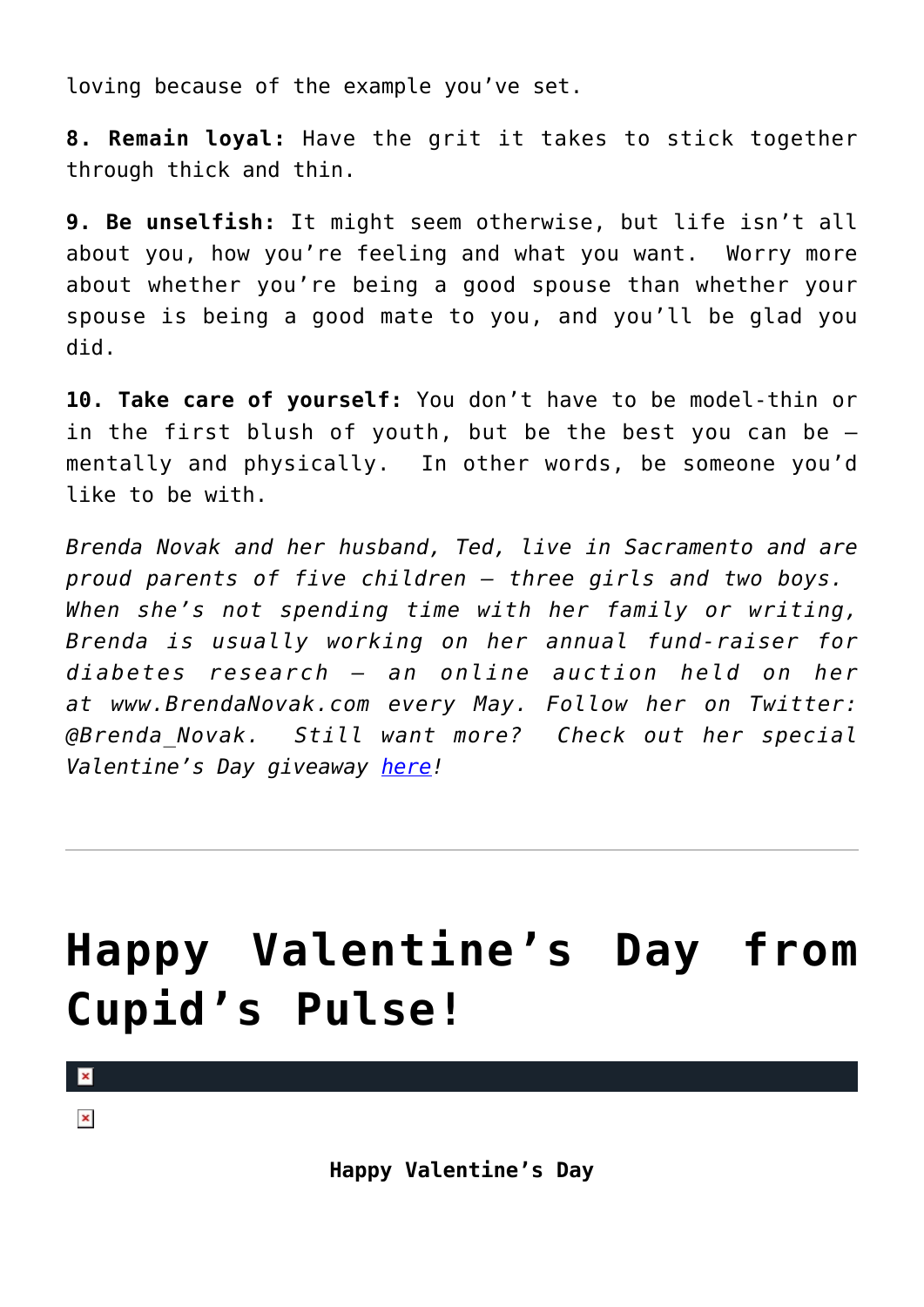#### **To all of our visitors!**

**Visit us hourly for everything you need to make your [Valentine's Day](http://cupidspulse.com/tag/valentines-day/) fabulous!**

### **[Valentine's Day Special: Find](https://cupidspulse.com/10141/valentines-day-special-find-your-five-star-find-your-five-star-celebrity-relationship/) [Your Five-Star Celebrity](https://cupidspulse.com/10141/valentines-day-special-find-your-five-star-find-your-five-star-celebrity-relationship/) [Relationship](https://cupidspulse.com/10141/valentines-day-special-find-your-five-star-find-your-five-star-celebrity-relationship/)**

#### $\pmb{\times}$

 $\boxed{\times}$  Wouldn't you like somebody to love? It seems most of Hollywood thinks they do. So many celebrities jump in and out of relationships that we need a scorecard to keep track. Just when we they've got it right, Cupid's pulse hits a flat line. If celebrities can't keep their relationships together, we wonder: can we? Take beloved Sandra Bullock, left standing at the altar of her professional accomplishments, Oscar in hand, gushingly thanking her beloved Jesse James – only to find he has been screwing around behind her back. Naturally, she instantly dumps him. We also keep hoping that Jennifer Aniston will find her special love. Her ex, Brad Pitt, appears to have a great thing going with Angelina Jolie – at least for now. Then, there's David Arquette, who was dumped by Courteney Cox. One celebrity couple who appears to have it all is Sarah and Matthew Broderick (if we disregard the premarital tabloid fodder). And at least we've got Jeff Bridges, Helen Mirren, Meryl Streep, Kyra Sedgwick and Kevin Bacon as beacons of hope.

**How do we avoid the heartbreak of loss and pain to go after long-term love?**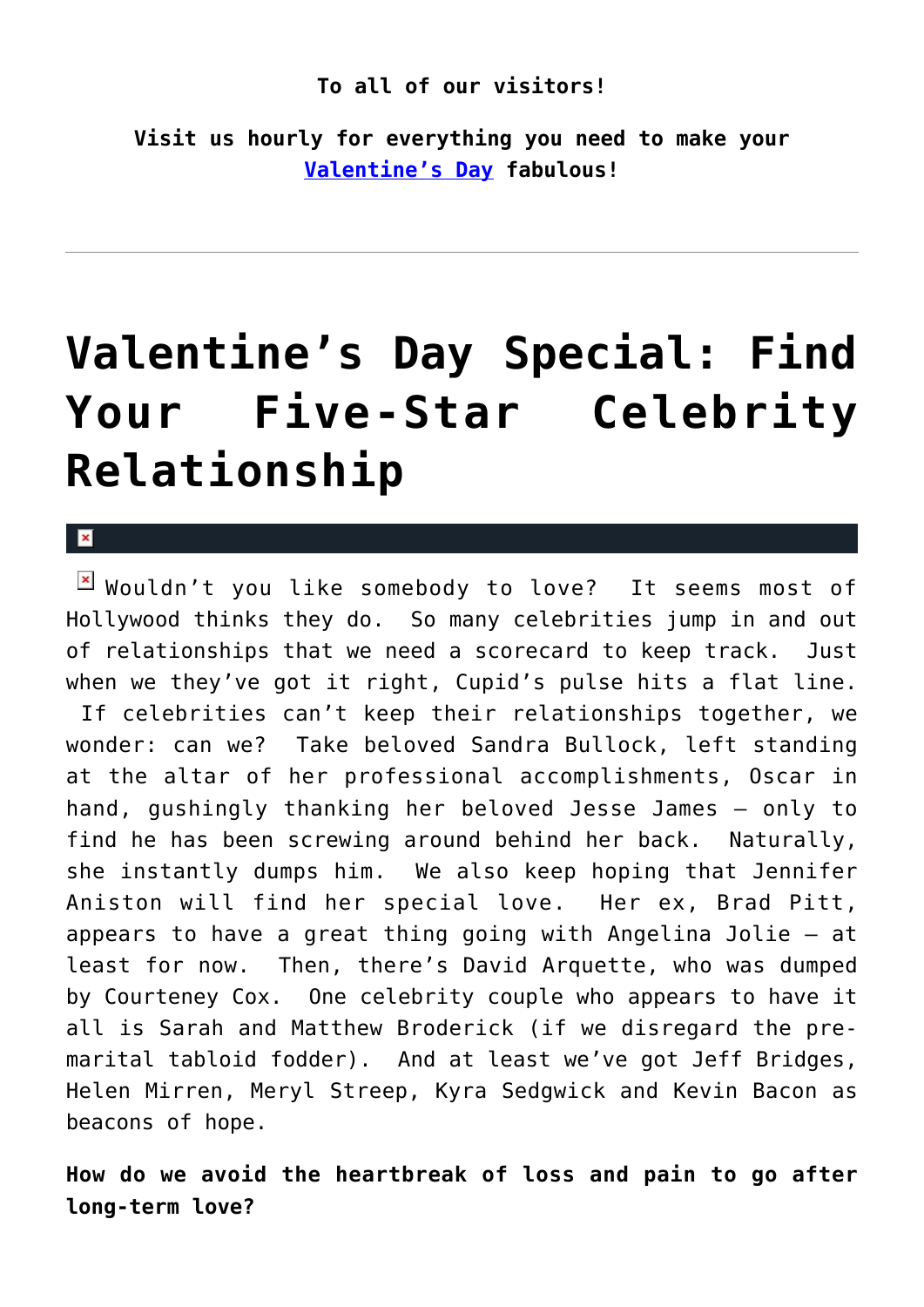First, you need to learn to follow your own Cupid's pulse. Here are 10 tips to your own five-star celebrity relationship this [Valentine's Day](http://cupidspulse.com/tag/valentines-day/):

**1. There are plenty of fish in the sea:** Stop depending on celebrities to teach you how to have a successful love life, and start swimming in your own pond. Sitting home expecting prince or princess charming to magically appear at your door means living in fantasy land.

**2. Get out there:** Dating takes courage, research, smart thinking, a cautiously open heart and the willingness to learn more about yourself en route to your future. Like Nike says, "Just do it."

**3. Be pragmatic:** Dating is like job hunting. You might get lucky the first time, or you may have to invest some significant time and effort into sorting through the possibilities.

**4. Think of dating as an education:** Learn, go after what you want, and don't settle. Just because someone wants you, doesn't mean you need to want them back. Take charge of your own life.

**5. Move on from the past:** Whatever your dating history, be it a long-term relationship that ended or a series of short-lived affairs that didn't last, every dater remembers enough prior heartbreaks to make a grown elephant cry. So what? You never know what's around the corner. Surprises come wrapped in the most unexpected packages.

**6. Don't ever utter the words "I'm too busy to date":** No one is too busy to date! Making time for yourself and your future sweetheart is important. Start looking for ways to free up some time so you can get out there and find the love of your life.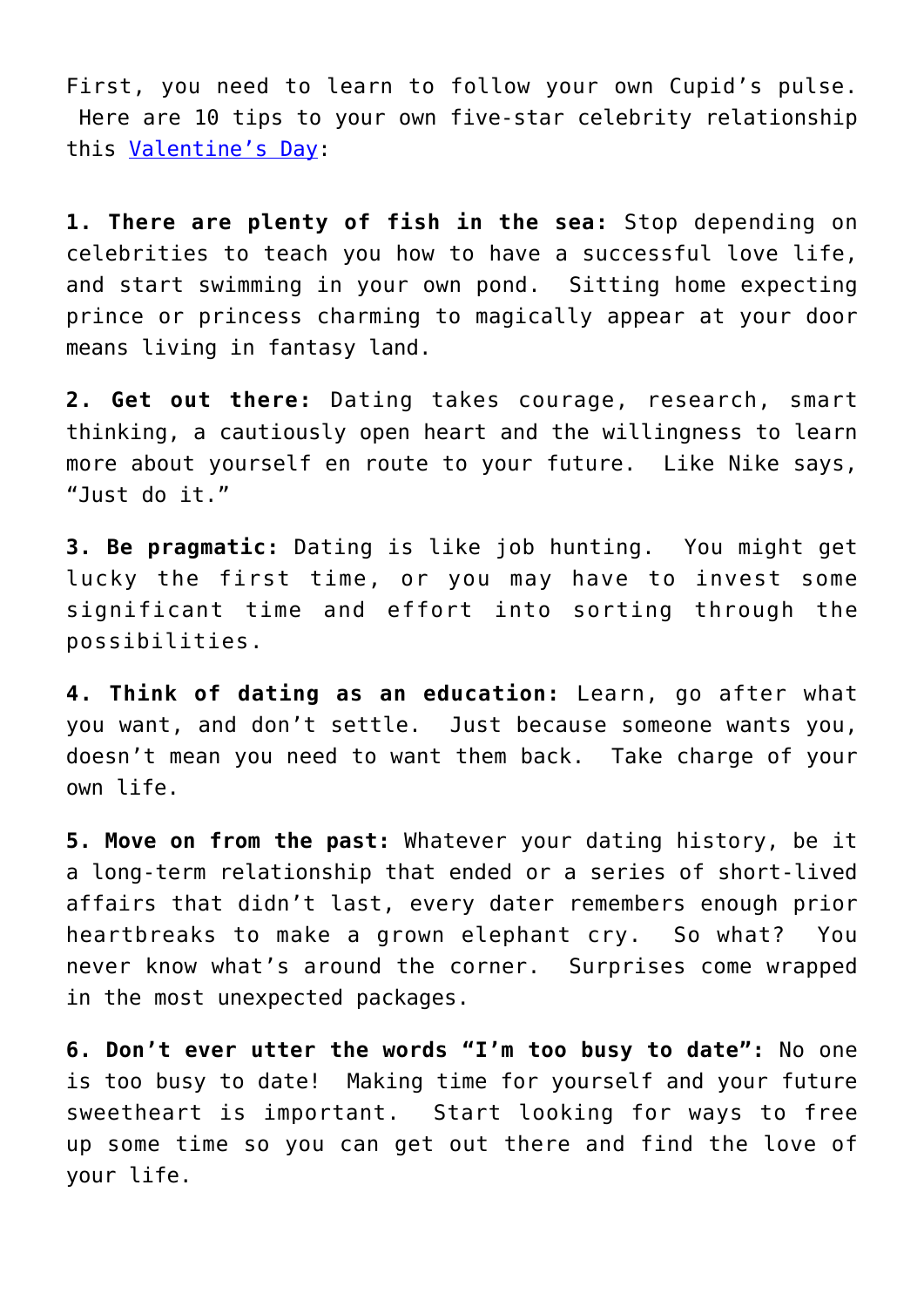**7. Images are illusions:** If you feel insecure about something, odds are that the other person does as well. In fact, most people you date are far more worried about how they look to you than how you look to them. Remember, most glamour photos are airbrushed.

**8. Remember that you are a catch:** Focus on your positive qualities. Shifting your attention to your best features, both physical and otherwise, will make you more confident and attractive. Sure, you may have some low self-esteem issues. So does everyone else.

**9. Keep a wish list:** Jot down general values you want in a mate. What are your deal breakers? Is smoking unacceptable? Is religion an issue? Knowing where you draw the line can save you tons of time and heartache later.

**10. Keep a dating journal:** It will help you learn about your likes and dislikes, as well as your own patterns.

Celebrities are just like you. Follow these tips and you just might be able to teach *them* a thing or two. Dating can lead to your own-five star romance … and a love that lasts!

### **[Valentine's Day Special:](https://cupidspulse.com/10884/valentines-day-special-speed-shrinking-for-love-event/) [Speed Shrinking for Love](https://cupidspulse.com/10884/valentines-day-special-speed-shrinking-for-love-event/) [Event](https://cupidspulse.com/10884/valentines-day-special-speed-shrinking-for-love-event/)**

 $\pmb{\times}$ 

By Lavanya Sunkara

The best way to attain what you seek is to make the effort and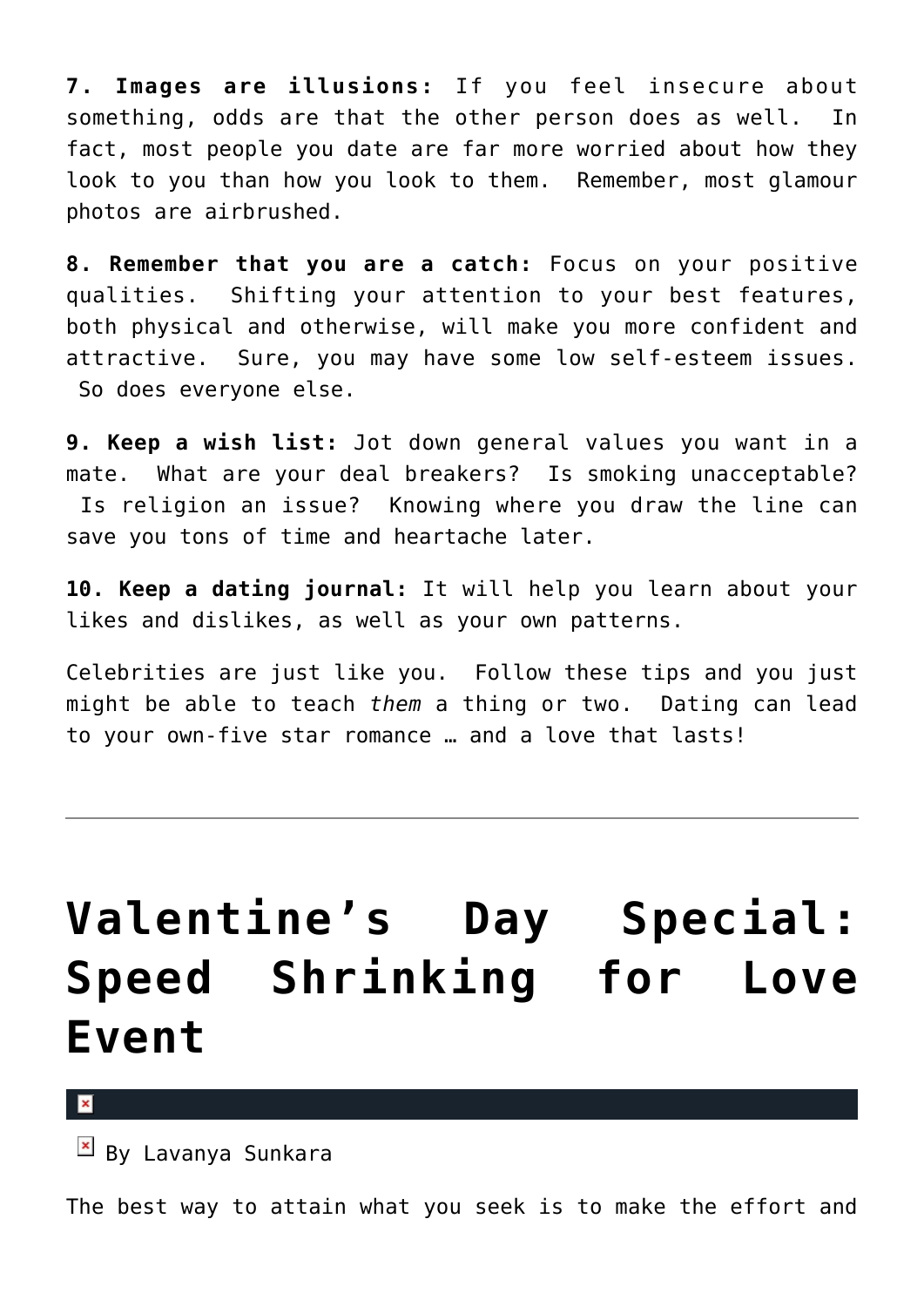take that first step. At last night's Speed Shrinking for Love party at Housing Works Bookstore Cafe, organized by bestselling author and journalism professor Susan Shapiro, New Yorkers of all ages and walks of life flocked to find what they were in search of, whether it was love, a book deal, or psychoanalysis.

Enthusiastic participants lined up for their speed meeting – think speed dating, but with literary agents and relationship experts. The jam packed space buzzed with curious newcomers, mingling friends, therapists dolling out advice three minutes at a time, and literary gurus advising writers on pitches. Free wine and [Valentine's Day](http://cupidspulse.com/tag/valentines-day/) chocolate cupcakes were plentiful.

But Speed Shrinking isn't just a witty name for a networking event. It is also the title of Shapiro's debut novel about a self-help author who sees eight therapists in eight days to deal with her cupcake addiction after her best friend, as well as her shrink, suddenly move away. What started out as a onetime party idea to promote her book, Speed Shrinking has become a social phenomenon, entertaining a series of television appearances and parties on both coasts. Last night's event was Shapiro's 10th party, and she said a producer is interested in turning it into a reality show.

When asked how therapy changed her life, Shapiro said, "It's my secret weapon. I have everything I want in life because of it – a husband I've been happily married to for 15 years and two careers I love. Therapy really pays for itself. I tripled my income, thanks to my last shrink." The participating psychoanalysts agreed, and said they want to expose people to therapy and show that it is indeed a smart life choice.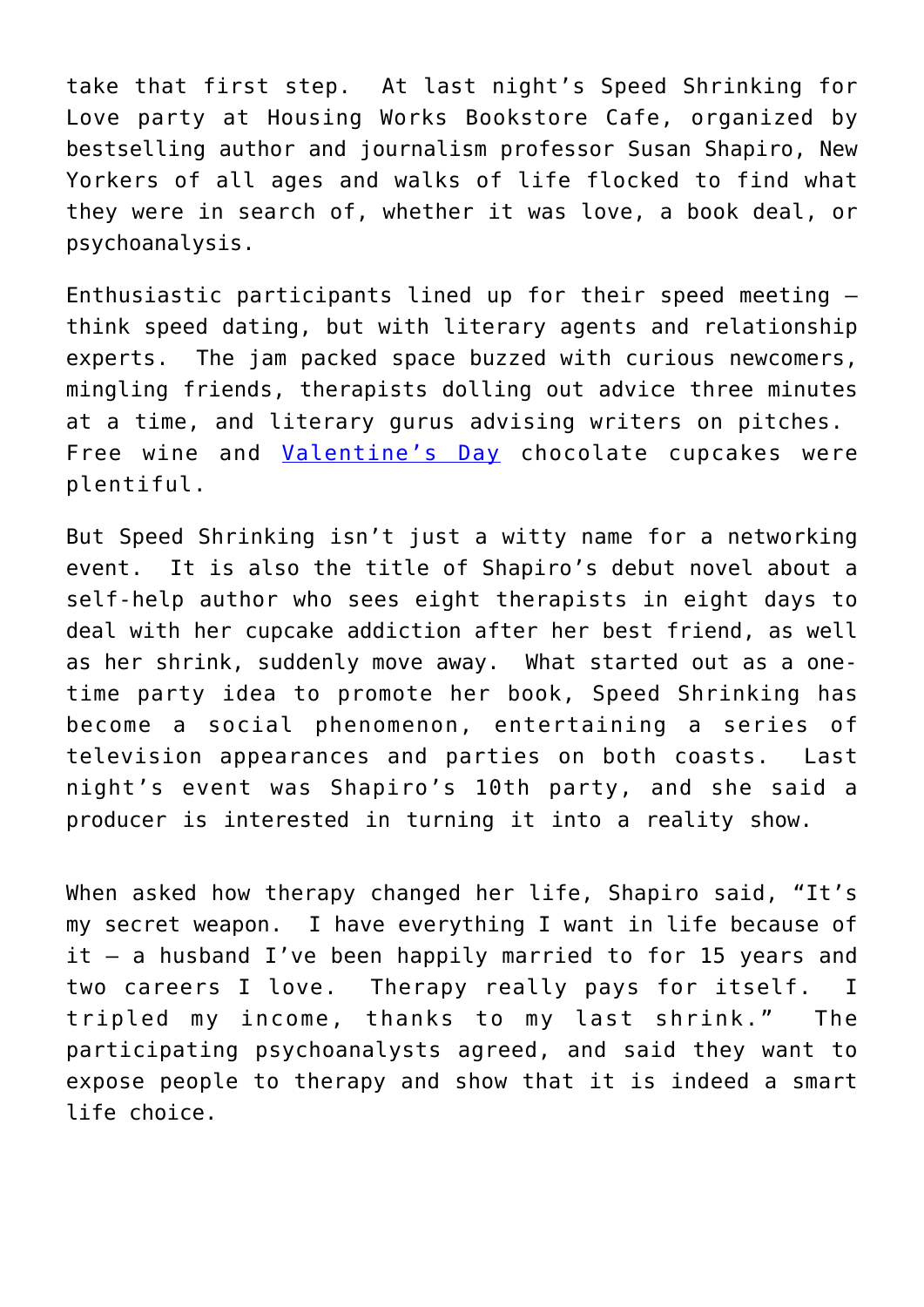

Susan Shapiro (center) with psychiatrist Sheri Spirt and Jungian astrologist Bob Cook. Photo courtesy of Susan Shapiro.

Among the participants are devoted Shapiro-ites – students, literati friends and work contacts. Kiri Blakeley, author of *Can't Think Straight: A Memoir of Mixed-Up Love*, said it was her first time at a Speed Shrinking event. "I'm thrilled people recognize me from my online interviews," said Blakeley, who added that she came to spend time with friends and talk to editors about possible projects. Her experience is the norm for a Shapiro networking event. Everyone is connected to one another, either through an acquaintance, an agent, or Facebook. But the mutual link between all is Shapiro.

One participant, Daniel Berman said, "Shapiro is like a fulltime operator – always available and willing to connect you to an editor, agent or romantic match. She is very supportive and I got published because of her."

Former student Alyssa Pinsker shared her thoughts. "Like most of New York, I consider Sue Shapiro my mentor. I believe in her message and good karma. What better way to spend Valentine's Day than to help others and find help?" Like many others, Pinsker wooed the editors to whom she pitched her ideas. "I always find what I need here."